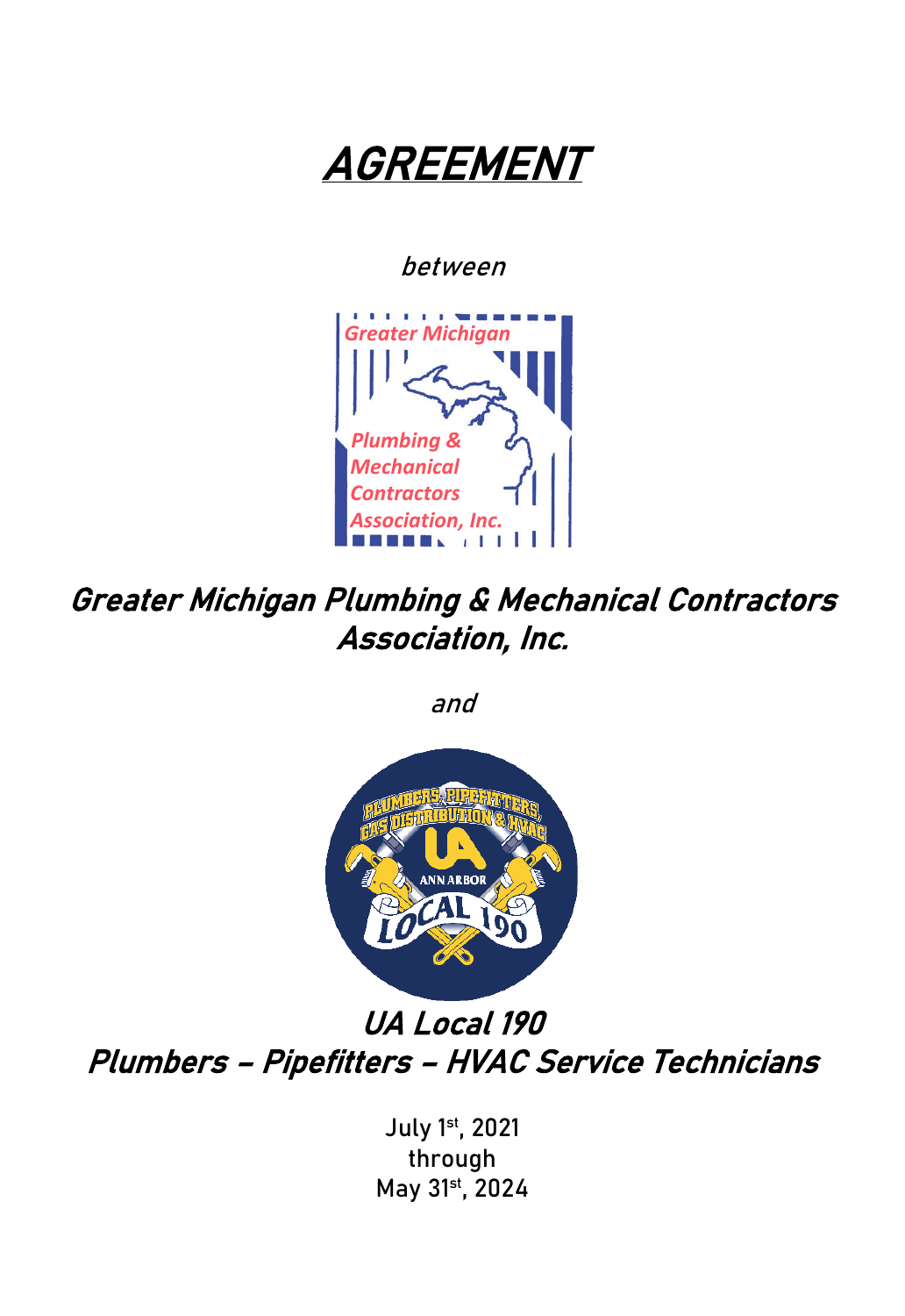# **TABLE of CONTENTS**

# **Addendums**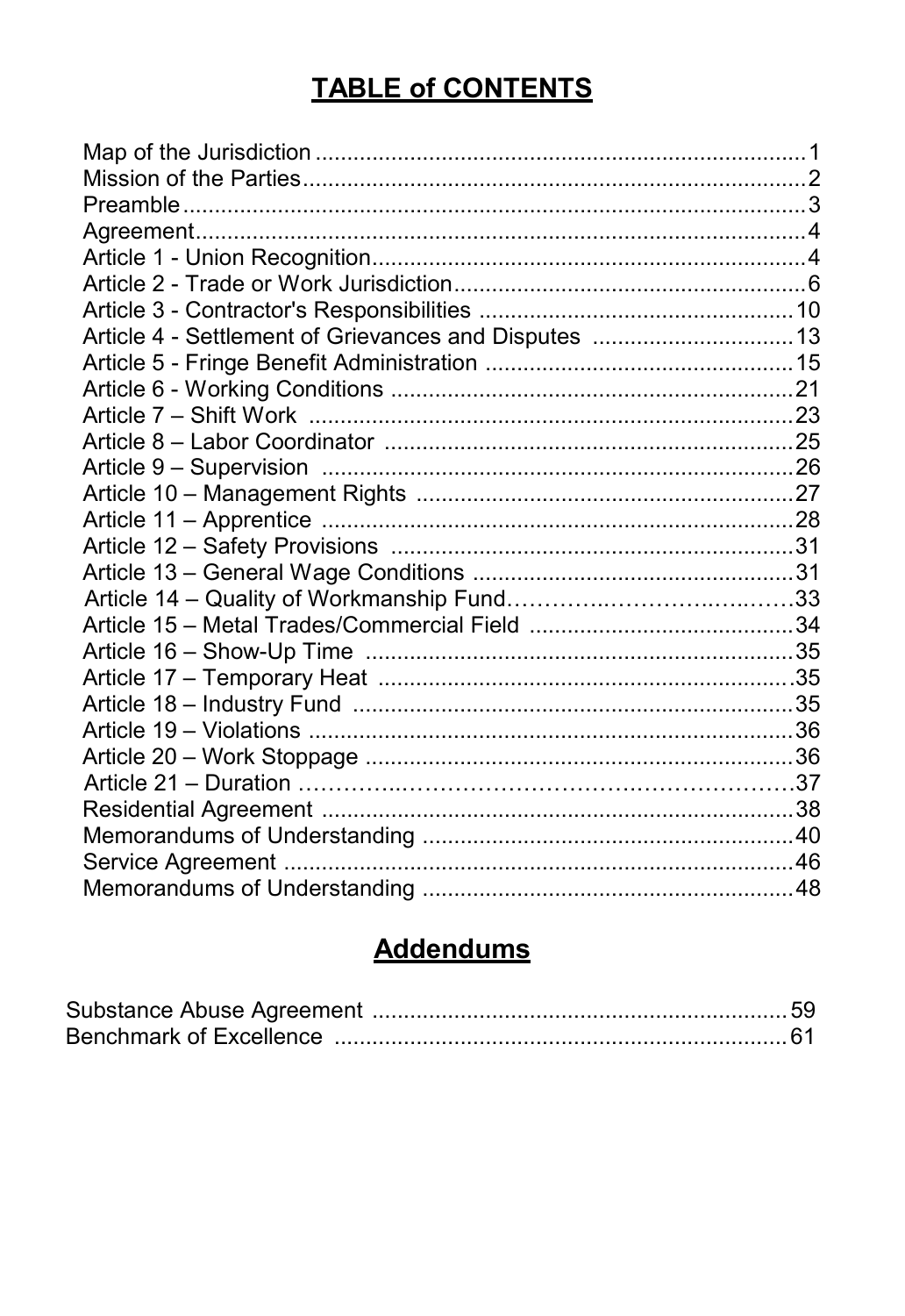#### **MAP OF THE JURISDICTION OF UA LOCAL 190**

That includes all of Washtenaw County, Michigan, the Townships of Hamburg and Green Oak in Livingston County, Michigan, the Townships of Tecumseh, Clinton, and Macon in Lenawee County, Michigan.

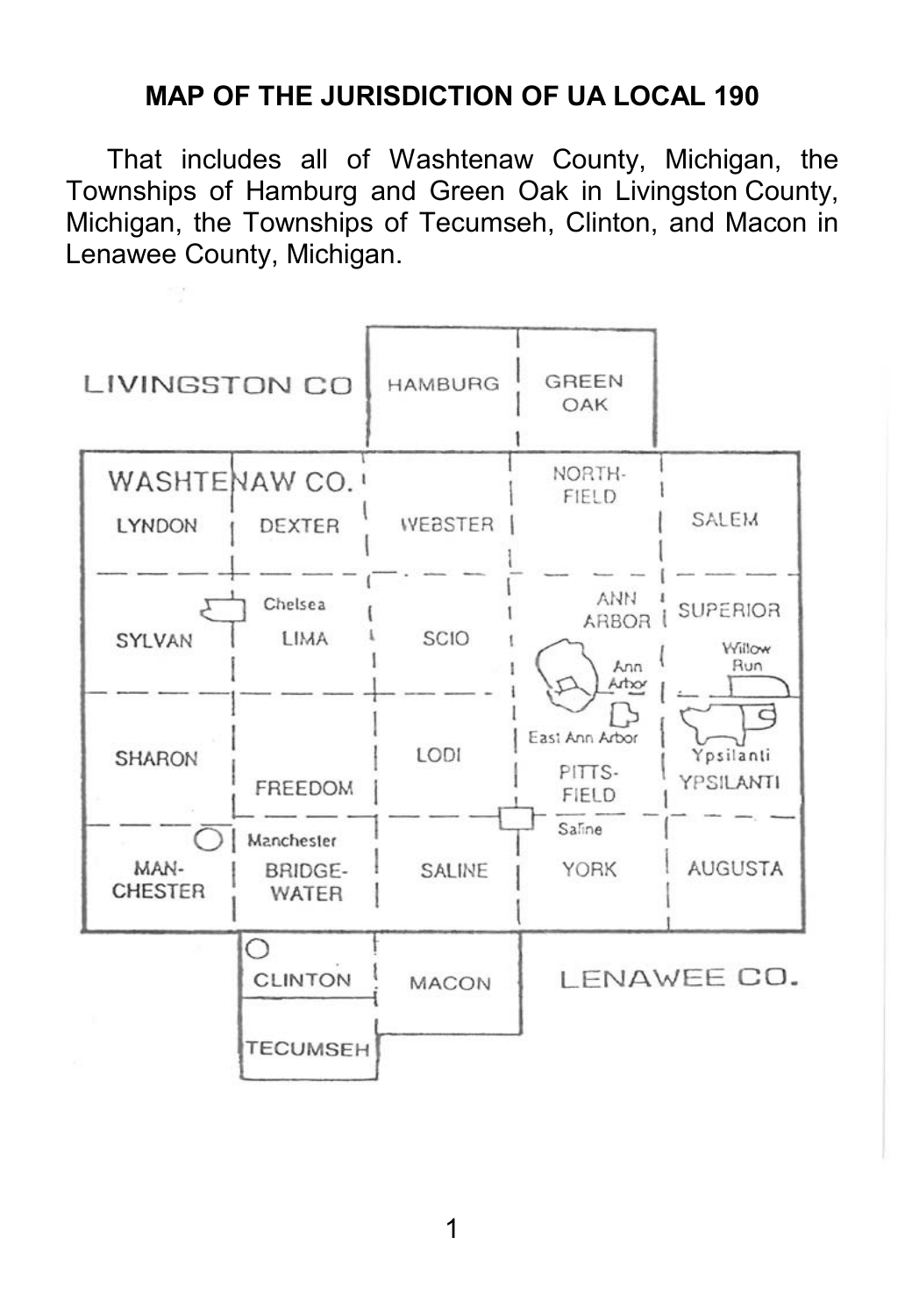# *MISSION OF THE PARTIES TO THE CUSTOMER - CONTRACTOR - UNION MEMBERSHIP*

The Mechanical Industry is dedicated to providing quality training, which insures the highest standards of living while providing highly skilled, productive mechanics at competitive rates.

<span id="page-3-0"></span>In partnership, the Mechanical Industry will work together to increase job and business potential. The Industry works to foster better employer - employee relationships. It strives for optimum efficiency in workmanship and construction methods. The Mechanical Industry desires to educate owners and users in the construction industry of the benefits of utilizing Contractors who employ union labor, outlining the benefits in better training, on-time job completion and the professionalism of the project in all phases.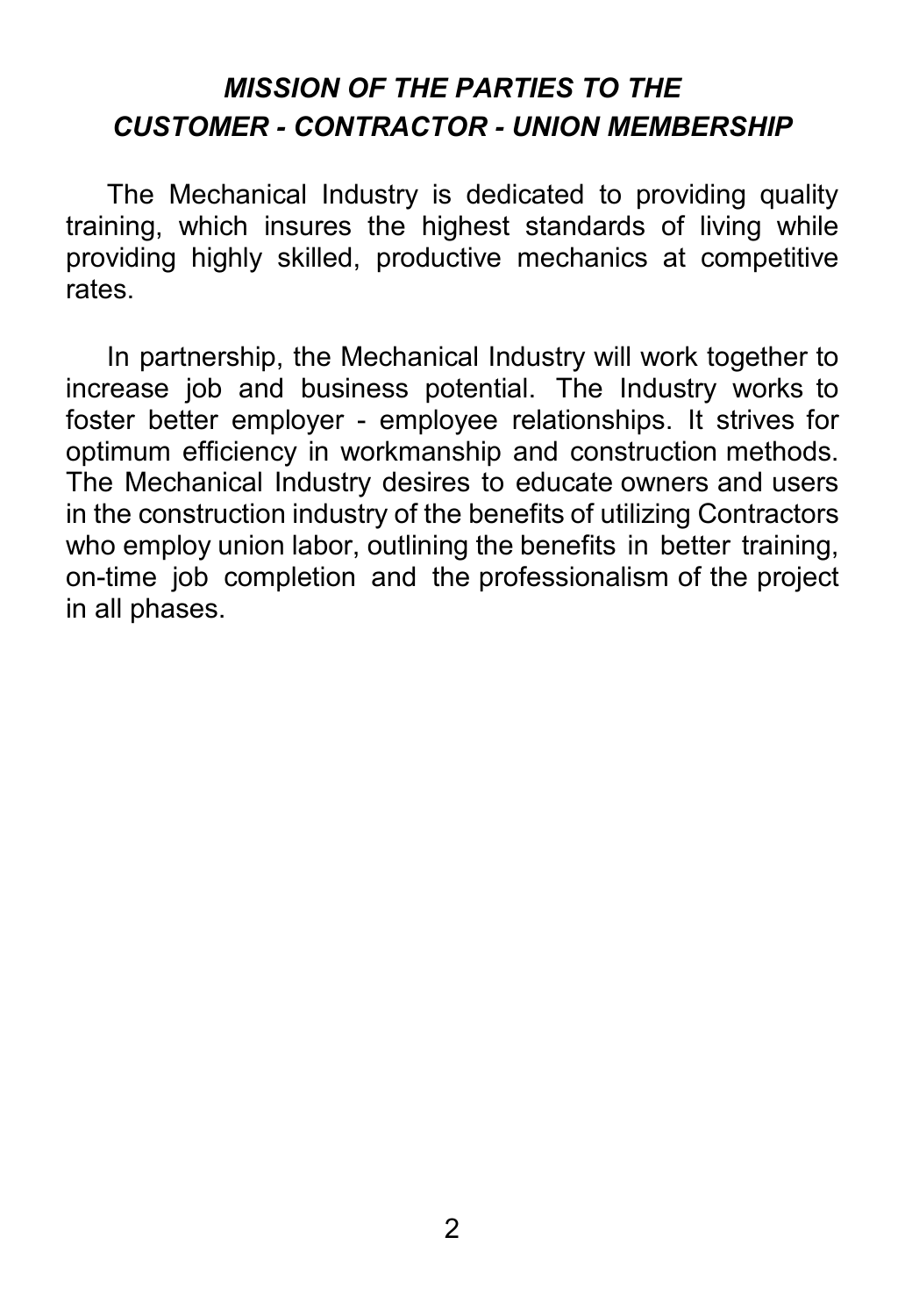#### **PREAMBLE**

UA Local 190 Plumbers / Pipefitters / Service Technicians have reached an agreement with the Greater Michigan Plumbing & Mechanical Contractors Association, Inc. The parties of 2021 negotiations are listed:

**MANAGEMENT UNION** John Green **Andrew Fielder**<br>Mark Darr **Mark Darr Andrew Randy Revnold** Brent Johnson **Andrew McGibbon** Mark Wiseley

<span id="page-4-0"></span>Carl Evans, Chairman **Randall Whitaker, Chairman**<br>Jeff Darr **David Forbes** David Forbes **Randy Reynolds**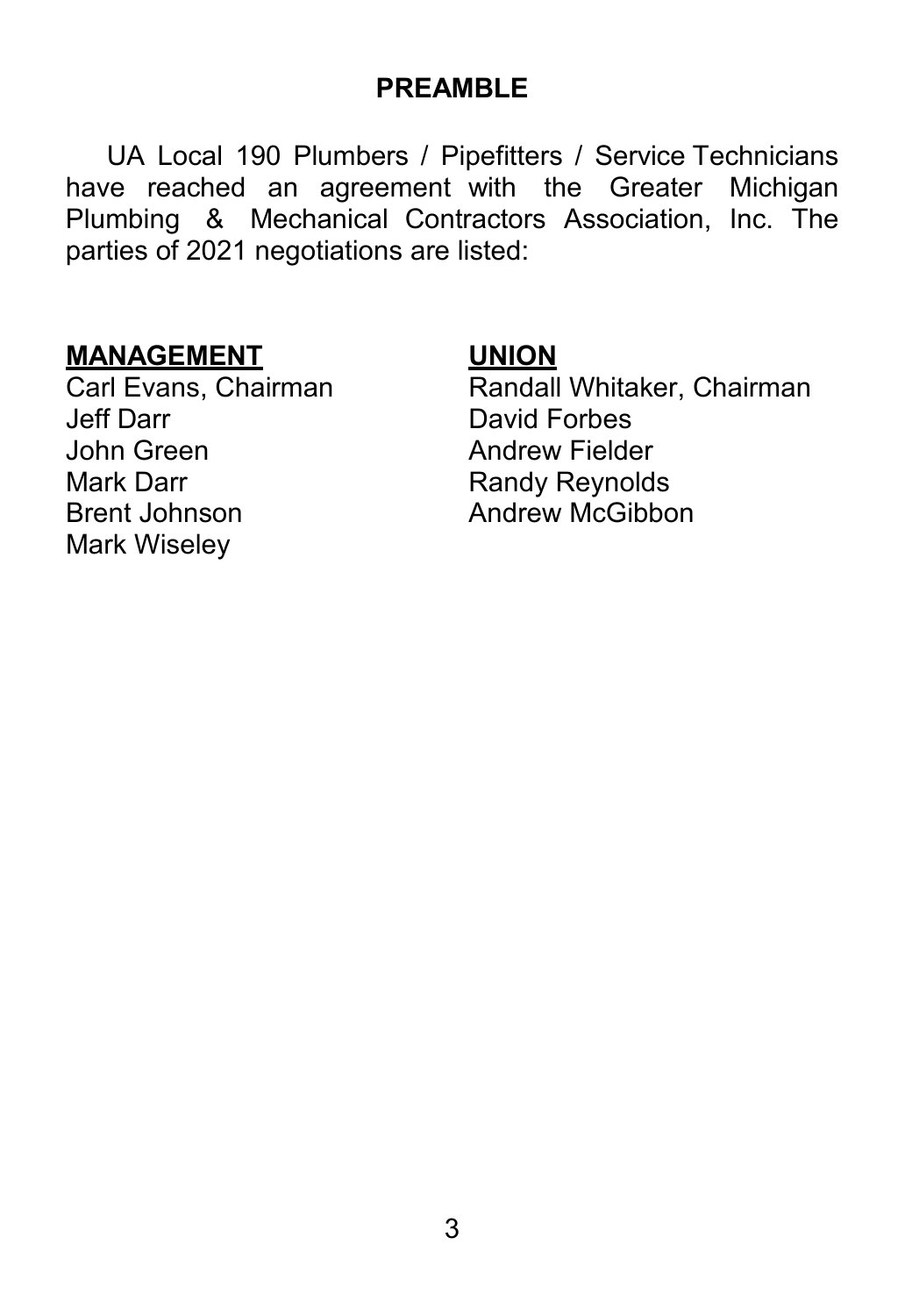#### **AGREEMENT**

This agreement is entered into this 1<sup>st</sup> day of July 2021, by and between the Greater Michigan Plumbing & Mechanical Contractors Association, Inc., on behalf of its members (hereinafter referred to as the "Association")

#### and

UA Local 190 Plumbers/ Pipefitters/ Service Technicians of the United Association of Journeymen and Apprentices of the Plumbing and Pipefitting Industry of the United States and Canada, on behalf of its members and the bargaining unit employees it represents (hereinafter referred to as "UA Local 190)

#### **ARTICLE 1 UNION RECOGNITION**

- A. The Contractors hereby recognize UA Local 190 and UA Local 190 hereby recognizes the Greater Michigan Plumbing & Mechanical Contractors Association, Inc., signatory hereto, as the sole and exclusive collective bargaining representative of all employees of the Contractors performing plumbing, heating, refrigeration, service work, and piping work of every description.
- B. Contractors shall requisition all employees who are to be employed in the bargaining units from the Union Hall. Each employee's training records will be made a part of the information on file at the Union Hall. Contractors shall have the right to refuse any employee not meeting their training requirements. The Union will dispatch such employee within 48 hours as has been requisitioned on a non-discriminatory basis.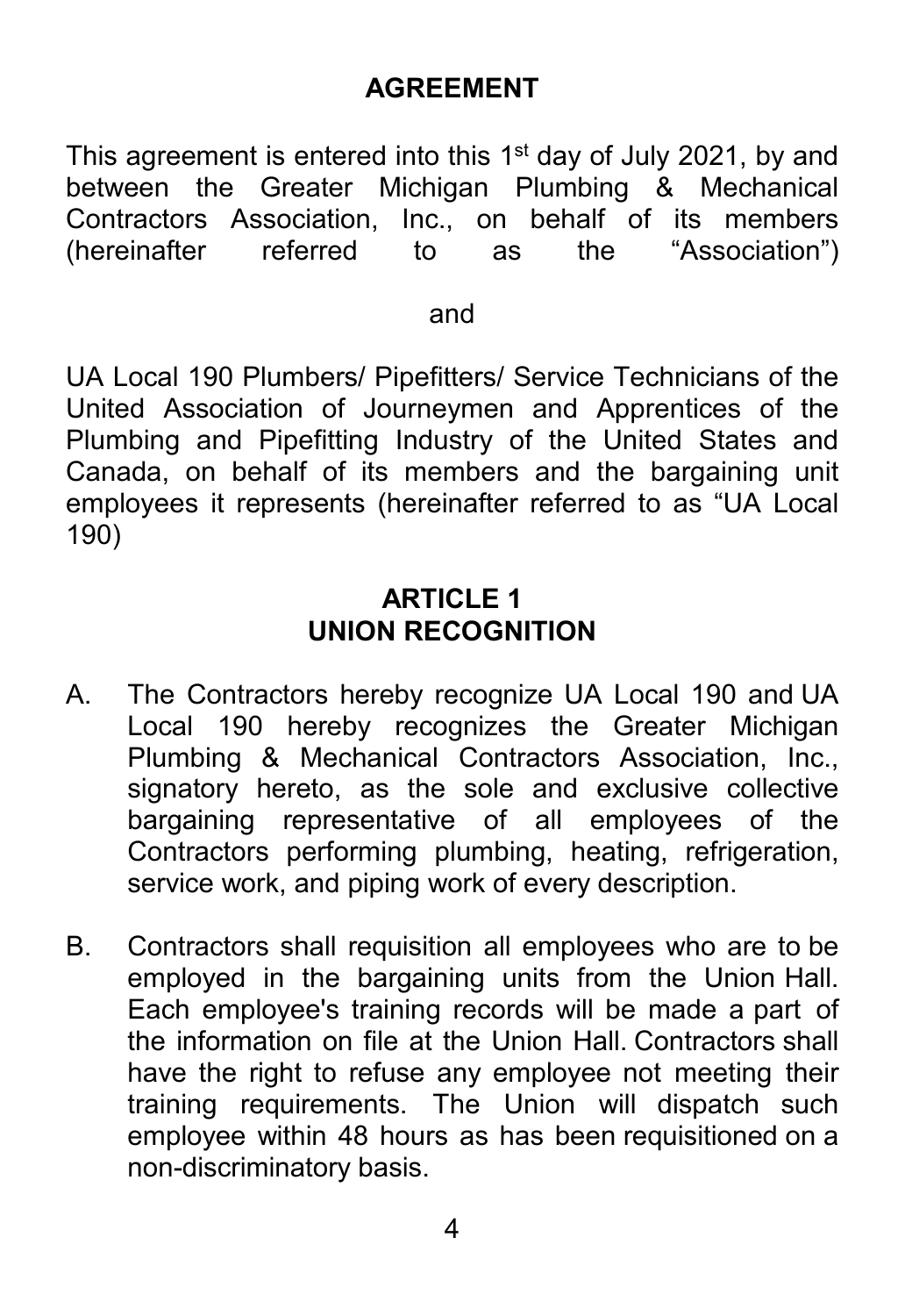- a. It shall not be a violation of this Agreement if members of UA Local 190 refuse to cross a picket line established in accordance with the rules of the building and construction trades. The Union shall give reasonable notice to the Contractor of all picket lines in the jurisdiction of UA Local 190.
- b. The selection of applicants for referral to jobs shall be on a legal, non-discriminatory basis.
- c. Employers have the right to review the Union's "out of work list" and recall previous employees that are laid off and currently receiving unemployment compensation regardless of their placement on the list. The Employer must alternate for other Persons it hires by taking one Person from anywhere on the list with Local 190 choosing the next person. In making such selection, the Business Manager or designated paid Union Official of UA Local 190 shall refer the first Person on the out of work list possessing such skills and abilities required by the Employer for the open position.
- C. Prospective employees, for shops being organized, will be brought in for a probationary period so that contractors do not receive employees unable to do the work.
- D. Equal Treatment Clause Should the Union at any time hereafter enter into an Agreement with any Company doing work covered by Article I, Section A of this Agreement with the terms and conditions more advantageous to such Company, the Association on behalf of its members or any contractor signatory hereto shall be privileged to adopt such more advantageous terms and conditions provided the Association and/or the contractor has sent written notice to the Union calling the matter to their attention.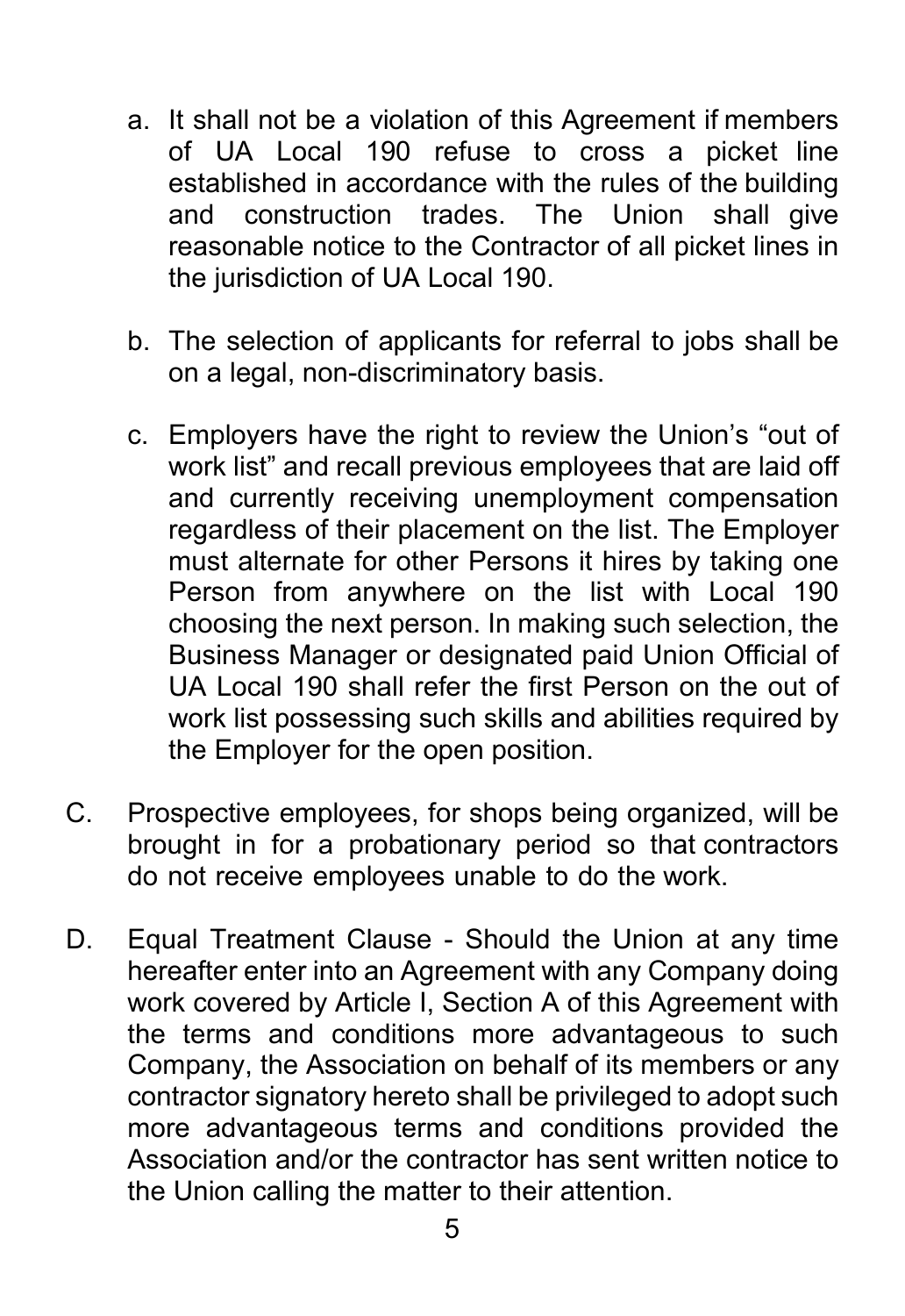E. Interpreting good standing, a Contractor shall not discharge any employee for non-membership in the Union.

# **ARTICLE 2 TRADE OR WORK JURISDICTION**

The Parties recognize the following as the: 50 Articles of Jurisdiction of the United Association

- <span id="page-7-0"></span>1. All piping for plumbing, water, waste, floor drains, drain grates, supply leader, soil pipe, grease traps, sewage, and vent lines.
- 2. All piping for water filters, water softeners, water meters and the setting of same.
- 3. All cold, hot, and circulating water lines, piping for house pumps, cellar drainers, ejectors, house tanks, pressure tanks, swimming pools, ornamental pools, display fountains, drinking fountains, aquariums, plumbing fixtures and appliances, and the handling and setting of the above mentioned equipment.
- 4. All water services from mains to buildings, including water meters and water meter foundations.
- 5. All water mains from whatever source, including branches and fire hydrants, etc.
- 6. All down spouts and drainage areas, soil pipe, catch basins, manholes, drains, gravel basins, storm water sewers, septic tanks, cesspools, water storage tanks, etc.
- 7. All liquid soap piping, liquid soap tanks, soap valves, and equipment in bath and washrooms, shower stalls, etc.
- 8. All bathroom, toilet room and shower room accessories, i.e., as towel racks, paper holders, glass shelves, hooks, mirrors, cabinets, etc.
- 9. All lawn sprinkler work, including piping, fittings, and lawn sprinkler heads.
- 10. All sheet lead lining for X-ray rooms, fountains, swimming pools or shower stalls, tanks, or vats for all purposes and for roof flashings in connection with the pipefitting industry.
- 11. All fire standpipes, fire pumps, pressure and storage tanks, valves, hose racks, fire hose, cabinets and accessories, and all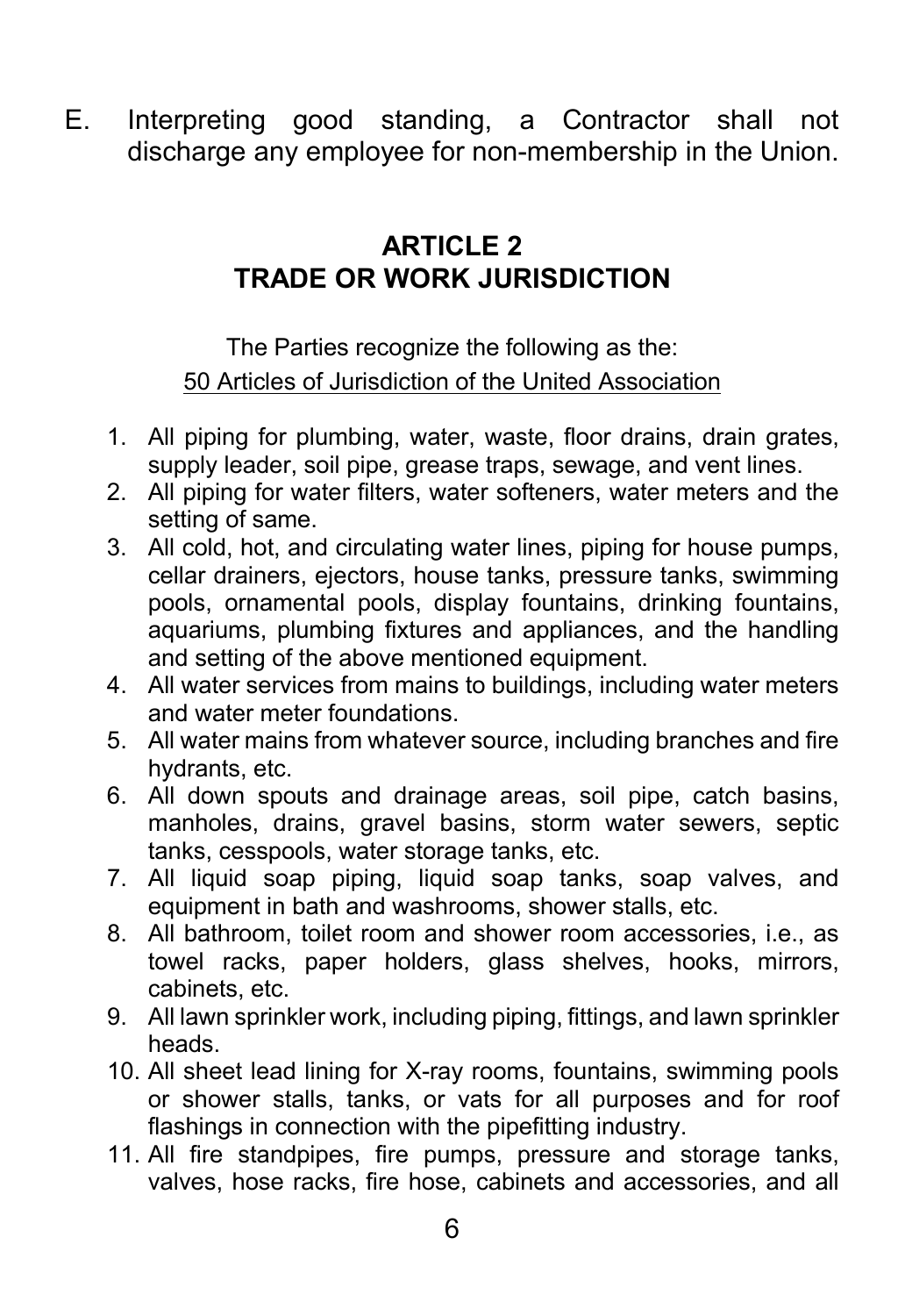piping for sprinkler work of every description.

- 12. All block tin coils, carbonic gas piping, for soda fountains and bars, etc.
- 13. All piping for railing work, and racks of every description, whether screwed or welded.
- 14. All piping for pneumatic vacuum cleaning systems of every description.
- 15. All piping for hydraulic, vacuum, pneumatic, air, water, steam, oil, or gas, used in connection with railway cars, railway motorcars, and railway locomotives.
- 16. All marine piping, and all piping used in connection with ship building and shipyards.
- 17. All power plant piping of every description.
- 18. The handling, assembling, and erecting of all economizers, superheaters, regardless of the mode or method of making joints, hangers, and erection of same.
- 19. All internal and external piping on boilers, heaters, tanks, and evaporators, water legs, water backs and water grates, boiler compound equipment, etc.
- 20. All soot blowers and soot collecting piping systems.
- 21. The setting, erecting, and piping, for all smoke consuming and smoke washing and regulating devices.
- 22. The setting, erecting, and piping of instruments, measuring devices, thermostatic controls, gauge boards, and other controls used in connection with power, heating, refrigerating, air conditioning, manufacturing, mining, and industrial work.
- 23. The setting and erecting of all boiler feeders, water heaters, filters, water softeners, purifiers, condensate equipment, pumps, condensers, coolers, and all piping for same in power houses, distributing and boosting stations, refrigeration, bottling, distilling, and brewing plants, heating, ventilating and air-conditioning systems.
- 24. All piping for artificial gases, natural gases, and holders and equipment for same, chemicals, minerals and by-products and refining of same, for any and all purposes.
- 25. The setting and erecting of all underfeed stokers, fuel burners, and piping, including gas, oil, power fuel, hot and cold air piping, and all accessories and parts of burners and stokers, etc.
- 26. All ash collecting and conveyor piping systems, including all air washing and dust collecting piping and equipment, accessories and appurtenances and regulating devices, etc.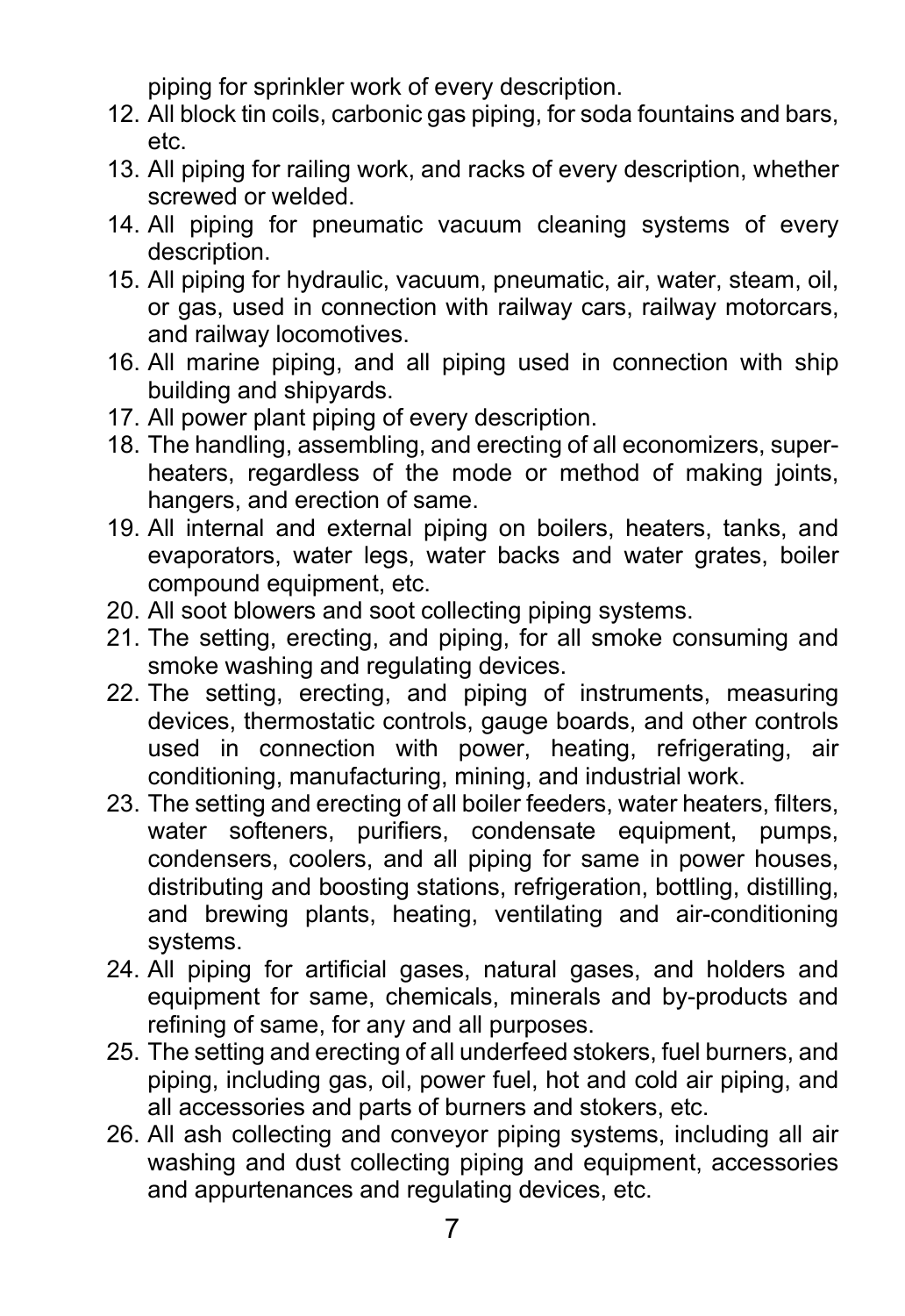- 27. The setting and erection of all oil heaters, oil coolers, storage and distribution tanks, transfer pumps, and mixing devices, and piping thereto of every description.
- 28. The setting, erecting and piping of all cooling units, pumps, reclaiming systems, and appurtenances, in connection with transformers, and piping to switches of every description.
- 29. All fire extinguishing systems, and piping, whether by water, steam, gas, or chemical, fire alarm piping, and control tubing, etc.
- 30. All piping for sterilizing, chemical treatment, deodorizing, and all cleaning systems of every description, and laundries for all purposes.
- 31. All piping for oil or gasoline tanks, gravity and pressure lubricating and greasing systems, air, and hydraulic lifts, etc.
- 32. All piping for power or heating purposes, either by water, air, steam, gas, oil, chemicals, or any other method.
- 33. All piping, setting and hanging of all units and fixtures for airconditioning, cooling, heating, roof cooling, refrigerating, ice making, humidifying, dehumidifying, dehydrating, by any method, and the charging, testing, and servicing of all work after completion.
- 34. All pneumatic tube work, and all piping for carrying systems by vacuum, compressed air, steam, water, or any other method.
- 35. All piping to stoves, fire grates, blast and heating furnaces, ovens, dryers, heaters, oil burners, stokers and boilers and cooking utensils, etc., of every description.
- 36. All piping in connection with central distributing filtration treatment stations, boosting stations, waste and sewage disposal plants, central chlorinating and chemical treatment work, and all underground supply lines to cooling wells, suction basins, filter basins, settling basins, and aeration basins.
- 37. All process piping for refining, manufacturing, industrial, and shipping purposes, of every character and description.
- 38. All air piping of every description.
- 39. All temporary piping of every description in connection with building and construction work, excavating and underground construction.
- 40. The laying out and cutting of all holes, chases and channels, the setting and erection of bolts, inserts, stands, brackets, supports, sleeves, thimbles, hangers, conduit, and boxes, used in connection with the pipefitting industry.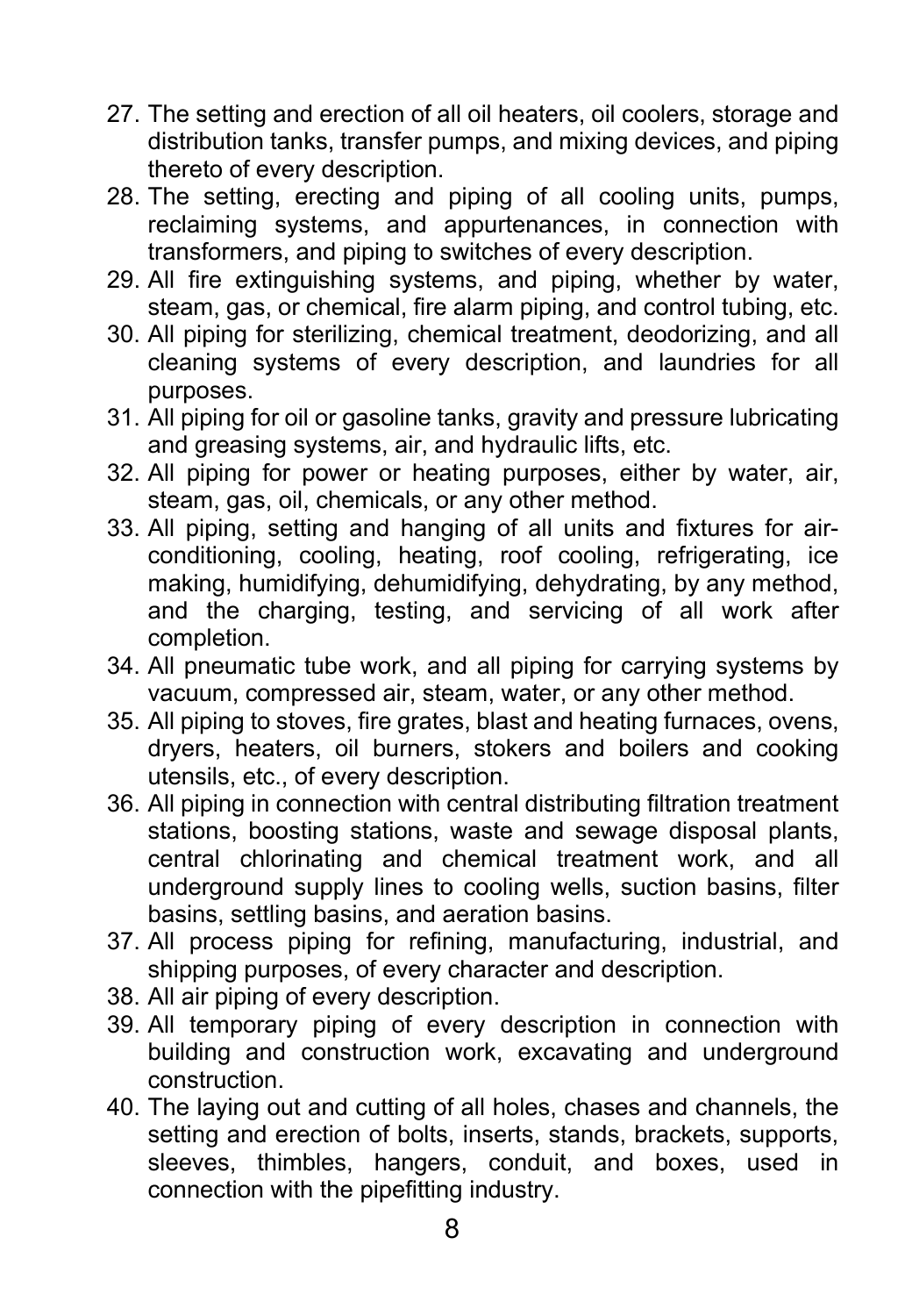- 41. The handling and setting of boilers, setting of fronts, setting of soot blowers, and attaching of all boiler trimmings.
- 42. All pipe transportation lines for gas, oil, gasoline, fluids and liquids, water aqueducts and water lines, and booster stations of every description.
- 43. All acetylene and arc welding, brazing, lead burning, soldered and wiped joints, caulked joints, expanded joints, rolled joints, or any other mode or method of making joints in connection with the pipefitting industry.
- 44. Laying out, cutting, bending, and fabricating of all pipe work of every description, by whatever mode or method.
- 45. All methods of stress relieving of all pipe joints made by every mode or method.
- 46. The assembling and erecting of tanks, used for mechanical, manufacturing, or industrial purposes, to be assembled with bolts, packed, or welded joints.
- 47. The handling and using of all tools and equipment that may be necessary for the erection and installation of all work and materials used in the pipefitting industry.
- 48. The operation, maintenance, repairing, servicing, and dismantling of all work installed by Journeymen members of the United Association.
- 49. All piping for cataracts, cascades, (i.e., artificial waterfalls), makeup water fountain, captured waters, water towers, cooling towers, and spray ponds, used for industrial, manufacturing, commercial, or for any other purposes.
- 50. Piping herein specified means pipe made from metals, tile, glass, rubber, plastics, wood, or any other kind of material, or product manufactured into pipe, usable in the pipefitting industry, regardless of size or shapes.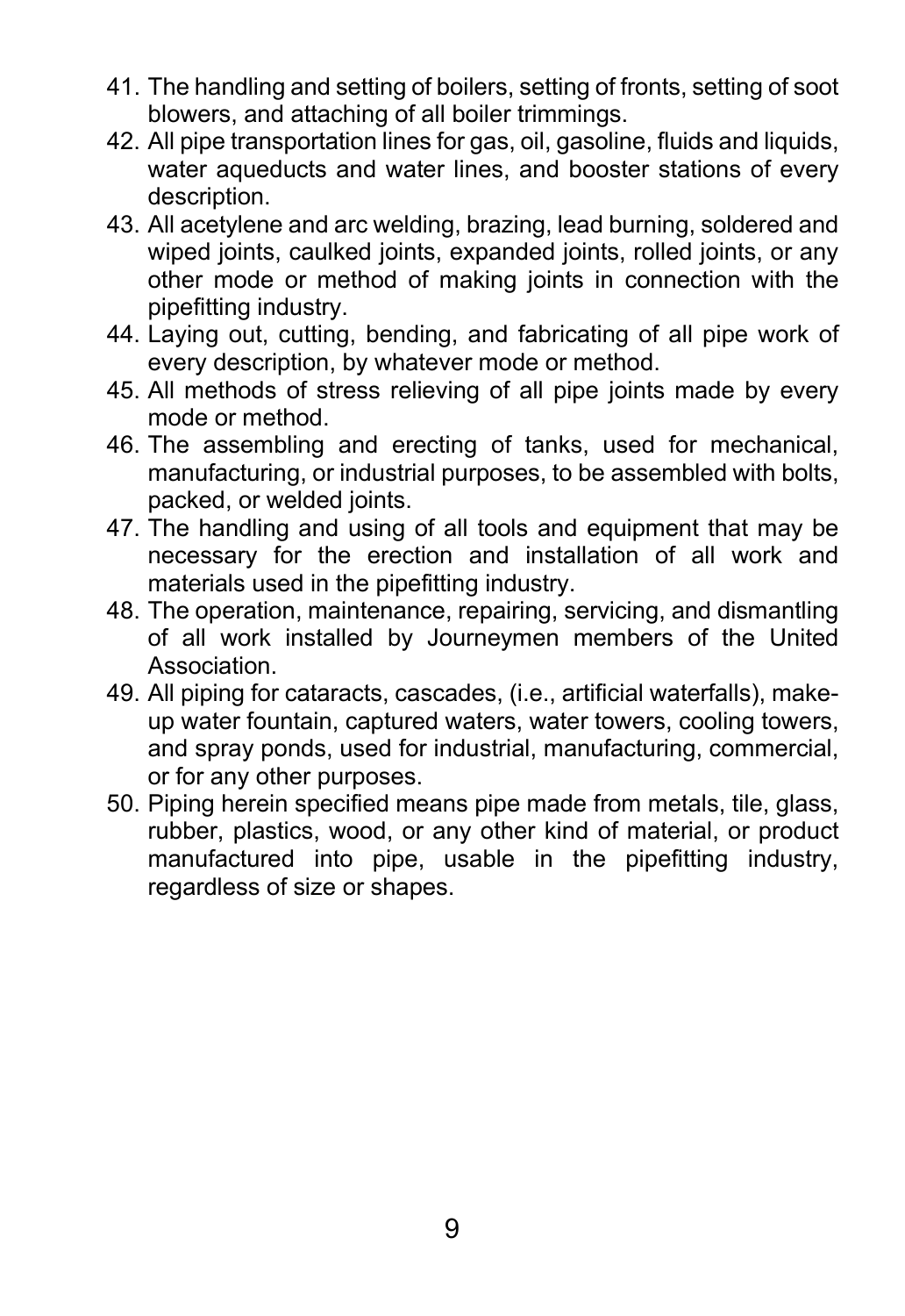# **ARTICLE 3 CONTRACTOR'S RESPONSIBILITIES**

- A. Employees shall be paid at least once per week and on payday shall be paid for the end of their regular shift whether working in a shop, Contractor's yard, or in the field. An Employee who is laid off shall be paid immediately or, with the Employee's agreement, at the next regular pay day, by direct deposit, or any other alternative and shall be furnished a dismissal report. An Employee who quits may be required to wait until the next regular pay day for his pay. A fired Employee shall be paid at the time of his firing or, if not possible because of the timing or circumstances of the situation, the Contractor shall make the check available at the Employer's office or mail the check to the Employee's last known address, not later than the next business day following the date of his firing. Where a Contractor does not have a last known address for the Employee, the Contractor may notify the Union Hall that the check is available for pick up by the Employee at the Contractor's office.
- B. Each Contractor agrees to carry appropriate compensation insurance for all employees covered by this agreement. If for some reason liability insurance under the Michigan Workers Compensation Act is not carried on employees working under this Agreement, said Contractor will be liable for any compensation claim awarded to the employee.
- C. All Contractors operating in the jurisdiction of UA Local 190 who are not members of the Greater Michigan Plumbing & Mechanical Contractors Association, Inc., shall sign a Memorandum of Agreement to this agreement between the Contractors Association and UA Local 190. Copies of the Memorandum shall be maintained at both Association and Union offices. The Contractors Association shall provide an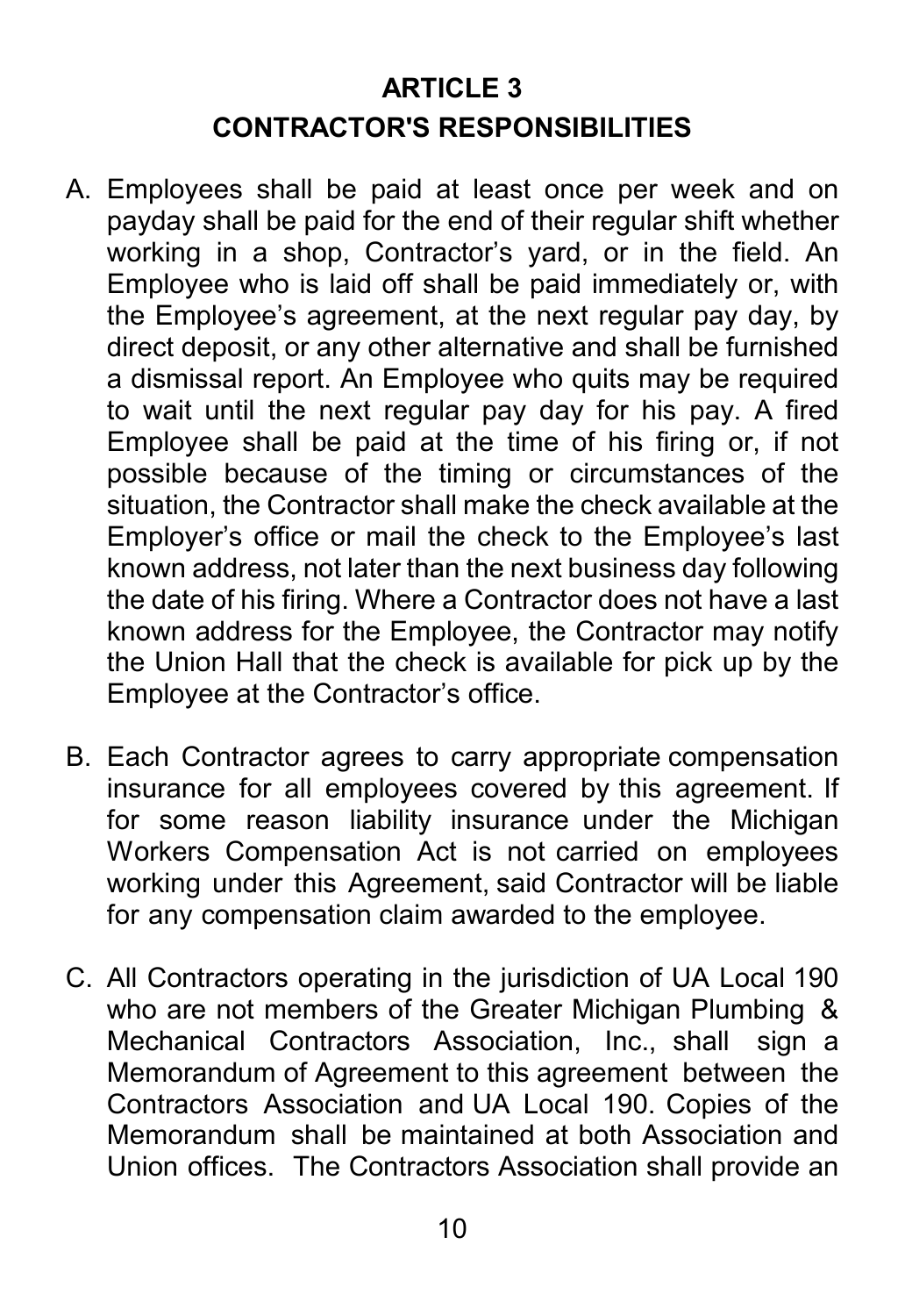accurate list of the names and addresses of all member Contractors to UA Local 190.

If any Contractor joins or withdraws from the Contractors Association during the term of this agreement, the Contractors Association shall notify UA Local 190 as soon as possible.

- D. Any Contractor signatory to this Agreement, and performing work covered under Article 2, shall employ at least one (1) person covered by this Collective Bargaining Agreement.
- E. Each Contractor is to furnish all tools and equipment necessary to make a complete plumbing or piping installation and employees are not to furnish any tools except a rule, pliers, and torpedo level. All employees shall be reasonably responsible for the Contractor's tools.
	- a. A Contractor may establish a Tool and Equipment Protection Program, with the assistance of UA Local 190, to supervise and monitor the disposition of same. Carelessness or negligence on the part of the employee shall make the employee liable for the replacement of lost or stolen tools.
- F. Contractors shall furnish welders all equipment, helmets, goggles, sleeves, and gloves.
- G. Contractors signatory to this Agreement shall furnish suitable warm, dry, quarters for employees to eat and change clothes.
- H. Contractors agree that they will not subcontract or sublet out any work covered in Article II to be performed at the site of the construction, repair or alteration, unless the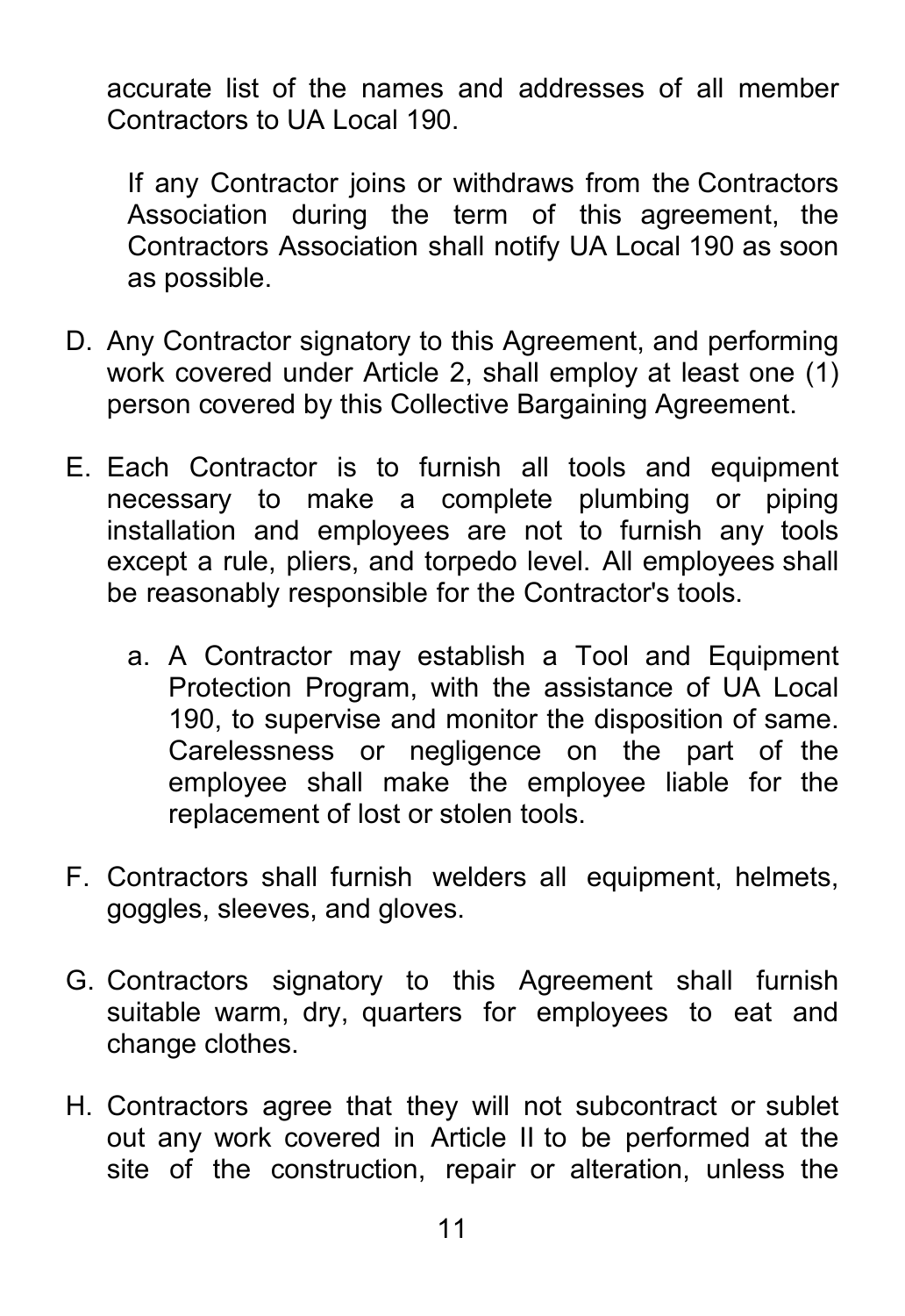Contractor to whom the work is subcontracted or sublet is a signatory to this Agreement. Nothing contained herein shall prevent the use of non-bargaining unit personnel to do warranty or third-party commissioning work, when fully qualified bargaining unit employees are not readily available.

- I. When transportation is provided, employees will be at the designated area early enough to be transported to the site by the official starting time, and not leave their work area for transportation until the designated quitting time.
- J. Contractors will pay parking costs. The employer may exercise one of the following options:
	- a. When paid parking is available within reasonable vicinity, ten (10) minutes or a half mile, any parking expenses incurred, other than fines, will be paid by the employer.
	- b. Parking premium the employer may choose to pay \$2.25 per any hour worked to employees that provide their own transportation and parking such that they are on the worksite at the starting time and leave at quitting time.
	- c. Busing When used, the following shall apply:
		- 1. The vehicle shall be appropriate for the intended use;
		- 2. The bus shall leave the parking area at a predetermined time so that all workers are at the worksite at starting time;
		- 3. The bus shall leave the jobsite at a predetermined time at the end of the work day;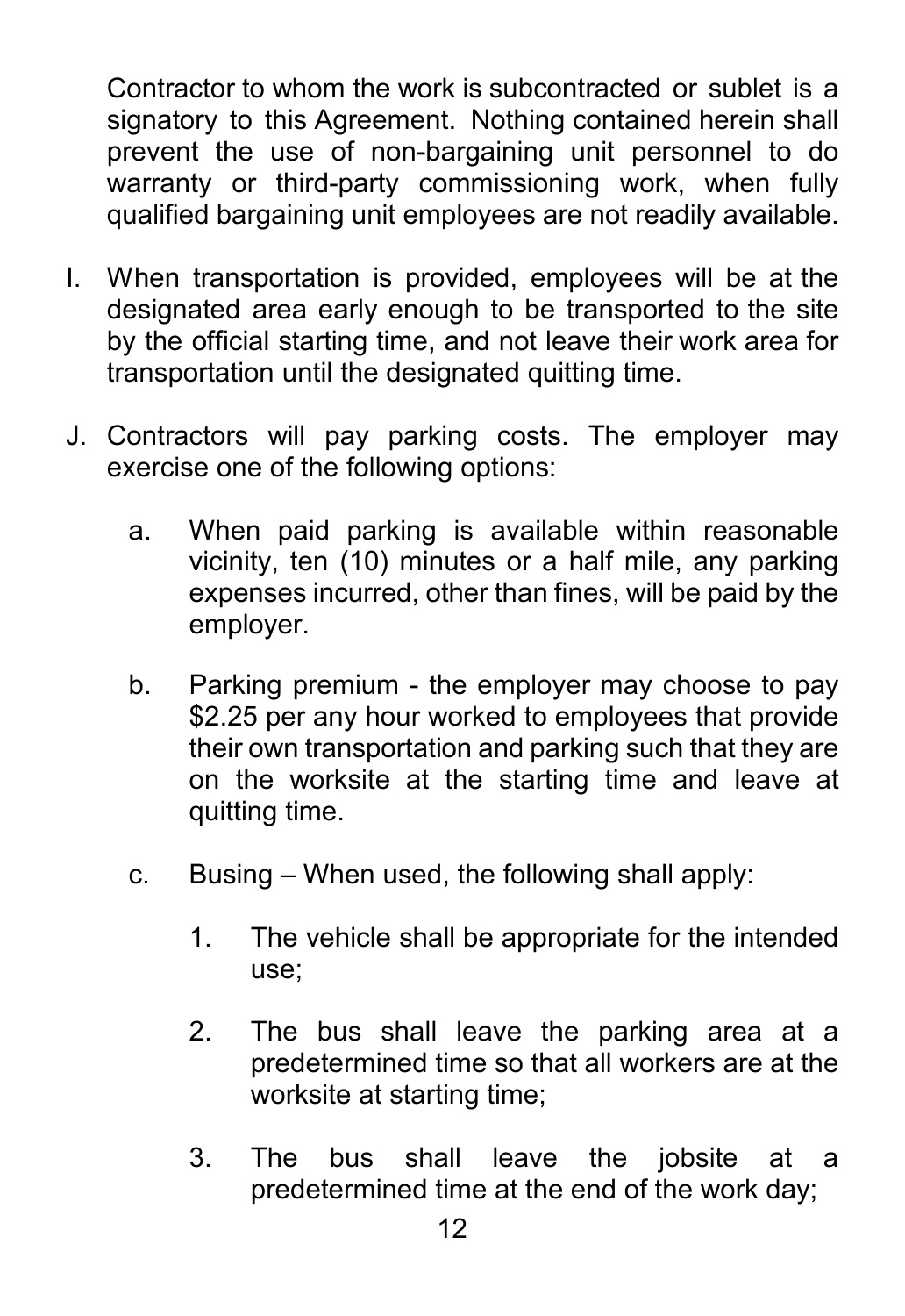- 4. Provisions will be made for returns to the parking area only in the event of emergencies;
- 5. Bus rides are to be limited to a reasonable length of time to be determined by the Labor-Management committee.
- K. Pay stubs or pay receipts will list hours worked, week ended, deductions, and year to date totals, each payday.

#### **ARTICLE 4 PROCEDURES FOR SETTLEMENT OF GRIEVANCES AND DISPUTES**

- A. A grievance is defined as a difference of any kind between the Association and UA Local 190 as to the interpretation, application, or claimed breach of a specific term of this Agreement.
- B. In order for the grievance to be timely, it must be reduced to writing by the grieving party and given to the other party within ten (10) business days from the date of the event giving rise to the grievance.
- C. **Step One –** A timely grievance shall be taken up within 5 business days of the date of the receipt of the grievance in a meeting between the Business Manager of UA Local 190, or his/her designated representative, and the President of the Association, or his/her designated representative.
- D. **Step Two –** If the grievance is not settled as above, then either party may, within 5 business days, refer the grievance in writing to the Industrial Relations Committee (IRC).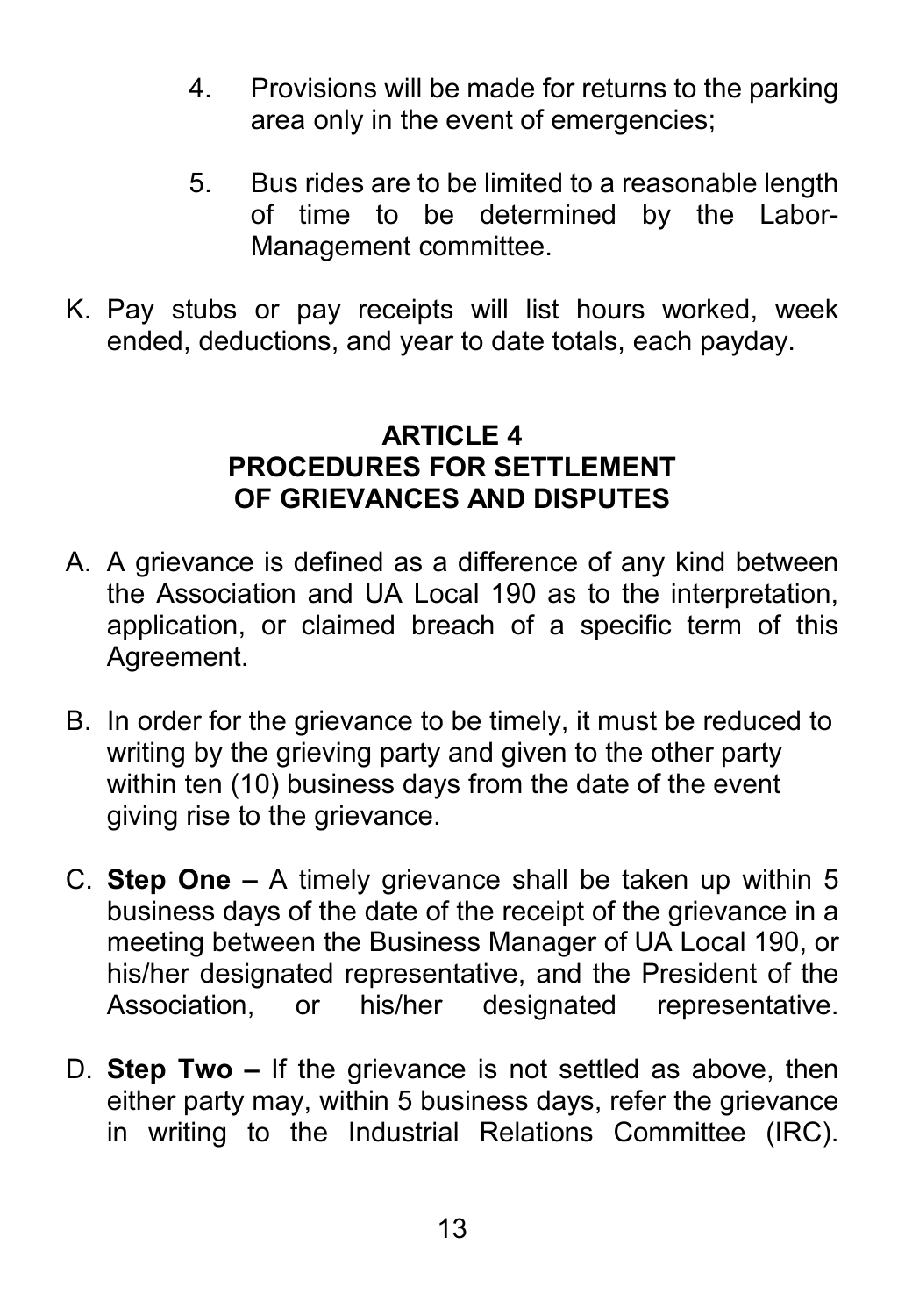- E. **IRC –** The IRC shall consist of two (2) representatives selected by the Association and two (2) representatives of UA Local 190. All four members shall constitute a quorum and must be present for all hearings. The IRC shall hear all grievances submitted to them within 72 hours of the submission. Decisions of the IRC shall be reached by majority vote of the members. The decision of the IRC shall be final and binding on the Association, the Employer, the Union, and the employee or employees involved.
- F. **Arbitration –** If the grievance is not resolved by the IRC it may be moved to Arbitration by either party. The Association and UA Local 190 shall attempt to select a neutral arbitrator. If the parties cannot agree on an Arbitrator within five (5) business days, an Arbitrator shall be selected in accordance with the rules and regulations of the Federal Mediation & Conciliation Services. The Arbitrators fees and expenses, and the cost of any transcript, shall be shared equally by the Association and the Union.
- G. The Arbitrator shall confine his opinion to the dispute in question, and he/she shall have no authority to add to, subtract from, or in any way modify the terms of this agreement. The Arbitrator's decision shall be rendered within 30 calendar days from the date of the hearing and shall be final and binding upon the Association, the Employer, UA Local 190, and any Employee or Employees involved.
- H. Any of the time limits in the Grievance Procedure may be mutually extended in writing by the parties.
- I. These procedures for settlement of grievances and disputes shall not apply to Article 5 and Article 12 of this Agreement.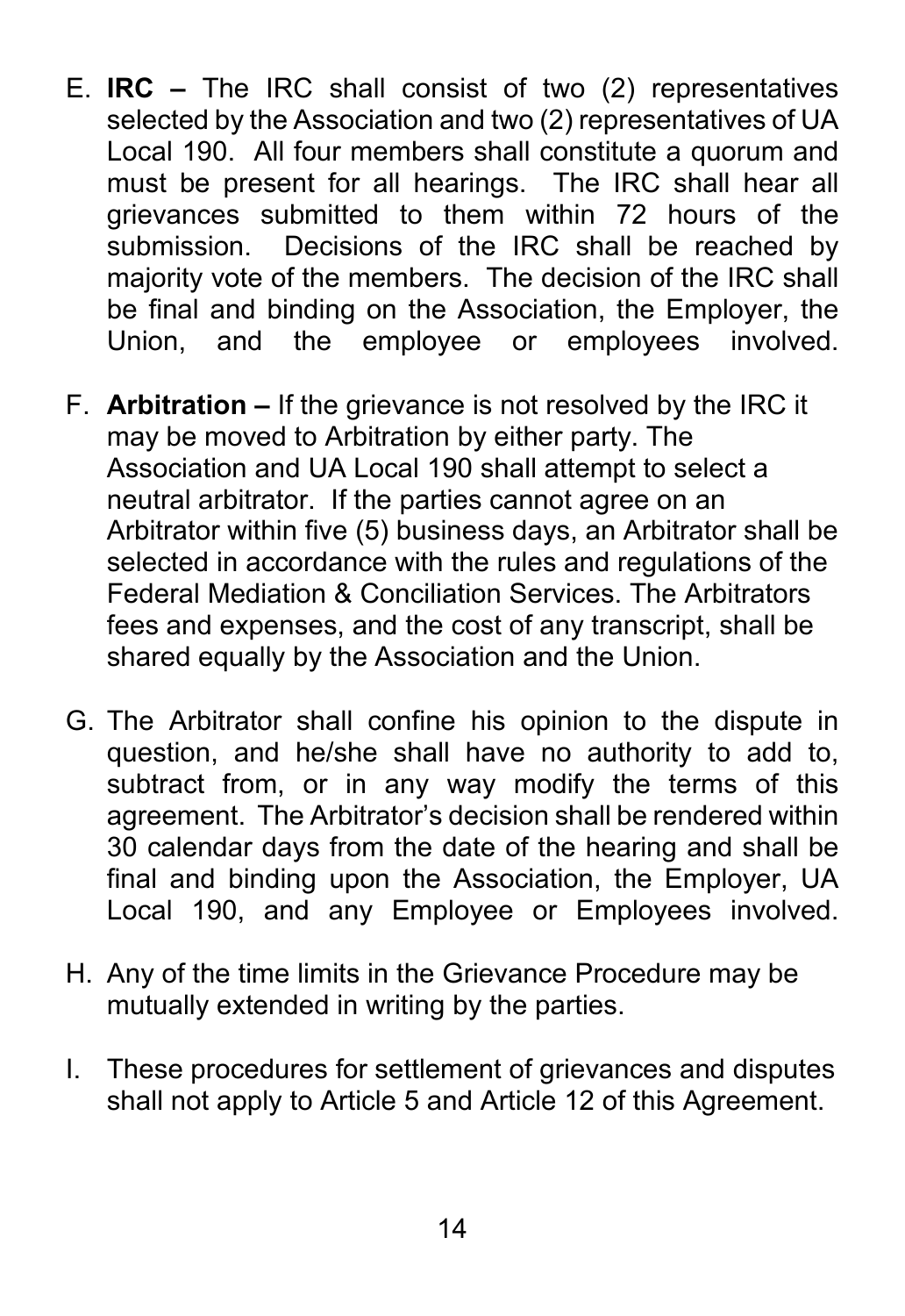#### **ARTICLE 5 FRINGE BENEFIT ADMINISTRATION**

*(Fringe Benefits mean Defined Benefit Pension, Defined Contribution Pension, Individual Health Reimbursement, Health Care Fund, Dues Check-Off, S.U.B., Industry Fund, International Training Fund, Training Fund Contributions, Labor-Management Fund, Scholarship Fund, Quality Fund and Work Safe Fund)*

- A. The Trustees of the UA Local 190 Fringe Benefit Trust Funds are directed by the Agreements and Declaration of Trusts to operate and administer the Trusts, to collect contributions due to the Trusts and to promulgate rules and regulations in connection therewith.
- B. Administration: Each calendar month, every Contractor shall file a written report with the depository of the Fringe Benefit Funds, listing on a prescribed form all employees in the Bargaining Unit represented by the Local hired by the Contractor for the previous month, showing the hours worked and tabulating the benefits owed as a result thereof. Said reports shall be accompanied by the Contractor's contribution in full for the month reported. Both the reports and the payments must be received on or before the nineteenth (19th) day of the month. The reports are due on that date, whether or not they are accompanied by payments, and the payments are due on that date, whether or not they are accompanied by reports.

#### **If no payment has been received by the nineteenth (19th), the Administrative Manager will send a certified letter to the delinquent contractors, notifying them of the delinquency and demanding payment.**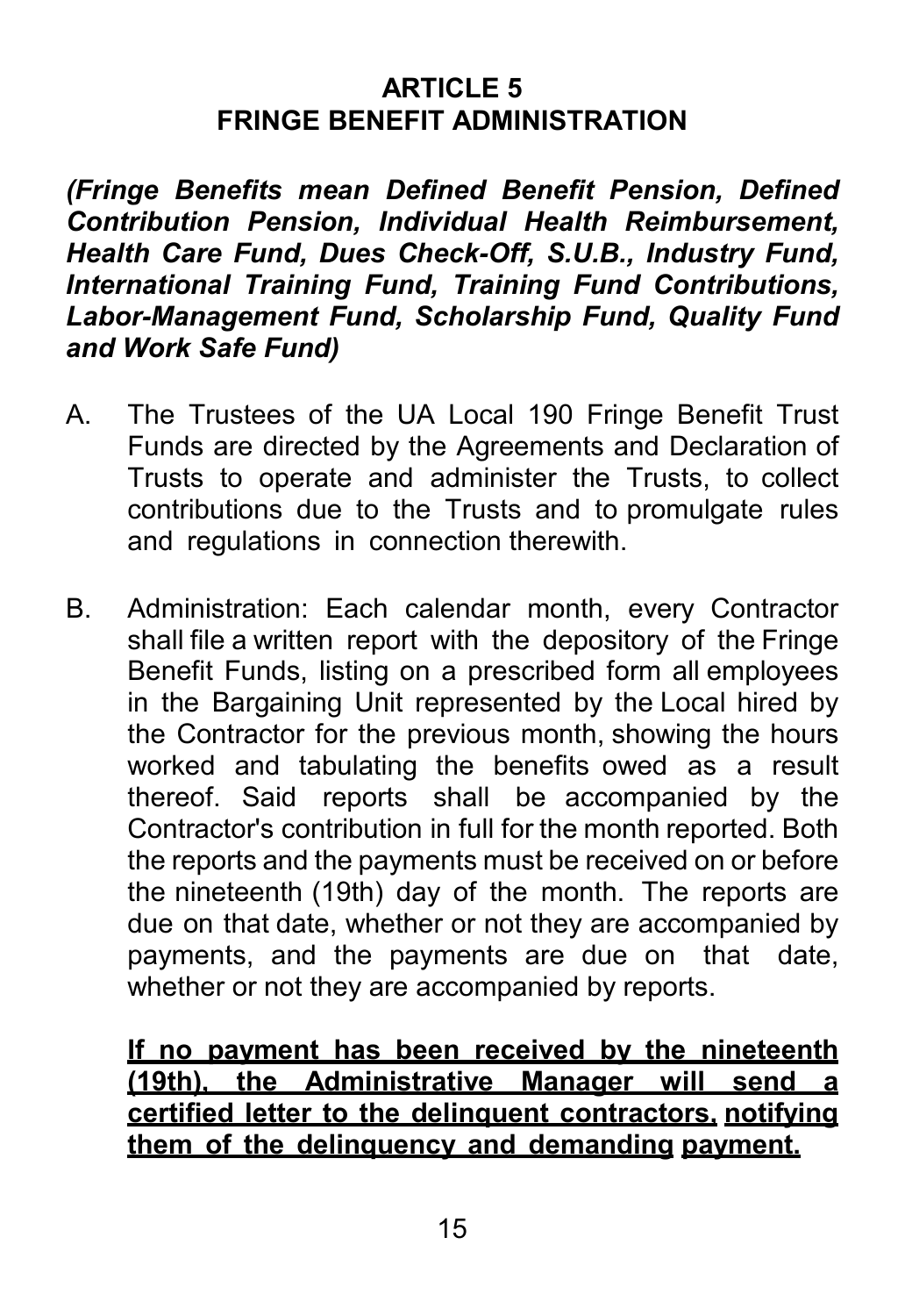If the nineteenth  $(19<sup>th</sup>)$  falls on a weekend or national holiday, reports and payments received the first following weekday shall be considered to have been received on time.

The Administrative Manager, by the end of the calendar month, shall notify both the Association and the Business Manager regarding any Contractor who has not paid the Fringe Benefits for the previous month, and the amount thereof, and will provide a copy of any notices sent to the Contractor regarding the delinquency. The Administrative Manager will also notify the Contractor to appear at the next Trustees' meeting to resolve the delinquency.

C. Collection of delinquent fringe benefit reports and/or payments: If the delinquency and related charges are not paid in full or secured by an agreement to pay at the Trustees' meeting, the Fund's attorney will be instructed to institute collection procedures through the National Labor Relations Board and/or the United States District Court or any other collection procedures available to the Trustees.

The Trustees shall immediately notify the Business Manager that the delinquency and charges have not been paid and that no agreement has been reached.

An amount for liquidated damages attributable to the cost of collection shall accrue and be added to the debt owed. This shall be equal to twenty percent (20%) of the amount in delinquency. However, if payment is received within the calendar month containing the due date, the liquidated damages amount shall instead be ten percent (10%) of the amount in delinquency.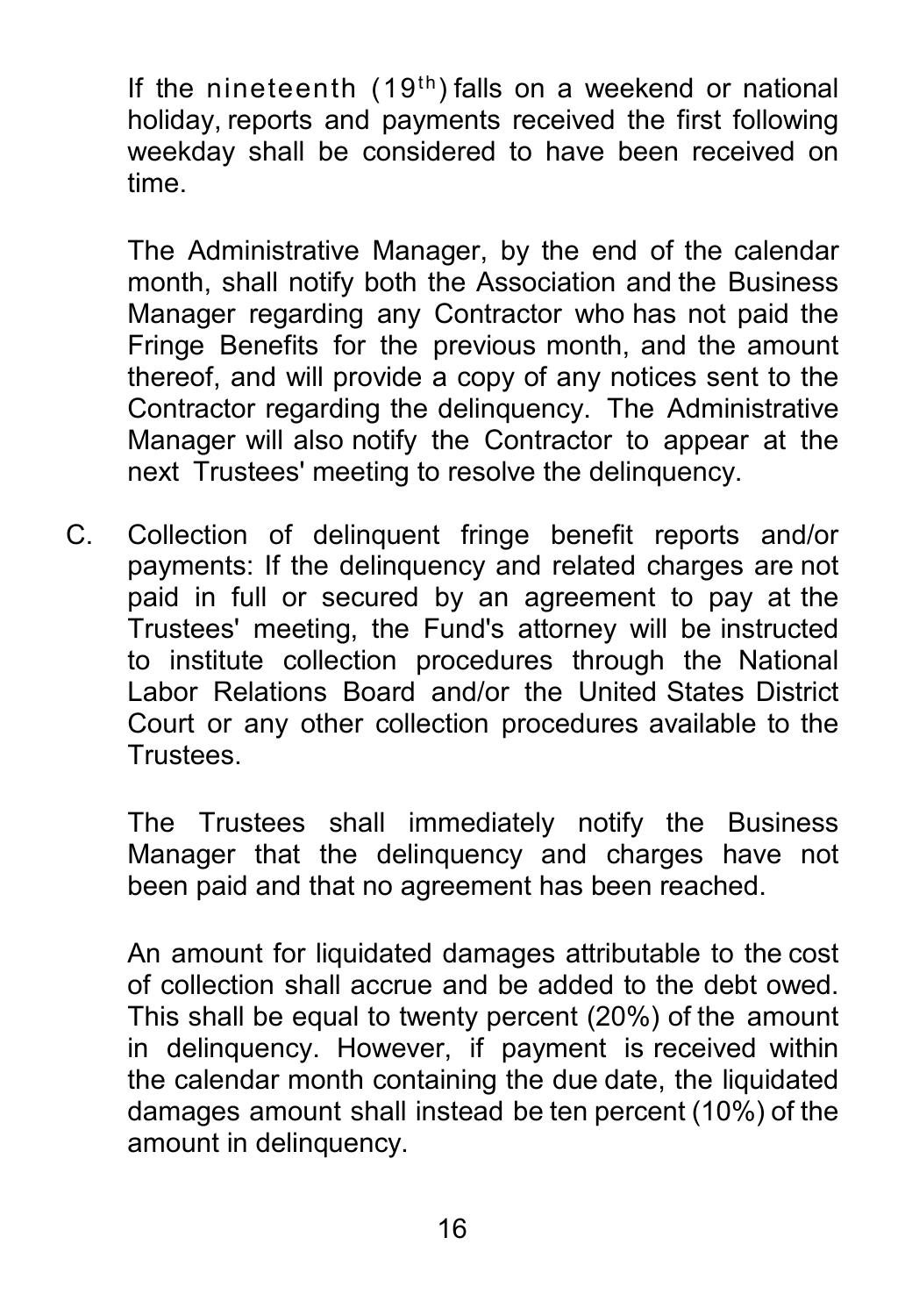In addition, interest shall accrue and be added to the debt owed. This shall be calculated at the greater of: (a) four percent (4%) plus the prime rate in effect at the time the fringe benefit payments were originally due or (b) at the IRC 6621(a) (2) underpayment rates in effect during the time period and the corresponding factor from IRS Revenue Procedure 95-17 (or such other interest rate used by the U.S. Department of Labor/Employee Benefits Security Administration to calculate the interest owed on delinquent payment of benefits).

Any costs or expenses for the collection of Fringe Benefit reports and/or payments, including actual attorney fees and auditing fees incurred by UA Local 190 or the Trustees, shall be the responsibility of the delinquent Contractor. Such costs and expenses shall constitute part of such delinquency and be immediately due and payable, whether or not collection procedures through the National Labor Relations Board and/or through District Court are instituted.

Payments shall be made by certified check or such other methods that may be acceptable to the Trustees.

- D. Notwithstanding the above, if a Contractor is delinquent in making fringe benefit contributions or has not paid other costs owed due to a prior delinquency (such as liquidated damages, interest, attorney fees, or audit fees), the Administrative Manager shall immediately advise the Trustees of any new delinquency. The Trustees shall not be required to wait until the procedures of sections B and C of this Article have been completed before referring the matter to the Funds' attorney for collection.
- E. Enforcement of timely and complete fringe benefit payments: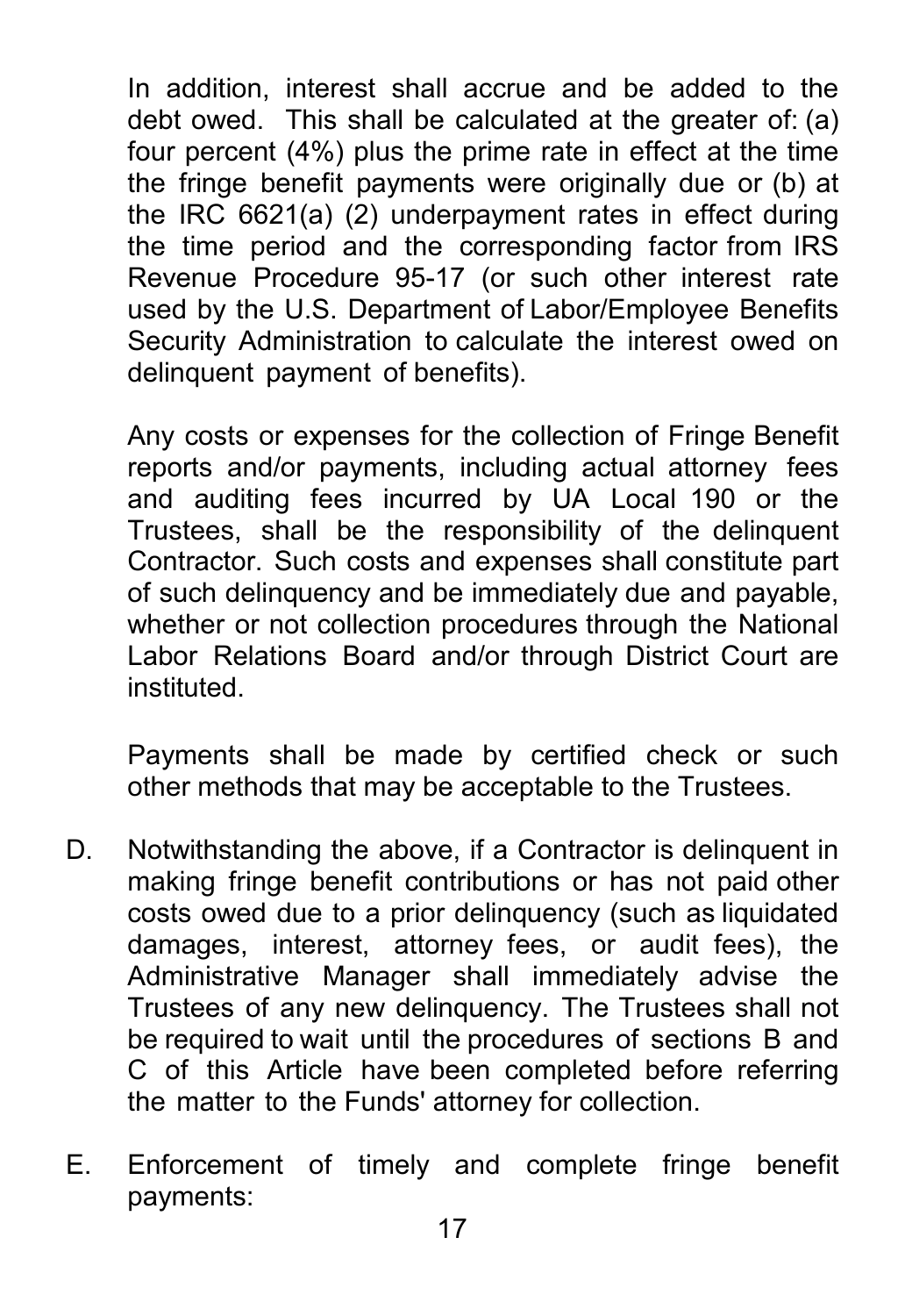a. Fringe benefit bonds: Contractors shall be required to post a surety or cash bond when the Contractor is delinquent in making fringe benefit contributions or has not paid other costs owed due to a prior delinquency (such as liquidated damages, interest, attorneys' fees, or audit fees). In addition, when a Contractor is new in the area, or has not made a Fringe Benefits contribution under this Article for a period of two (2) years, a cash bond or surety bond shall be required.

Bonds shall be from an insurance or surety company authorized to do business in the State of Michigan on a form acceptable to the Trustees. The amount shall be \$2,400 per employee, using the average number of employees (expected or actual, whichever is greater).

Cash bonds will be refunded in full when manpower is no longer being provided and is not anticipated to be provided in the future, and the Administrative Manager has verified that all amounts due under this Article 5 have been paid.

The purpose of these bonds is to assure that all costs and expenses of making collections from delinquent Contractors are borne by the Contractors, rather than the Funds. No charges are to be made against a Contractor's bond other than the amounts due under this Article 5.

b. Trustees may, in their discretion, require any Contractor party to this Agreement to make Fringe Benefit reports and/or payments on a weekly basis.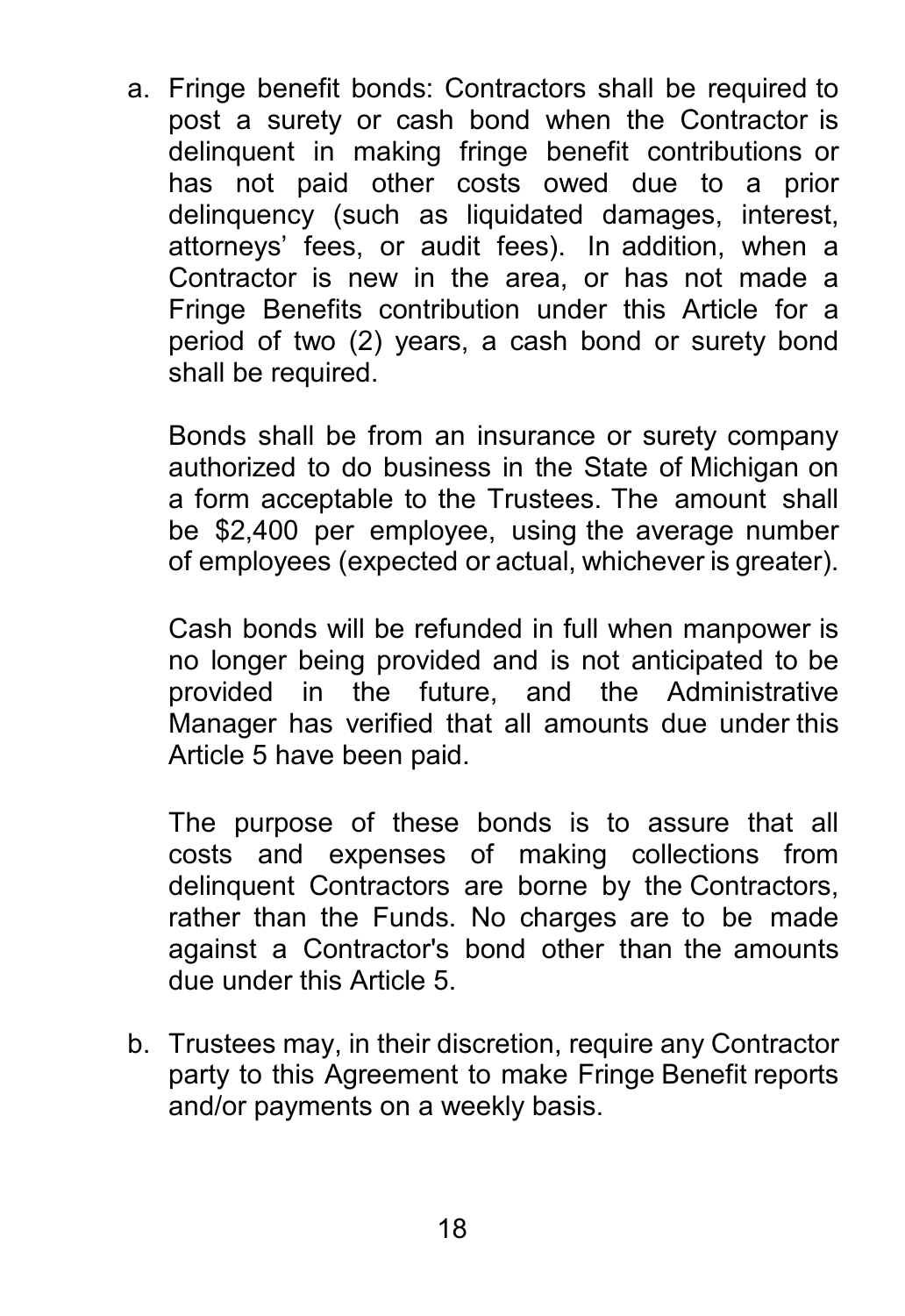- c. Trustees may, in their discretion, require any Contractor party to this Agreement to provide any form of security the Trustees deem adequate to ensure payment (for example, collateral, a letter of credit, additional bond, etc.).
- d. In addition, Trustees may, in their discretion, take any reasonable actions to ensure the timely and complete payment of fringe benefit contributions, liquidated damages, interest, and the costs of collecting those amounts.
- e. The Trustees may take any of the above actions at any time, with regard to any Contractor, regardless of whether the Contractor is currently delinquent or has been delinquent in making fringe benefit payments in the past.
- F. Audit requirements and procedures: The Trustees shall, during each fiscal year of the Fringe Benefit Funds, cause a simple selection audit to be made of the records of not less than ten percent (10%) of the Contractors party to this Agreement. This audit shall be conducted by Certified Public Accountants retained by the Trustees for that purpose.

The manner and method of conducting these audits shall be determined by the Certified Public Accountants conducting the audit, provided however, the auditors shall be permitted only to review any and all payroll records, and such other records as may be necessary to determine the obligation to pay Fringe Benefits of any Contractor at any time during business hours. The scope of such review shall be confined to the records necessary to perform the review of Fringe Benefit obligations only.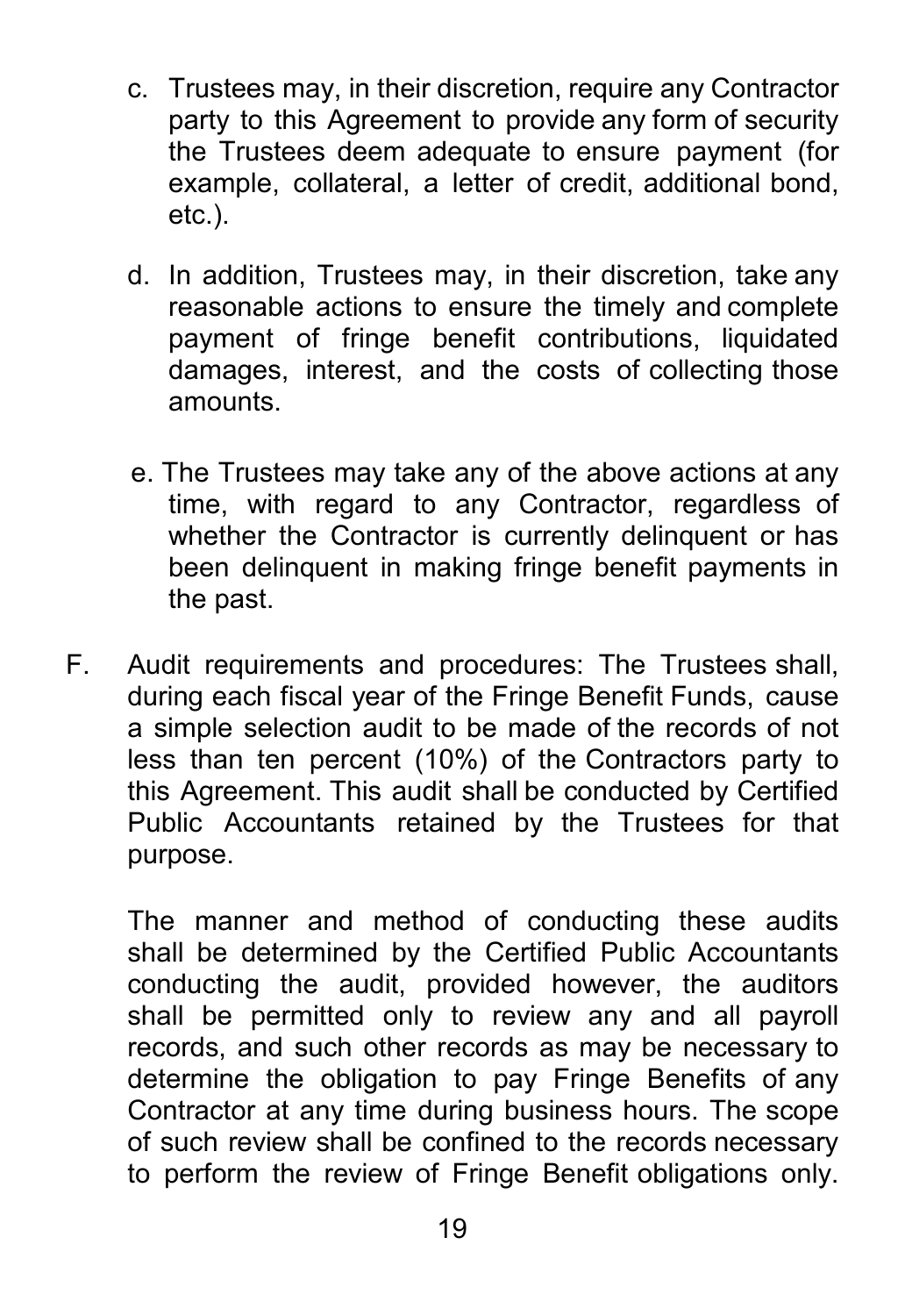The Trustees may direct that specific Contractors be audited in addition to those selected by the Certified Public Accountants, notwithstanding that a greater number than ten percent (10%) of the Contractors party to this Agreement will be audited in any fiscal year.

If at any time reasonable grounds exist that any Contractor had filed an inaccurate or incomplete report, or that any report required to be filed has not been filed, or that the Contractor is otherwise in violation of any provisions of this Article, the Trustees may direct that an immediate (or expanded) audit be made with regard to that Contractor, and the Contractor will be responsible for the audit fees.

<span id="page-21-0"></span>G. Employers who have accepted the benefits of this Agreement or otherwise evidenced their intent to be party to it shall be bound by all its provisions and the applicable fringe benefit trust agreements.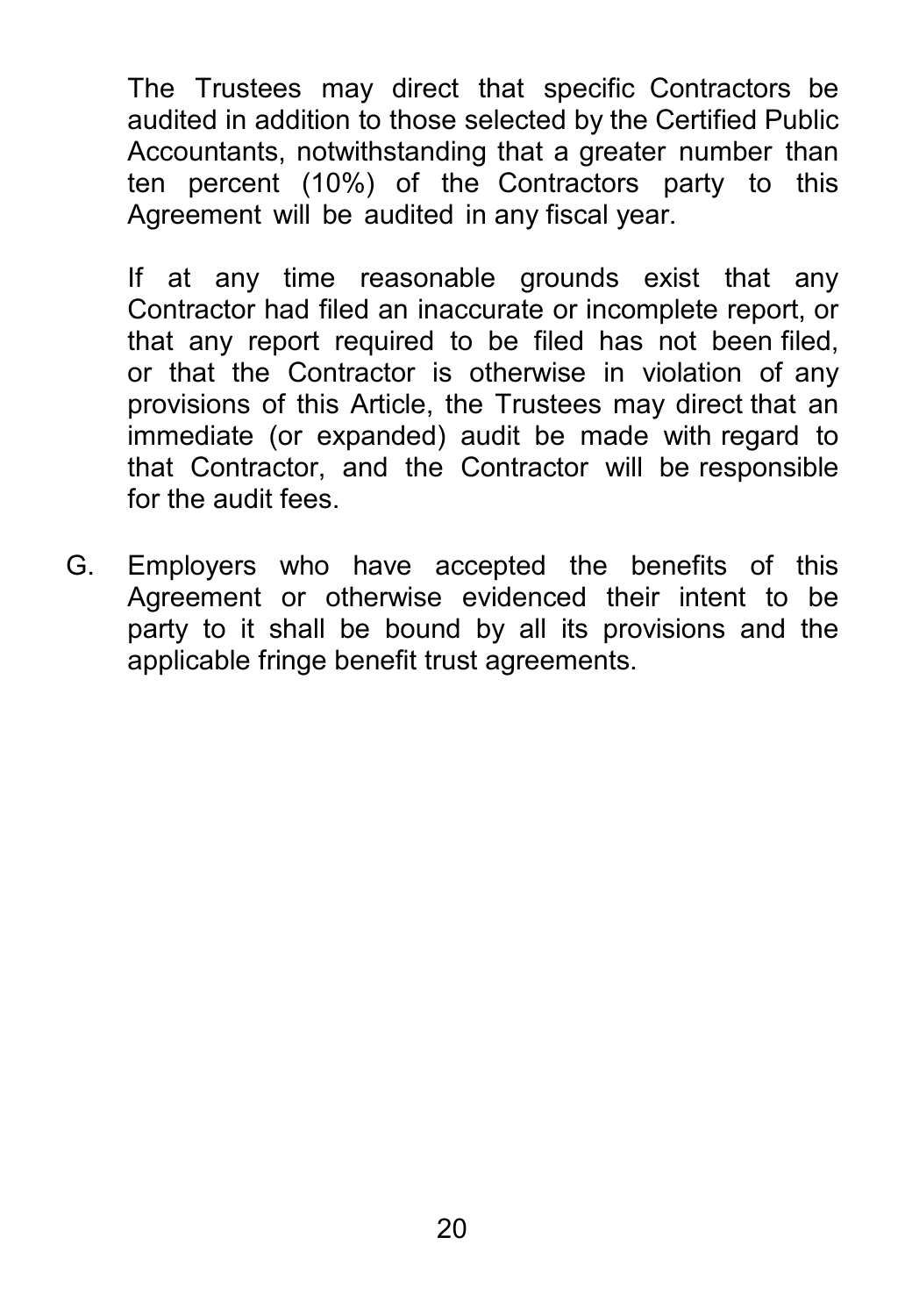## **ARTICLE 6 WORKING CONDITIONS**

A. The regular working hours shall be eight (8) hours on Monday through Friday of each week. The regular daily working hours shall fall within the period from 6:00 AM to 5:30 PM with one-half (1/2) hour of this time as unpaid lunch.

Employees working overtime shall receive time and onehalf (1-1/2) for all hours worked in excess of eight (8) hours in one day, Monday through Friday.

- a. All work performed on Saturdays shall be paid for at the time and one-half (1-1/2) rate.
- b. All work performed on Sundays and Holidays shall be paid for at the rate of double (2) time.
- B. Upon mutual agreement of the Contractor and UA Local 190 the Contractor may institute a flexible work week of four (4) ten (10) hour days, Monday through Friday. Employees who choose not to work will not be disciplined by the employers.
- C. To assist with the employees covered by this Agreement receiving a full weeks' check, (i.e. up to 40 hours) when mutually agreed upon by the Contractor and UA Local 190 the Contractor may use Saturday as a make-up day at straight time. Employees who choose not to work on Saturdays will not be disciplined by the employers.
- D. Work performed on the following designated National Holidays: January 1<sup>st</sup>, Memorial Day, July 4<sup>th</sup>, Labor Day, Thanksgiving Day, and December 25<sup>th</sup>, shall be paid for at the rate of double (2) time.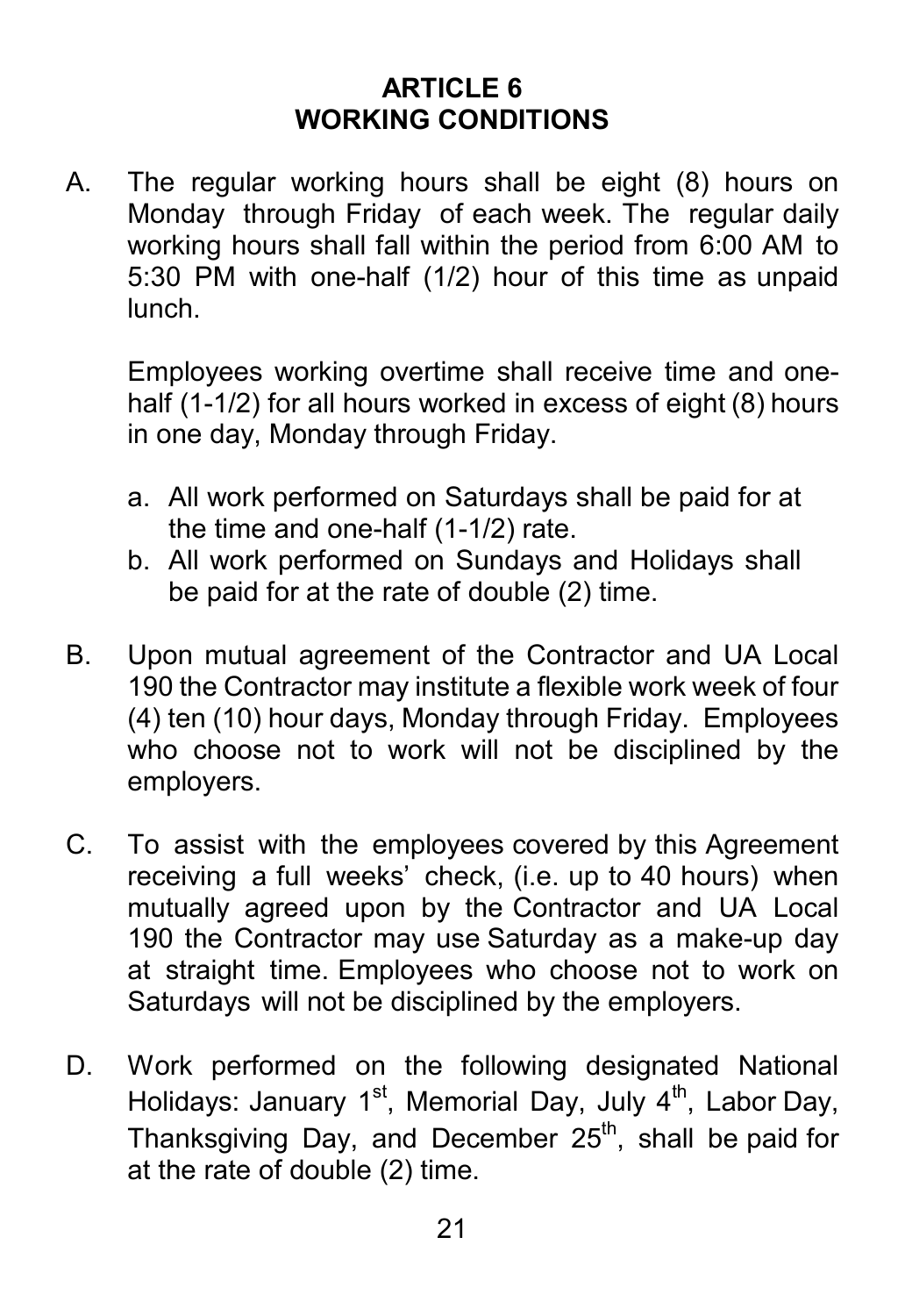- E. The use of vehicles of any description (unless furnished by the Contractor) will be discontinued by members of UA Local 190.
- F. An Employee covered by this Agreement shall not do any subcontracting, piece work, or lumping from any Contractor, nor work directly or indirectly, or in any way do any contracting piece work or day work on his own either during or after working hours or when unemployed.
- G. Employees shall be allowed one (1) hour on the day laid off to report to the Union Office.
- H. Members must report to the Union Hall as soon as laid off or discharged.
- I. The Business Manager or designated paid Union Official of UA Local 190 shall be allowed to inspect any and all jobs covered by this agreement if they meet all requirements of the jobsite.
- <span id="page-23-0"></span>J. All Journeyman will have eight (8) unpaid hours of upgrade training per year.
	- a. Journeyman who have acquired more than eight (8) hours may be given preferential consideration for hire.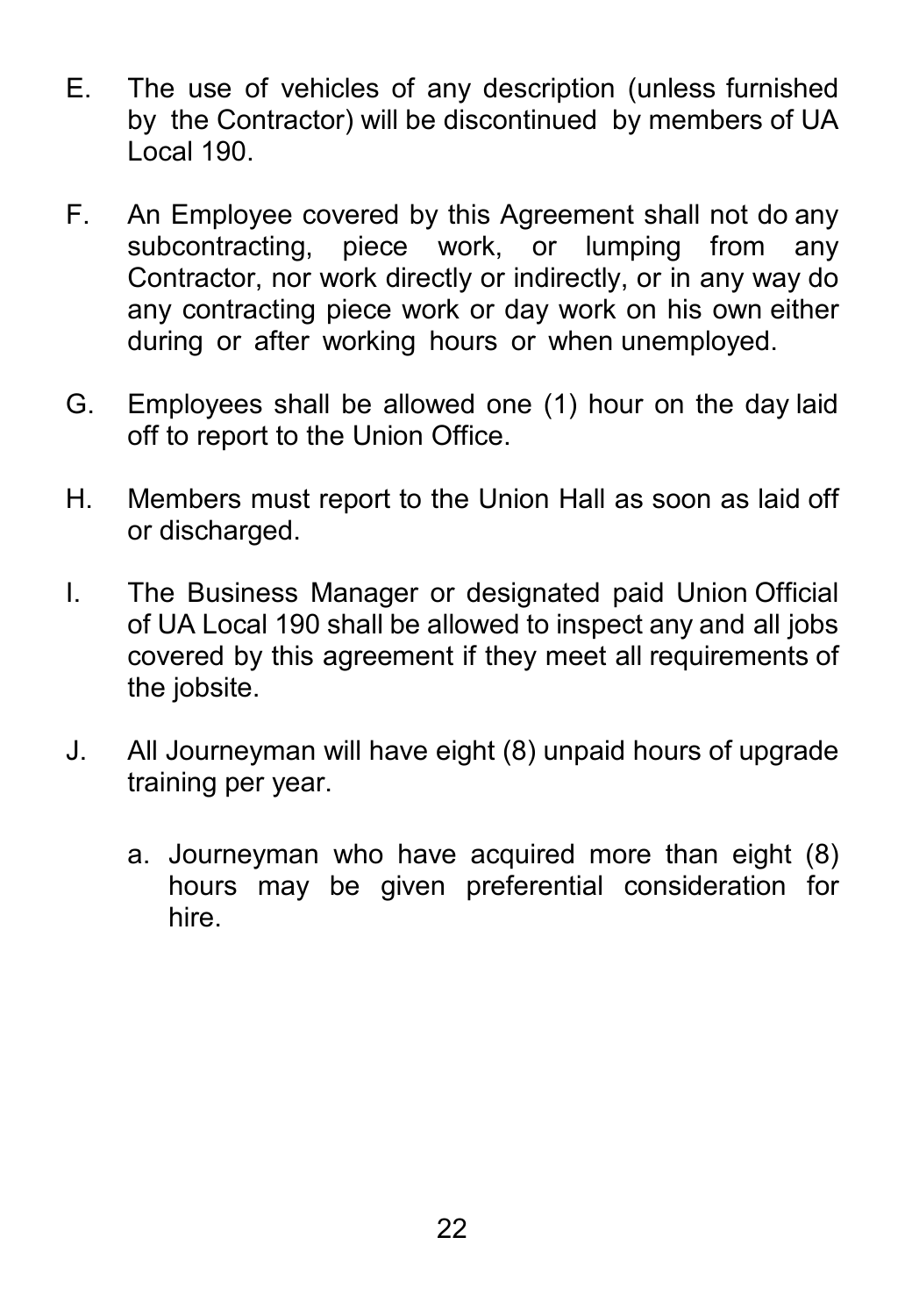# **ARTICLE 7 SHIFT WORK**

A. Shift work may be performed at the option of the Contractor, but when performed, it must continue for a period of not less than five (5) consecutive days or two (2) consecutive days on non-industrial work. Saturday and Sunday, if worked, can be used for establishing the five (5) or two (2) day minimum shift period.

Failure to maintain any shift for 2 consecutive days minimum will require the Contractor to compensate each employee on the shift which was cancelled under the overtime provisions of this Agreement unless the reason for the cancellation was due to an act of God or other occurrence beyond the control of the Contractor.

a. On projects with a normal  $1<sup>st</sup>$  shift as stated in Article 6 – Working Conditions

Item A. any additional shifts are as follows:

 $2^{nd}$  Shift – Starts at end of 1<sup>st</sup> shift and pay is \$4.75 above normal rate.

 $3<sup>rd</sup>$  Shift – Starts at end of  $2<sup>nd</sup>$  shift and pay is \$7.50 above normal rate.

b. On projects without a normal  $1<sup>st</sup>$  shift as stated in Article 6 – Working Conditions

Item A. any additional shifts are as follows:

If shift starts before 8:01 PM, the pay is \$4.75 above normal rate.

If shift starts after 8:01 PM, the pay is \$7.50 above normal rate.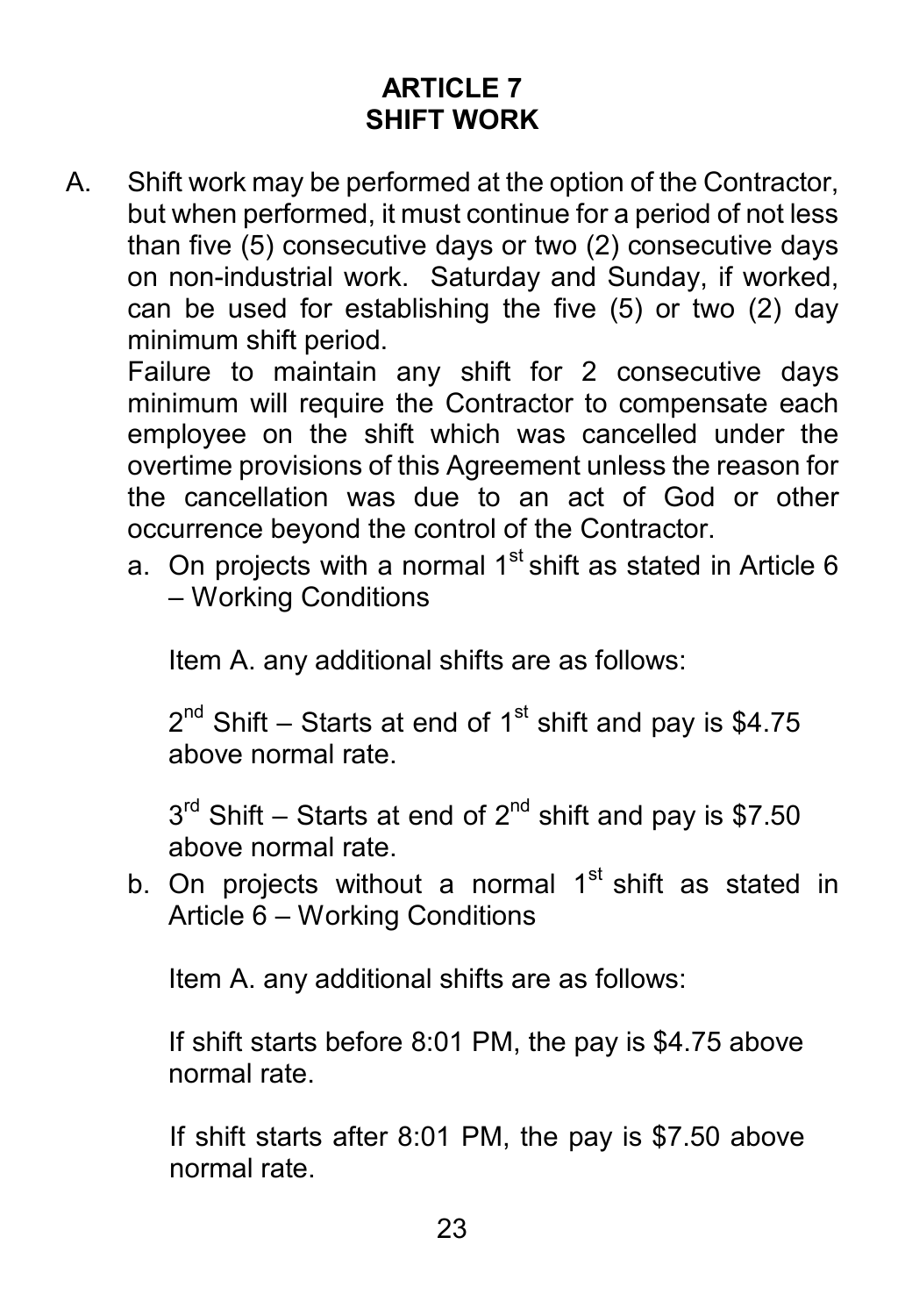c. On projects without a normal  $1^{\mathrm{s}}$  shift as stated in Article 6 – Working Conditions

Item A. above and having two shifts, the shifts are as follows:

If shift starts after 9:01 AM and before 3:30 PM, the pay is \$4.75 above normal rate.

Next shift starts after end of the above shift; the pay is \$7.50 above normal rate.

- d. There will be a one half  $(\frac{1}{2})$  hour lunch period, which shall not be considered as time worked. Shift overtime is paid based upon the applicable shift rate and paid at the applicable overtime rate of either one and one-half times pay  $(1\frac{1}{2})$  or two  $(2)$  times pay, pursuant to Section e, below.
- <span id="page-25-0"></span>e. All time worked before and after the established work day of eight (8) hours, Monday through Friday, and all time worked on Saturday, shall be paid at the rate of time and one-half  $(1\frac{1}{2})$ . All time worked on Sunday and established Holidays shall be paid for at the rate of double (2) time.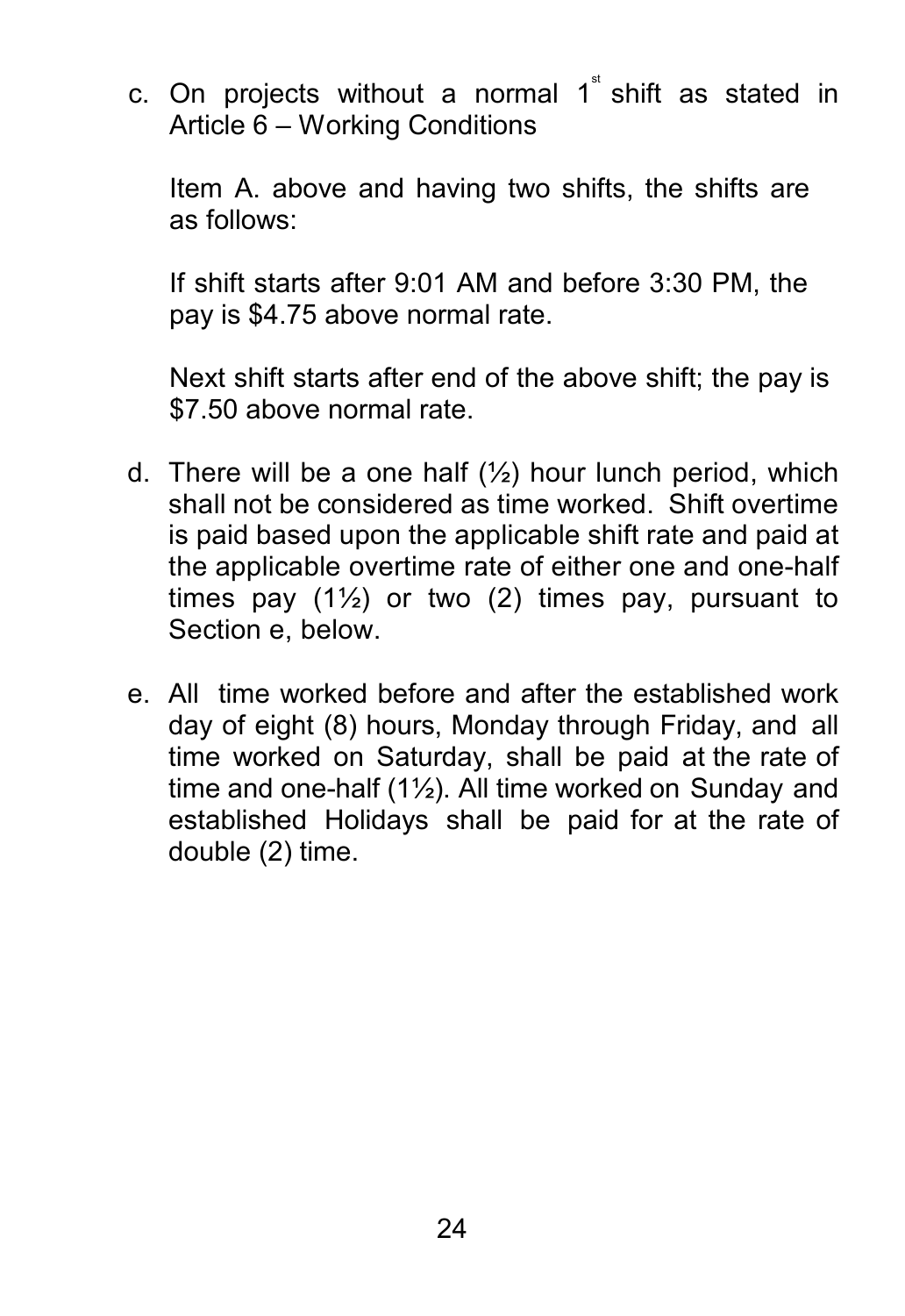# **ARTICLE 8 LABOR COORDINATOR**

The Labor Coordinator shall be a qualified person performing work of the craft and shall exercise no supervisory functions. There shall be no non-working Labor Coordinators. However a Labor Coordinator shall have the right during working hours and with no loss in pay to spend reasonable time to address grievances, including time to meet supervisors and workers after notifying immediate supervisory of their intent. The Labor Coordinator will be jointly agreed upon by UA 190 and the Contractor.

On a project where a full-time safety officer is required (25 or more workers) they may also serve as the designated Labor Coordinator at the option of the contractor and must meet all safety requirements.

<span id="page-26-0"></span>The Labor Coordinator/Safety Officer will not work with the tools. The Labor Coordinator shall be a member working under this Collective Bargaining Agreement, and shall be the last person on the project as long as they meet the necessary qualifications. The Labor Coordinator role maybe reassigned to a different person as mutually agreed upon by UA Local 190 and the contractor.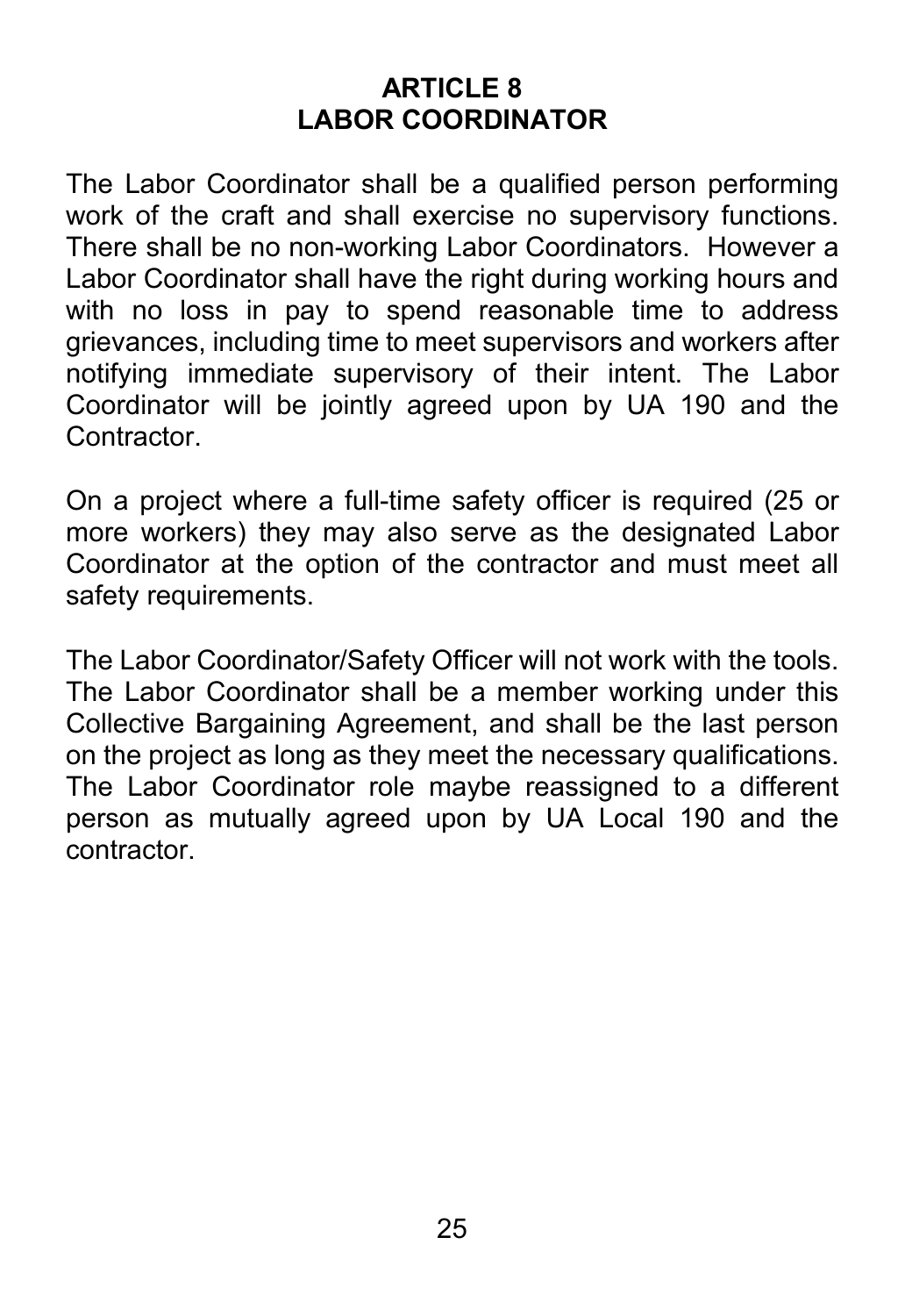# **ARTICLE 9 SUPERVISION**

- A. Contractors having jobs in the territory covered by this Agreement may send into this territory one (1) person whose duties shall be exclusively to look after the interests of said Contractor.
- B. Any person, with the responsibility of issuing orders to other persons, reading blueprints, doing layout work and doing the work of a Journeyman, shall be classified as a Foreman and shall be paid at least three dollars and fifty cents (\$3.50) above the Journeyman rate per hour. A Foreman shall have ten (10) people before a second Foreman can be appointed.
- C. Where three (3) or more Foremen are required by any one job, one (1) person shall be designated as General Foreman. A General Foreman shall be paid at least five dollars (\$5.00) above the Journeyman rate per hour. The General Foreman's duties shall not extend to the workers.
- D. A Foreman cannot transfer from another job to replace a Journeyman who is already on the payroll for the purpose of overtime.
- E. No Foreman shall be allowed to have more than ten (10) individuals in their crew.
- <span id="page-27-0"></span>F. A General Foreman shall not be permitted to work with tools.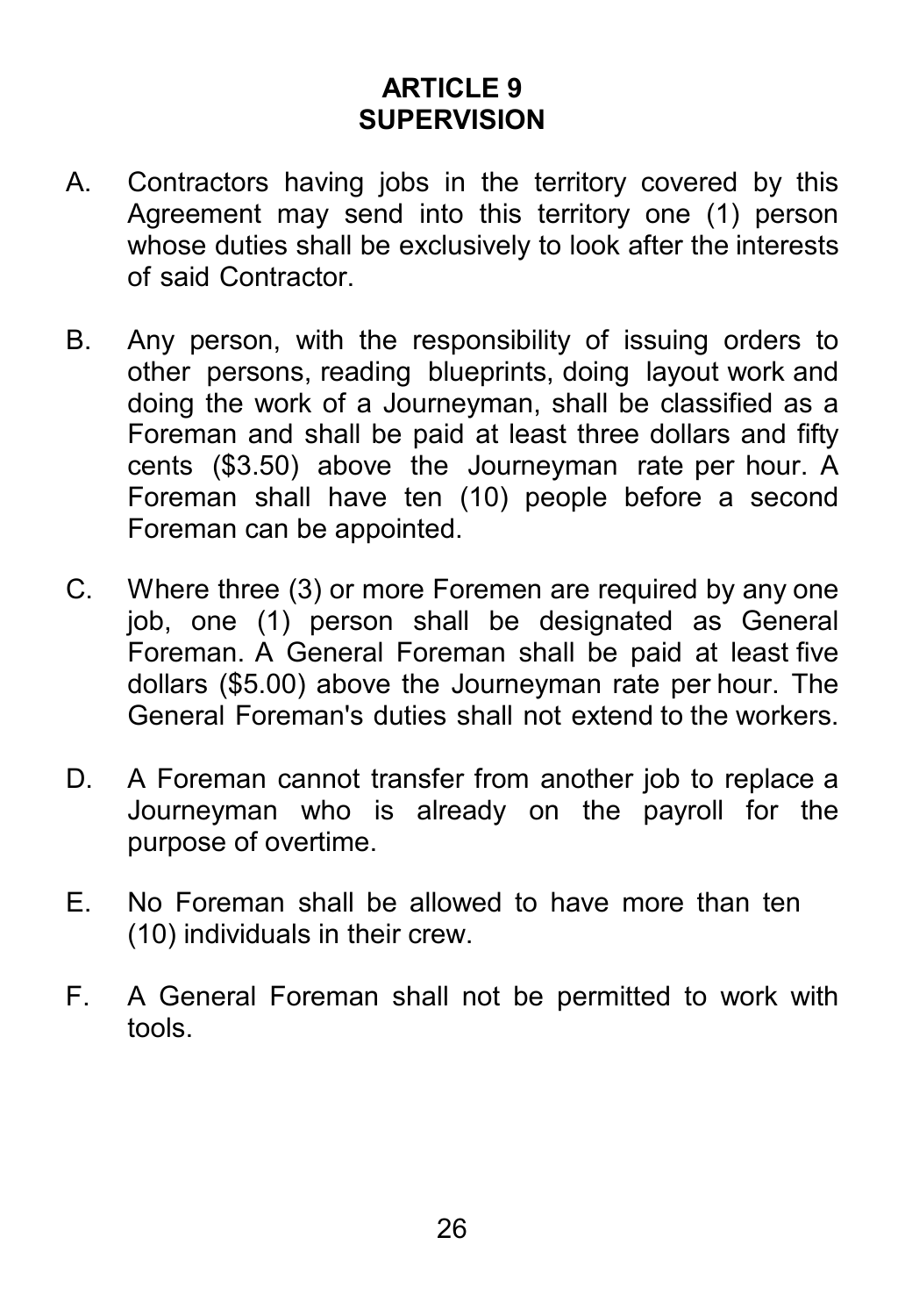# **ARTICLE 10 MANAGEMENT RIGHTS**

- A. The employer retains all rights and authority not expressly excluded or limited by this Agreement including, but not limited to:
	- a. Plan, direct, and control the operation of all work.
	- b. Decide the number of employees required with due consideration to safety and the proper craft classifications.
	- c. Employees requisitioned from the Union Hall will be sent to the Contractor with all necessary skills, certifications and safety requirements, i.e., including but not limited to: safety training and certifications, skill certifications as needed by the contractor, drug and alcohol testing.
	- d. Transfer employees from job to job without limitations or restrictions except, that no member shall be transferred from another job to replace a member already working for the sole purpose of working overtime. Transfer employees to shift work with reasonable notice to the Union, within requirements of Article VII, Shift Work.
	- e. Determine work methods and procedures.
	- f. The selection of Foreman and General Foreman shall be at the sole discretion of the Employer and be requisitioned through Local 190.
	- g. Require all employees to observe project work rules,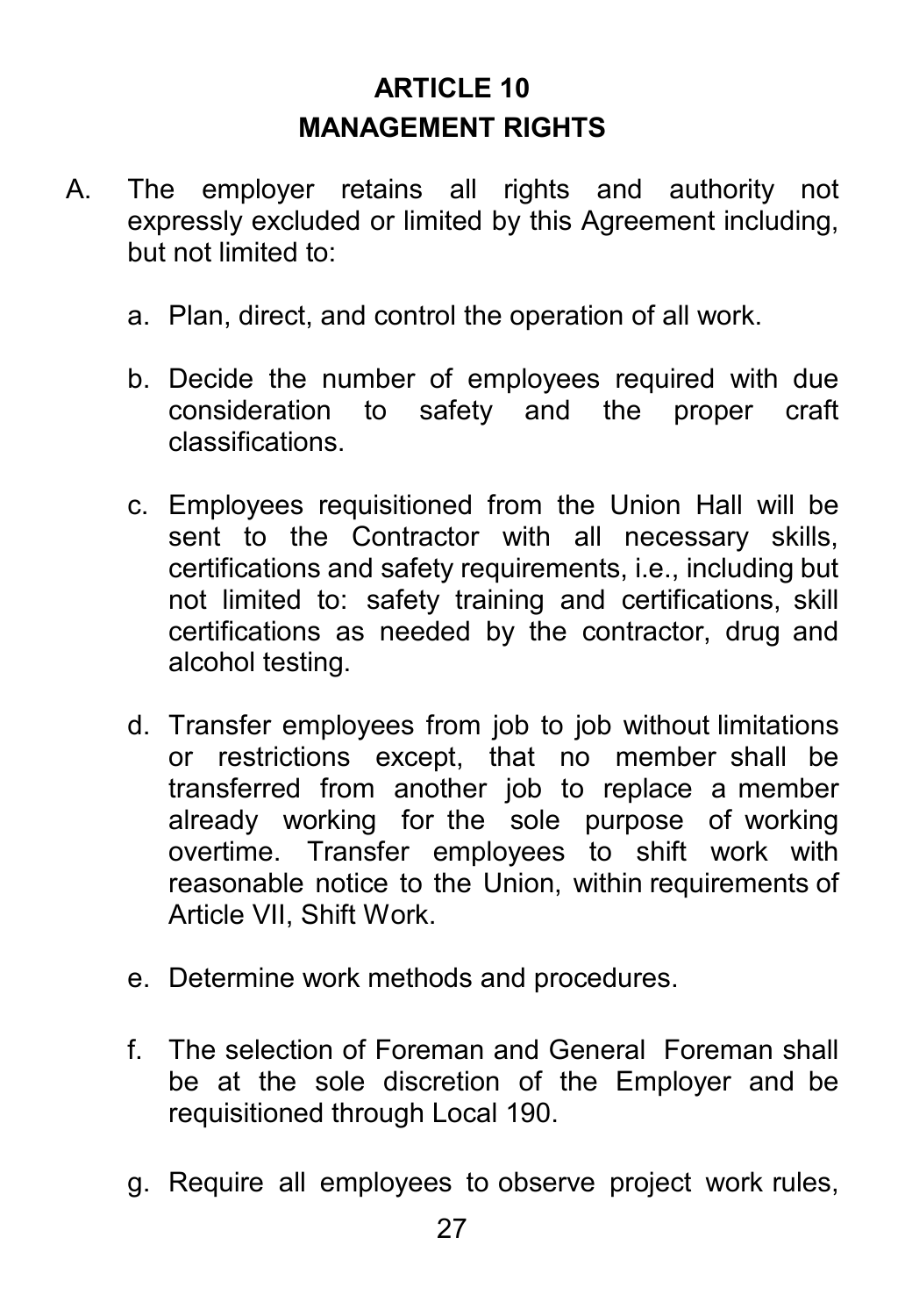safety and security requirements which are not inconsistent with the Agreement.

- h. Discharge, suspend, or discipline employees for proper cause.
- i. The Contractors and the Union recognize the necessity of eliminating restriction on production and efficiency. Nothing shall be permitted that restricts production or increases the time to do the work. Nor shall there be any restrictions against the use of any kind of machinery, tools or labor saving devices provided, however, no employee shall be required to work under any conditions that are not regulated by the Michigan Occupational Safety and Health Act (MIOSHA).
- <span id="page-29-0"></span>j. Any GPS reports on UA bargaining unit members will be shared with member involved in GPS report, upon member's request. Member and Union Hall will be notified on GPS installations.

#### **ARTICLE 11 APPRENTICE**

- A. The definition of an Apprentice and those things required of them, and all things pertaining to Apprentices and their training are set forth in the Apprenticeship Standards for the Plumbing and Pipefitting Industry, and those Standards and Amendments thereto are hereby made a part of this Agreement.
- B. Apprenticeship Standards are established by the Greater Michigan UA Local 190 Joint Training Committee.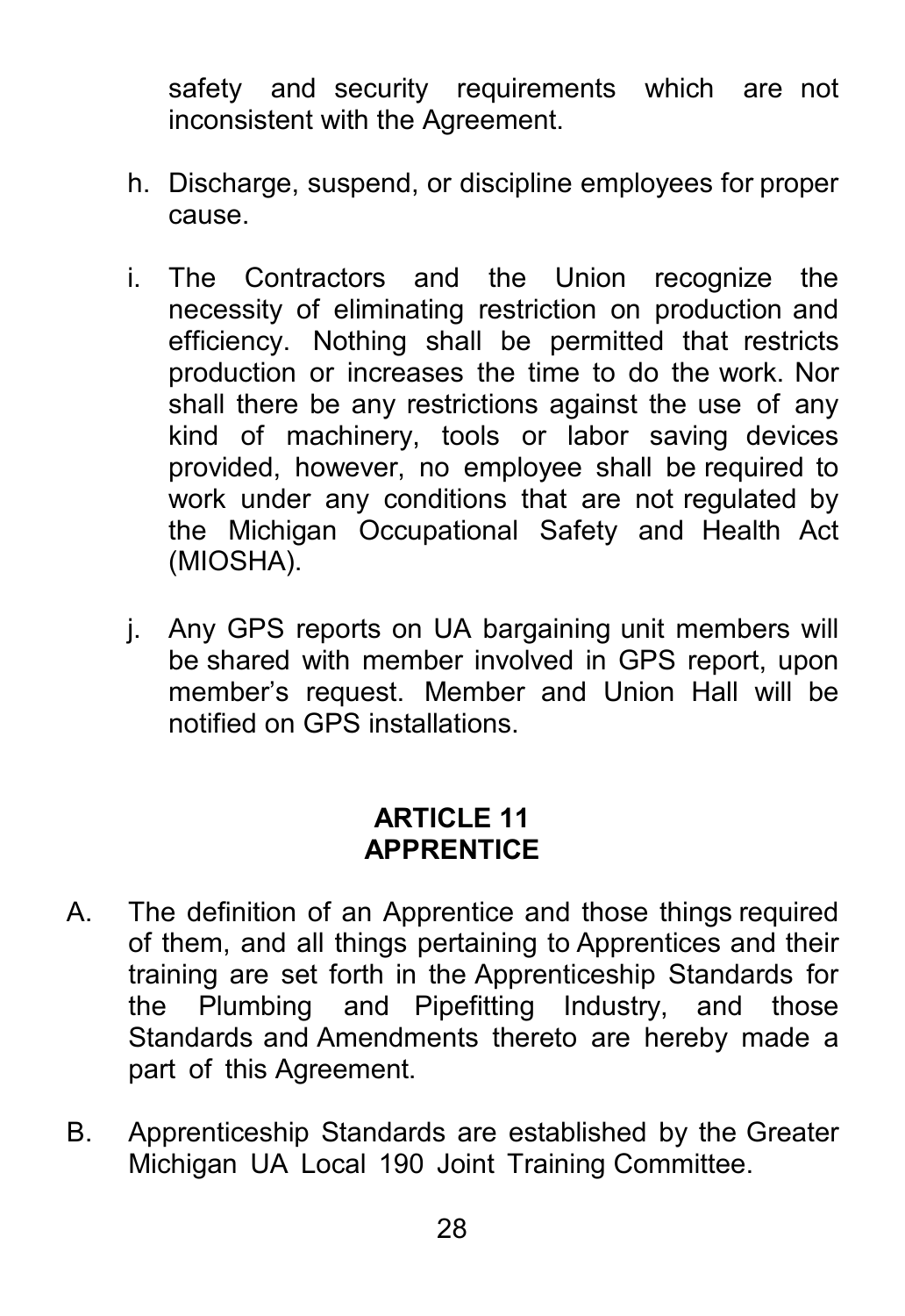- C. The Contractor shall contribute into the Greater Michigan UA Local 190 Joint Training Fund the hourly amount set forth in section F, below, for the first year of the Agreement, and the hourly amount as allocated for each subsequent year of the Agreement, which shall be used for the training of Apprentices, upgrading of Journeymen, and other upgrading programs for the benefit of the industry.
- D. The Greater Michigan UA Local 190 Joint Training Fund will be used for the training and upgrading members of the bargaining unit. These funds shall be kept in a separate account and shall be used for training Journeymen and Apprentices.

This fund shall also be used for training facilities, materials and any cost which may be now or hereafter incurred by any training program established by the Joint Training **Committee** 

E. The Contractor may employ one (1) Apprentice when four (4) Journeymen covered by this Agreement are in their employ and one (1) additional Apprentice for each increment of four (4) Journeymen steadily employed, when available.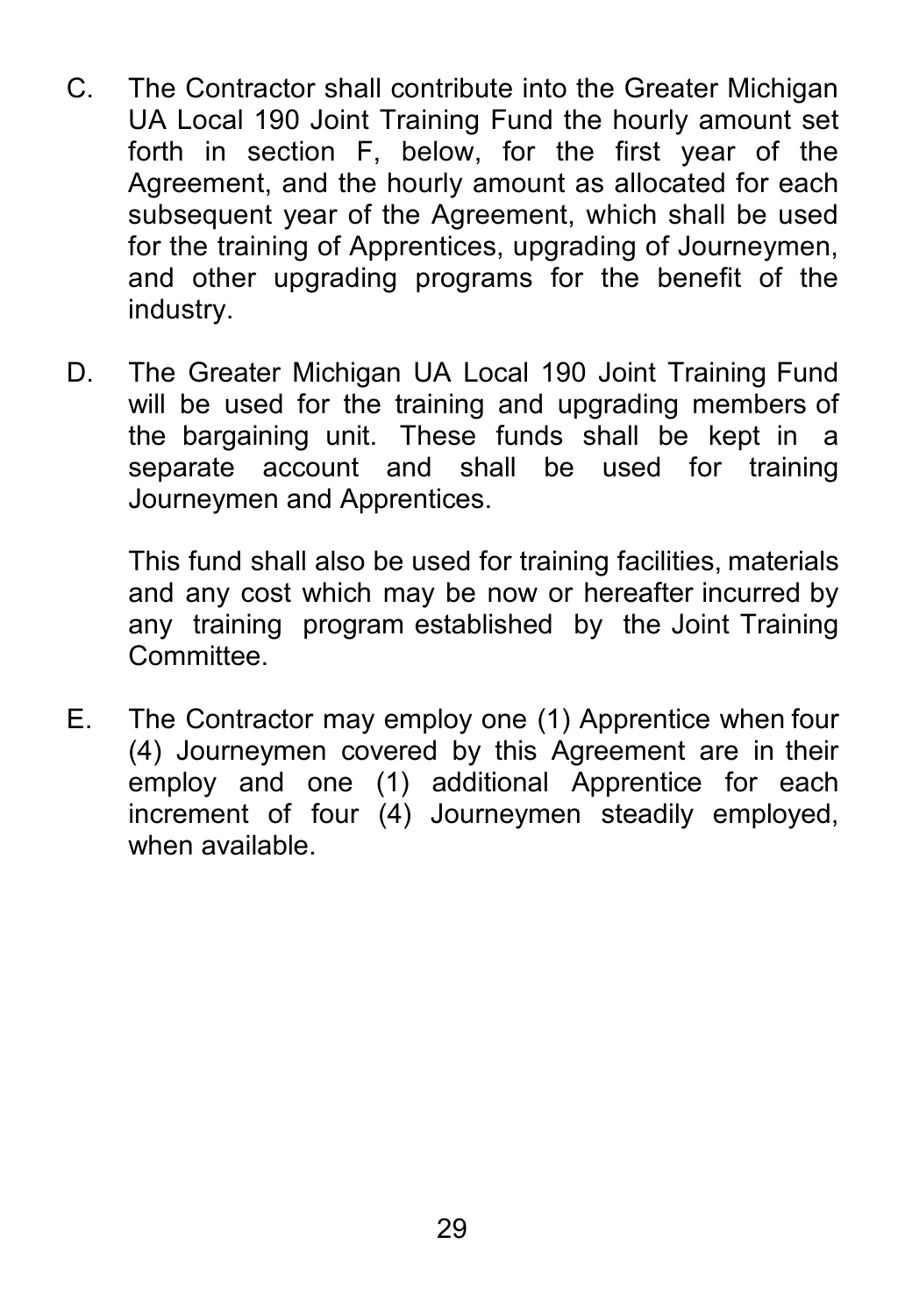F. Apprentices shall be paid a percentage of the Journeyman base rate (excluding the Vacation contribution) in accordance with the following table:

| 5 <sup>th</sup> Year - First Six Months 80% |  |
|---------------------------------------------|--|
|                                             |  |

### **The fringe benefits for Building Trade Apprentices are listed as follows:**

| (Includes Dues Check off, Targ., Anniv., and Building Fund) |  |
|-------------------------------------------------------------|--|
|                                                             |  |
|                                                             |  |
|                                                             |  |
|                                                             |  |
| Individual Health Reimburse1.23                             |  |
| Pension Defined Benefit10.58                                |  |
|                                                             |  |
|                                                             |  |
|                                                             |  |
|                                                             |  |
|                                                             |  |
|                                                             |  |
|                                                             |  |
|                                                             |  |
|                                                             |  |
| Total Fringe Benefits  \$26.65                              |  |

<span id="page-31-0"></span>**\* The \$1.00 Vacation Fund is added to their Base Rate.**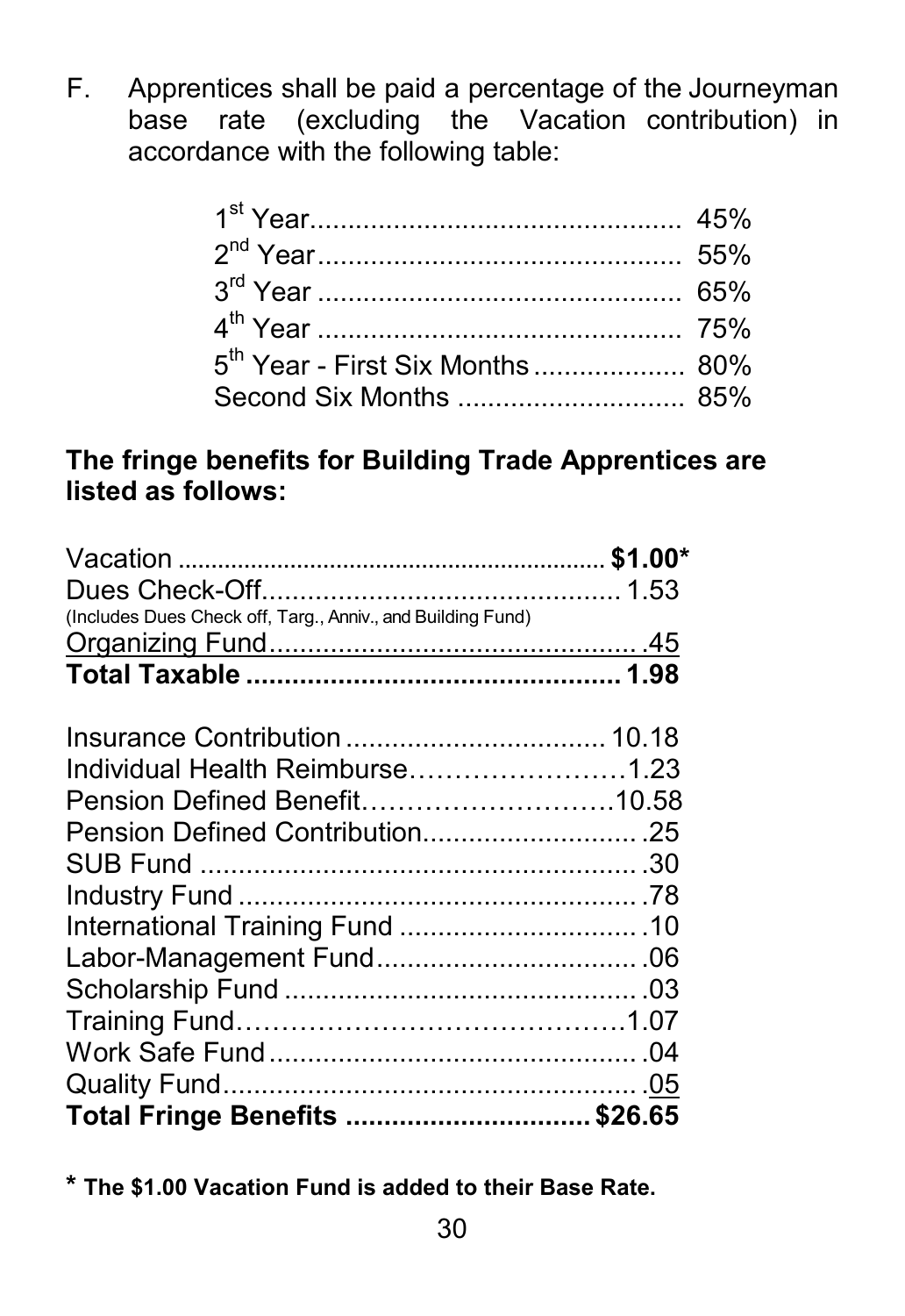# **ARTICLE 12 SAFETY PROVISIONS**

- A. The MIOSHA Regulations shall apply to all employees of Contractors signatory to this Agreement. Employees found violating these rules may be immediately discharged for willful violation of MIOSHA Regulations.
- B. Milk shall be furnished when a Welder and Journeyman are working on alloys and galvanized pipe.
- C. No personal cell phones on the jobsites, only phones that are assigned or approved by the contractor.

#### D. **NO SMOKING ON JOBSITE**.

- E. The training committee shall provide all required safety training for all bargaining unit members, including, but not limited to: First Aid Classes and Annual Refresher Classes through the American Red Cross, Asbestos Training, and other training that may be made necessary by the laws of the State of Michigan.
- F. The M.U.S.T. Substance Abuse program, agreed to by the parties is referred and incorporated by reference in this Agreement as Addendum One. Random Drug Testing will be included as part of this Agreement.

# **ARTICLE 13 GENERAL WAGE CONDITIONS**

A. Economic Packages to be allocated\* **\$2.05 in 2021\*\* \$1.70 in 2022 \$1.70 in 2023**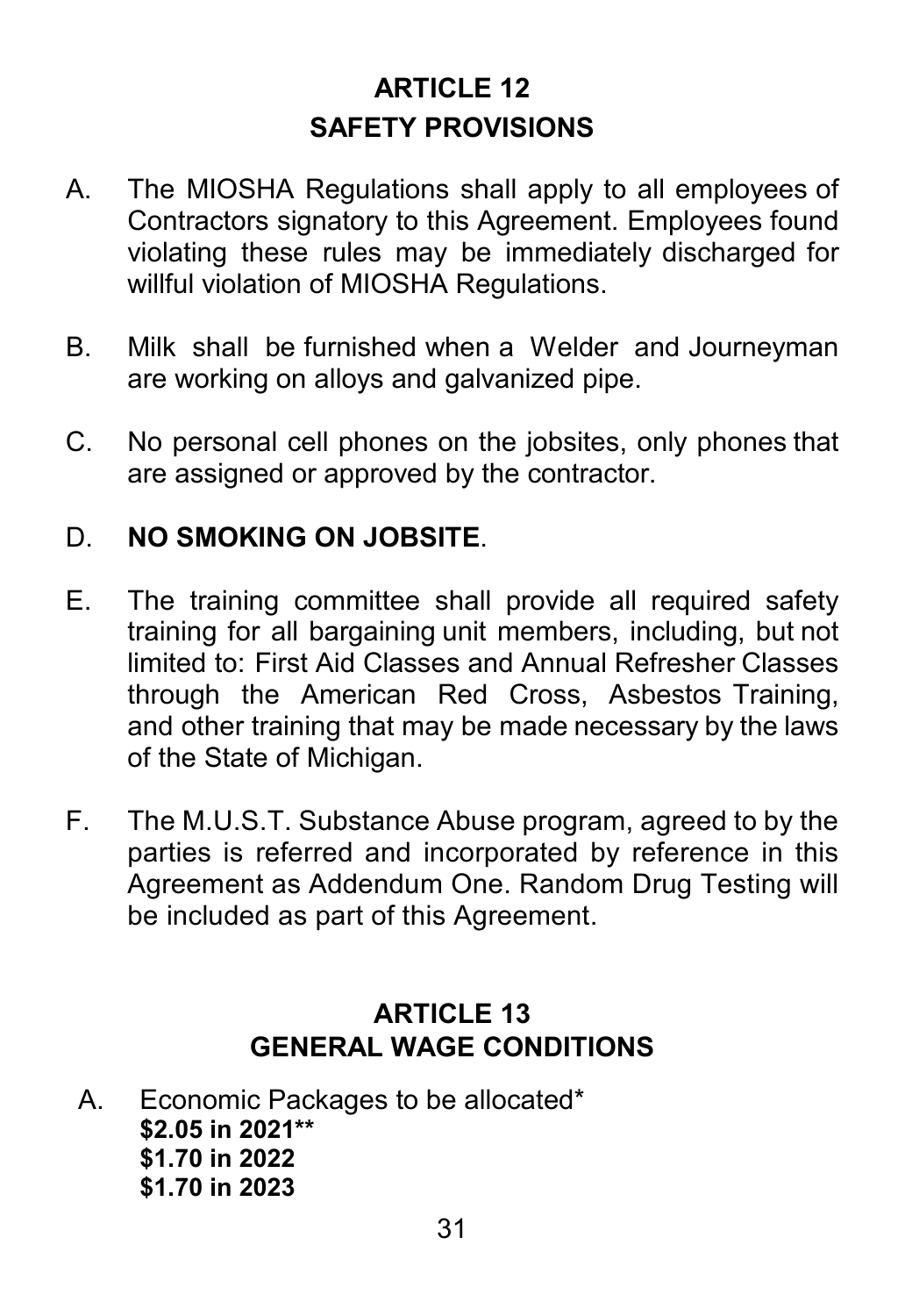**\*Any wage increases and/or increase in Fringe Contributions in the first year of this Agreement shall be effective on the employer's first full payroll period after ratification by** 

**\*\*Effective the first full payroll period after ratification by Local Union 190, the contribution to the Quality of Workmanship Fund shall be reduced by \$0.05/hr. worked and the allocable economic package for 2021 will be increased by an additional \$0.05/hr. worked, for a total allocable economic package increase for 2021 of \$2.05.**

Effective July 1, 2021 through May 31, 2022 the hourly wage, fringe benefits and industry fund shall be as follows:

#### **Journeyman Rate:**

| (Includes Dues Check off, Targ., Anniv., and Building Fund) |  |
|-------------------------------------------------------------|--|
|                                                             |  |
|                                                             |  |
|                                                             |  |
| Health Care Contribution 10.18                              |  |
| Individual Health Reimbursement1.23                         |  |
| Pension Defined Benefit10.58                                |  |
| Pension Defined Contribution25                              |  |
|                                                             |  |
|                                                             |  |
|                                                             |  |
| Labor-Management Fund 06                                    |  |
|                                                             |  |
|                                                             |  |
|                                                             |  |
|                                                             |  |
|                                                             |  |

**\* Includes \$2.00 Vacation Contribution**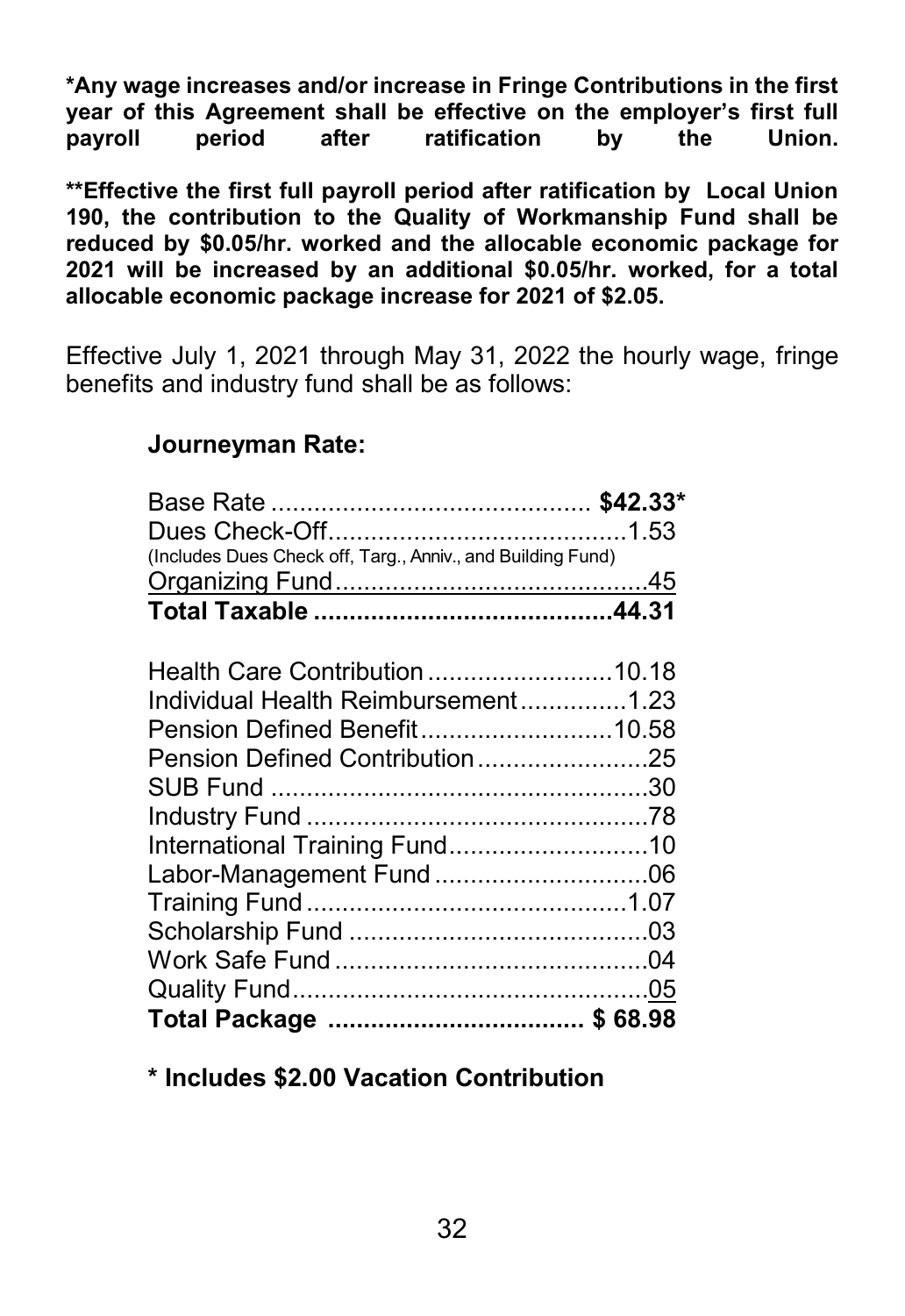- B. Fringe Benefits will be paid only on actual hours worked, with the exception of Pension Defined Benefit, and Pension Defined Contribution, which shall be paid at the applicable overtime rate.
	- a. There shall be a Joint Fringe Benefit Committee of six (6) persons, three (3) Journeymen members of UA Local 190 actively working under this Agreement and three (3) members from Greater Michigan Plumbing & Mechanical Contractors Association, Inc., that have members of UA Local 190 actively employed throughout the length of this Agreement.
- C. The Business Manager of UA Local 190 and the President of the Greater Michigan Plumbing & Mechanical Contractors Association, Inc., shall be automatic members of the Joint Fringe Benefit Committee.
- D. Any cost or expense, including actual attorney fees incurred by UA Local 190 for the enforcement of the terms of this article, shall be the responsibility of the Contractor against whom enforcement is sought.
- E. Any change in wage rates or fringe contributions made during the term of this Agreement, shall become effective on the Employer's first full payroll period on or immediately after June 1st of the applicable year.

#### **ARTICLE 14 QUALITY OF WORKMANSHIP FUND**

A fund has been established to allow Contractors an avenue to request reimbursement for costs incurred due to workmanship (quality) of Journeypersons. A Quality of Workmanship Committee has been established to manage this Fund.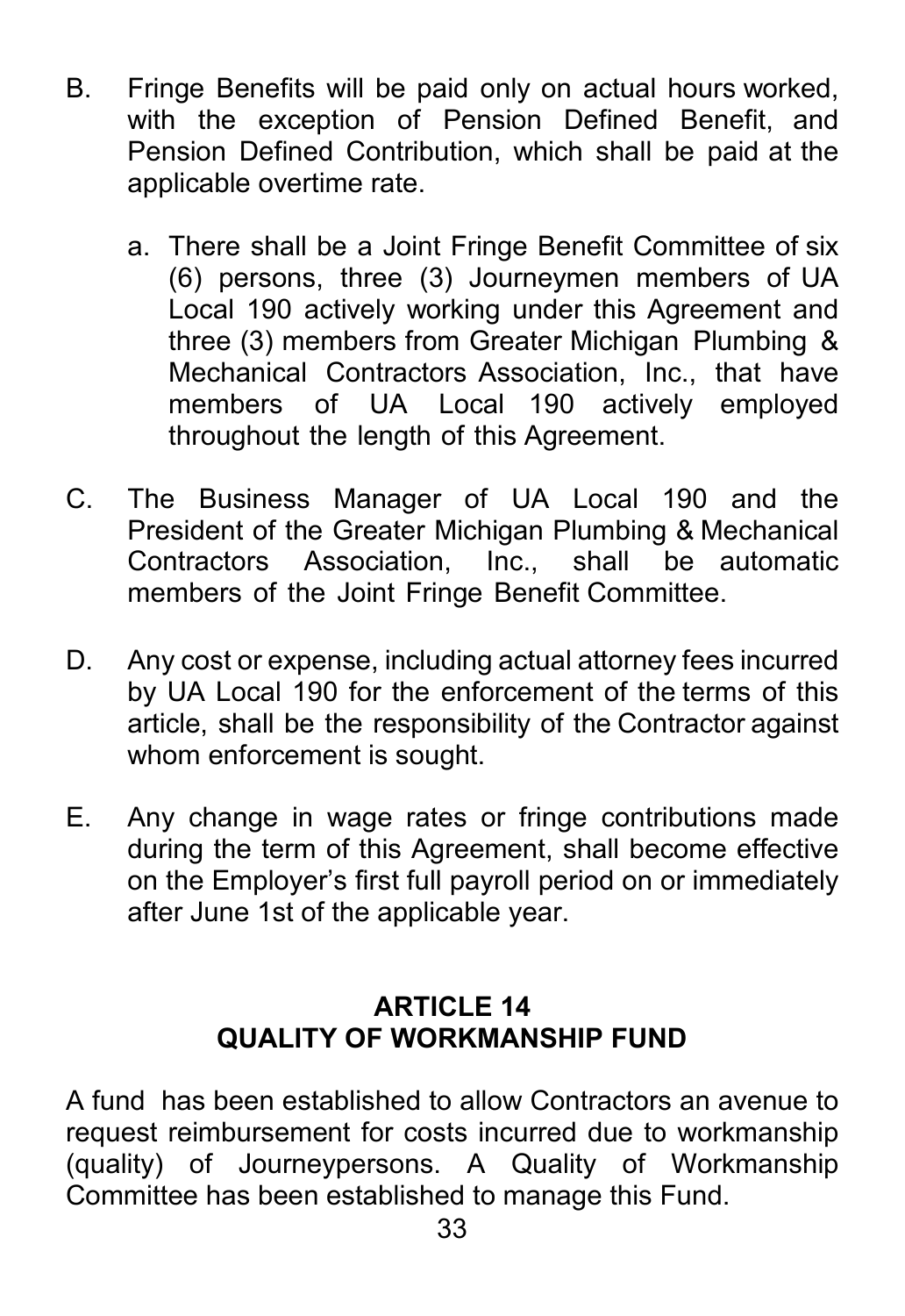# **ARTICLE 15 METAL TRADES / COMMERCIAL FIELD**

In the commercial-industrial field, Metal Trades Workers may perform site work, demolition, material handling, fire stopping, clean up and hole coring. Other jobs may be covered by this Agreement by mutual agreement between the Business Manager and Contractor.

The Contractor shall requisition all employees from UA Local 190 to perform work as described above. All efforts will be made to have this rate registered in the State of Michigan Prevailing Wage Schedule and/or Federal Davis-Bacon rates.

#### **Metal Trades/ Commercial Field:**

| (Includes Dues Check off, Targ., Anniv., and Building Fund) |  |
|-------------------------------------------------------------|--|
|                                                             |  |
|                                                             |  |
|                                                             |  |
|                                                             |  |
| Individual Health Reimburse1.23                             |  |
|                                                             |  |
|                                                             |  |
|                                                             |  |
| Labor-Management Fund 06                                    |  |
|                                                             |  |
|                                                             |  |
|                                                             |  |
|                                                             |  |

**\*Base Rate includes \$1.00 Vacation Contribution.**

**\*\*Pension Contribution ONLY FOR employees who have worked in this classification for one year or more.**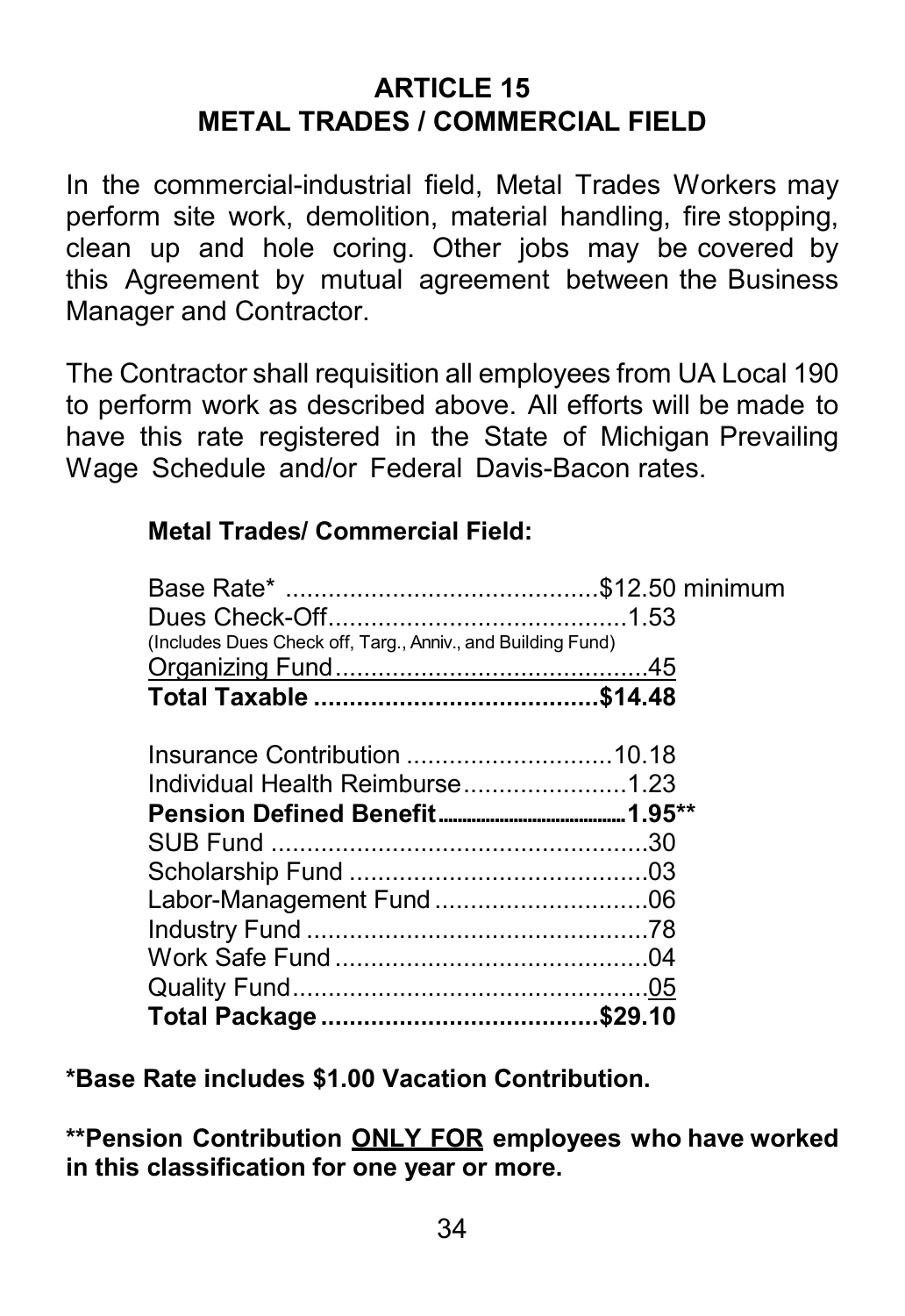### **ARTICLE 16 SHOW-UP TIME**

A. Any employee, after being hired and ordered to report for work at the regular starting time and for whom no work is provided on the day that he has so reported, shall receive the equivalent of two (2) hours at the prevailing wage rate, excluding inclement weather.

#### **ARTICLE 17 TEMPORARY HEAT**

<span id="page-36-0"></span>A. When temporary heat is required for workers, UA Local 190 Journeymen will be used.

#### **ARTICLE 18 INDUSTRY FUND**

- <span id="page-36-1"></span>A. The Contractors shall maintain an Industry Fund in accordance with the Agreement and Declaration of Trust. The fund shall be administered by the Contractors for activities, which in the discretion of the Contractors, are designed to promote and advance the industry. The Industry Fund contribution is over and above the employee wage package. The amount is included in the employee wage package only as a means of collection.
- <span id="page-36-2"></span>B. The Contractors agree to contribute seventy-eight cents (\$.78) for each hour worked by each employee covered by this Agreement to the Industry Fund. All reports and payments made under this Article shall be on or before the nineteenth  $(19<sup>th</sup>)$  day following the end of each calendar month for which the Contractor is reporting. The Industry Fund shall also be used for the purposes summarized in the Mission of the Parties set forth previously in this Agreement.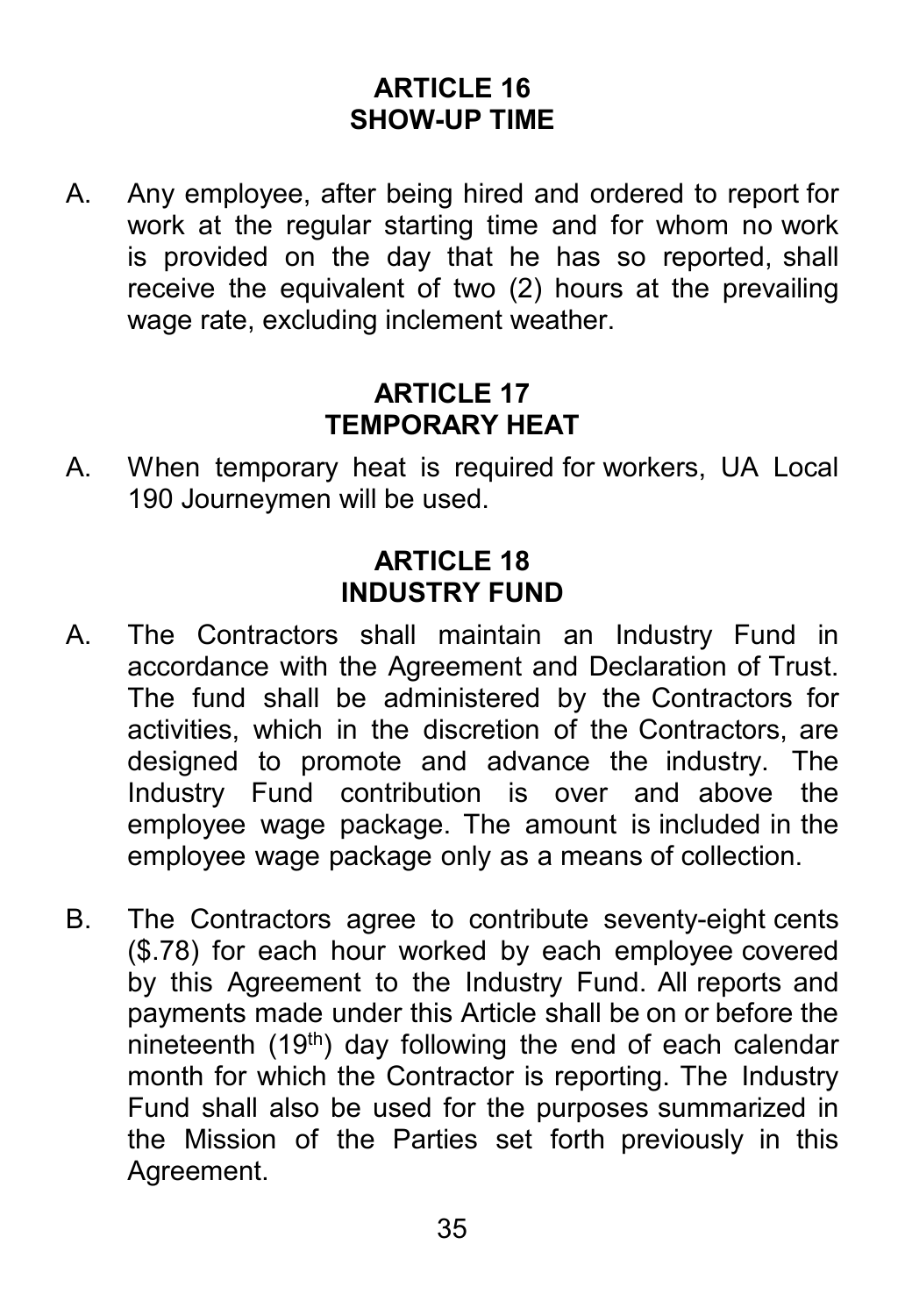# **ARTICLE 19 VIOLATIONS**

- A. Willful violation of any part of this Agreement by either party shall, upon proper notice, forfeit such violator of all rights and privileges hereunder.
- B. In the event that any Article or Section of this Agreement is contrary to the laws of the State of Michigan, or Federal laws, such provisions shall become null and void and the remainder of the Contract shall remain in effect during the term of this Agreement. If any provision of this Contract is held to be invalid, such provisions shall be modified or shall be renegotiated by the parties for the purpose of adequate replacement.

#### **ARTICLE 20 WORK STOPPAGE**

It is agreed there will be NO lockouts, strikes, or stoppages of work with the exception of non-payment of wages or Fringe Benefits. All grievances will be settled with the procedures established in Article 4 of this Agreement.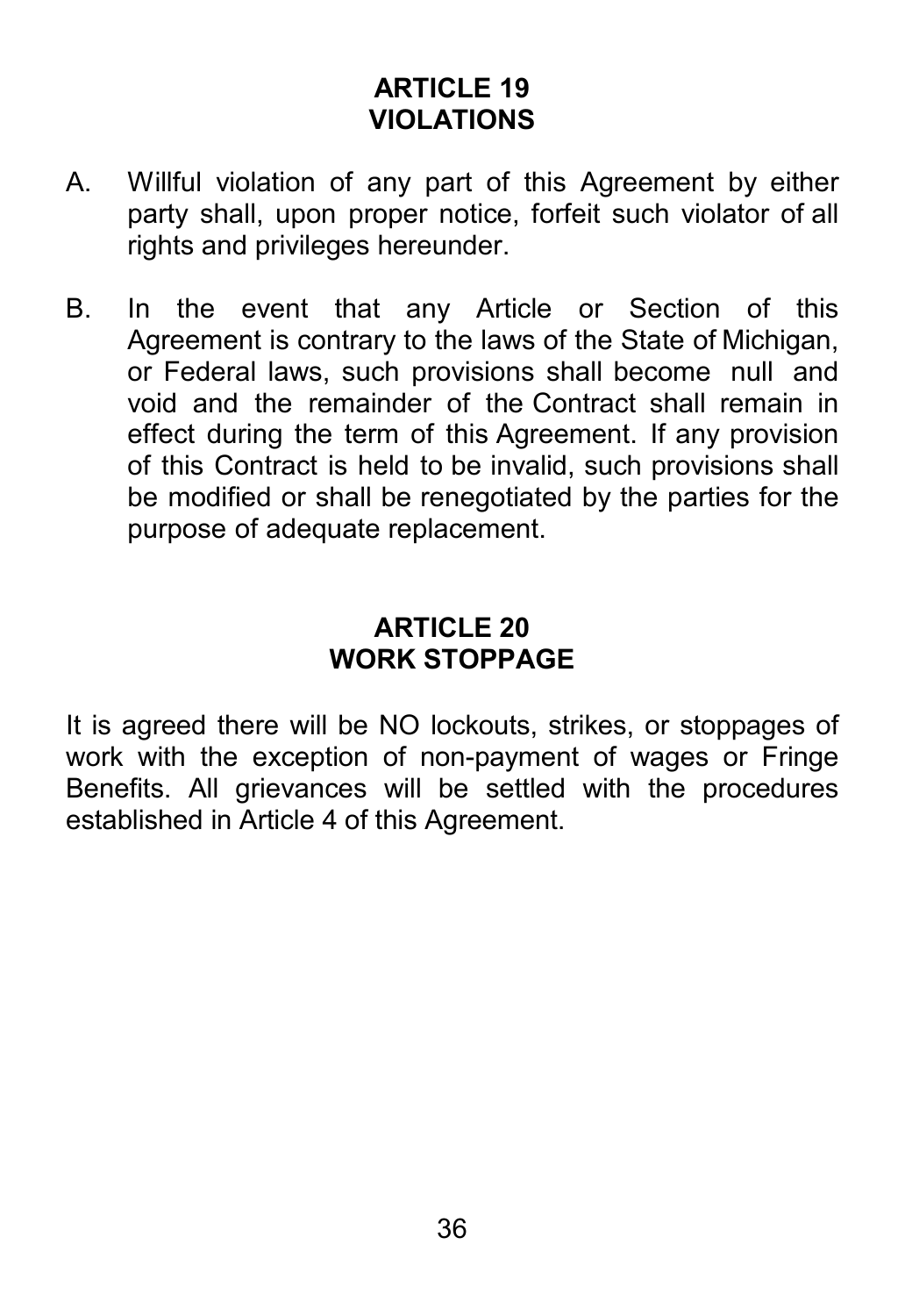# **ARTICLE 21 DURATION**

A. This Agreement shall be in full force and effect from July 1, 2021, to and including May 31, 2024.

**FOR THE EMPLOYER** 

**FOR THE UNION** 

**NANCY CUMMINS** 

**President Greater Michigan PMC** 

Date: **July 1, 2021** 

Separations:

RANDALL WHITAKER **Business Manager UA Local 190** 

Date: July 1, 2021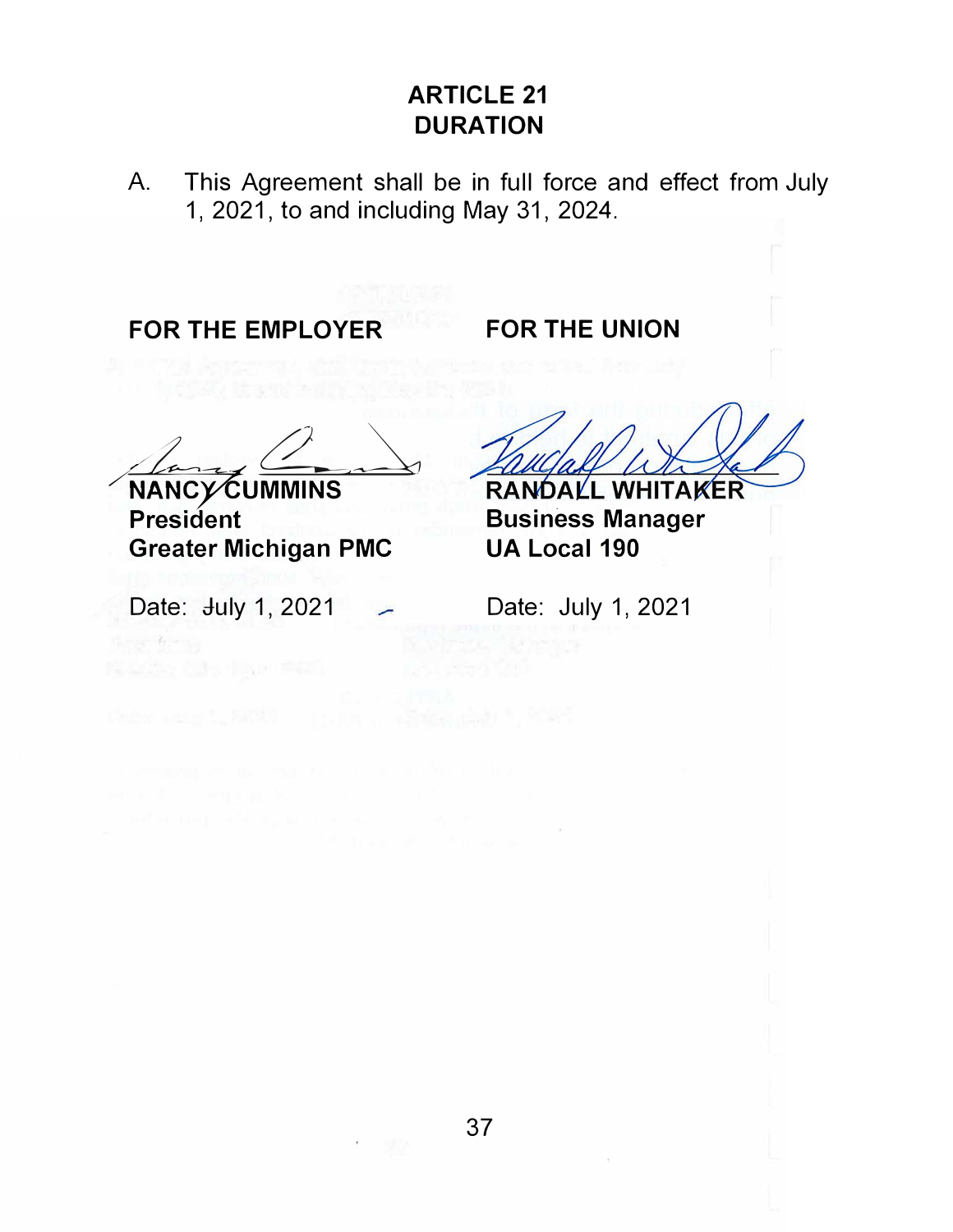#### **RESIDENTIAL AGREEMENT**

Between

#### *GREATER MICHIGAN PLUMBING & MECHANICAL CONTRACTORS ASSOCIATION, INC.*

And

#### *UA LOCAL 190 PLUMBERS / PIPEFITTERS SERVICE TECHNICIANS*

JULY 1, 2021

through

MAY 31, 2024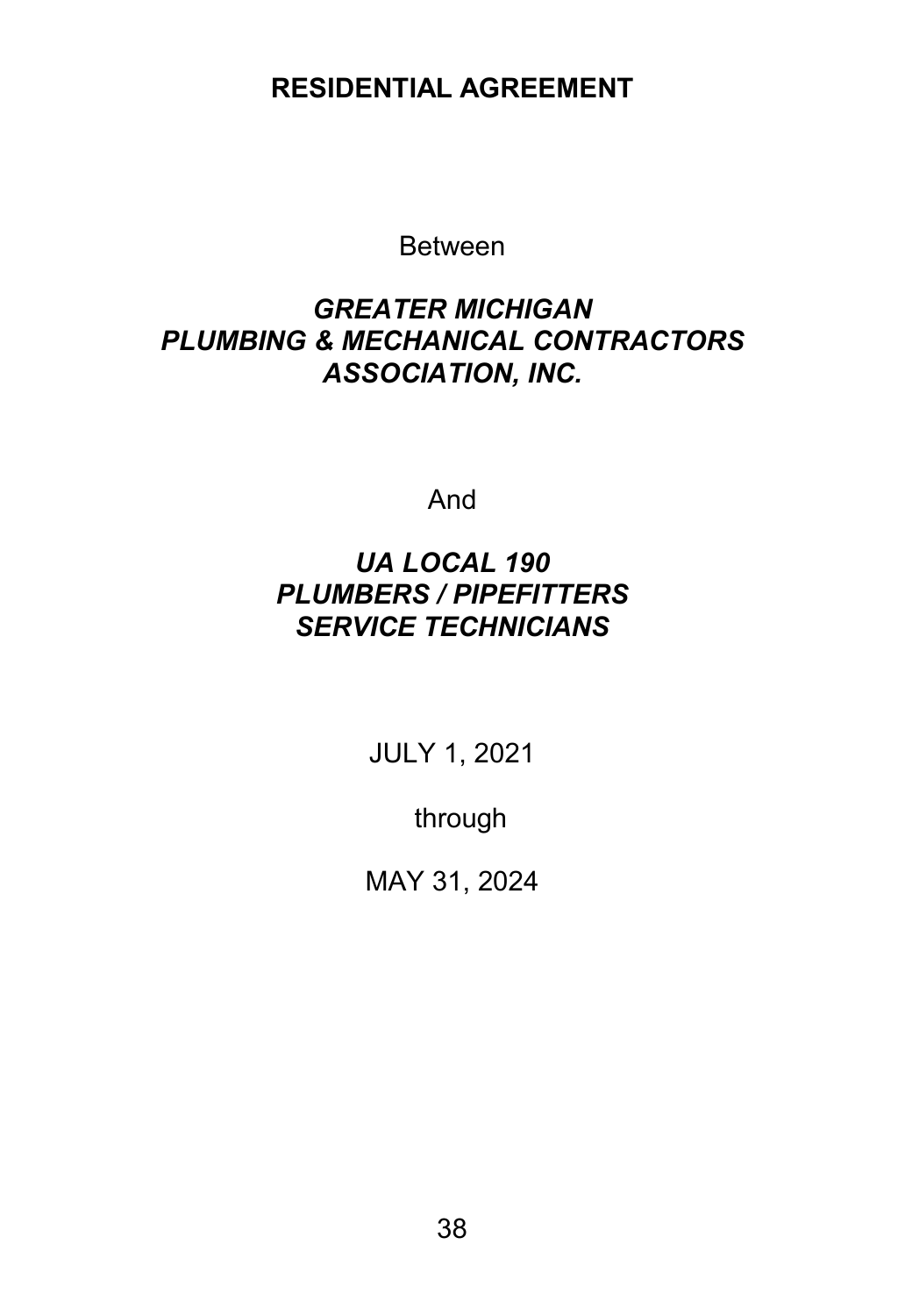### **PREAMBLE**

UA Local 190 - Plumbers / Pipefitters / Service Technicians has reached a Residential Agreement with the Greater Michigan Plumbing & Mechanical Contractors Association, Inc. The parties of the 2021 negotiations are listed:

#### **MANAGEMENT UNION**

<span id="page-40-0"></span>Jeff Darr David Forbes John Green **Andrew Fielder** Mark Darr **Randy Reynolds** Brent Johnson **Andrew McGibbon** Mark Wiseley

Carl Evans, Chairman Randall Whitaker, Chairman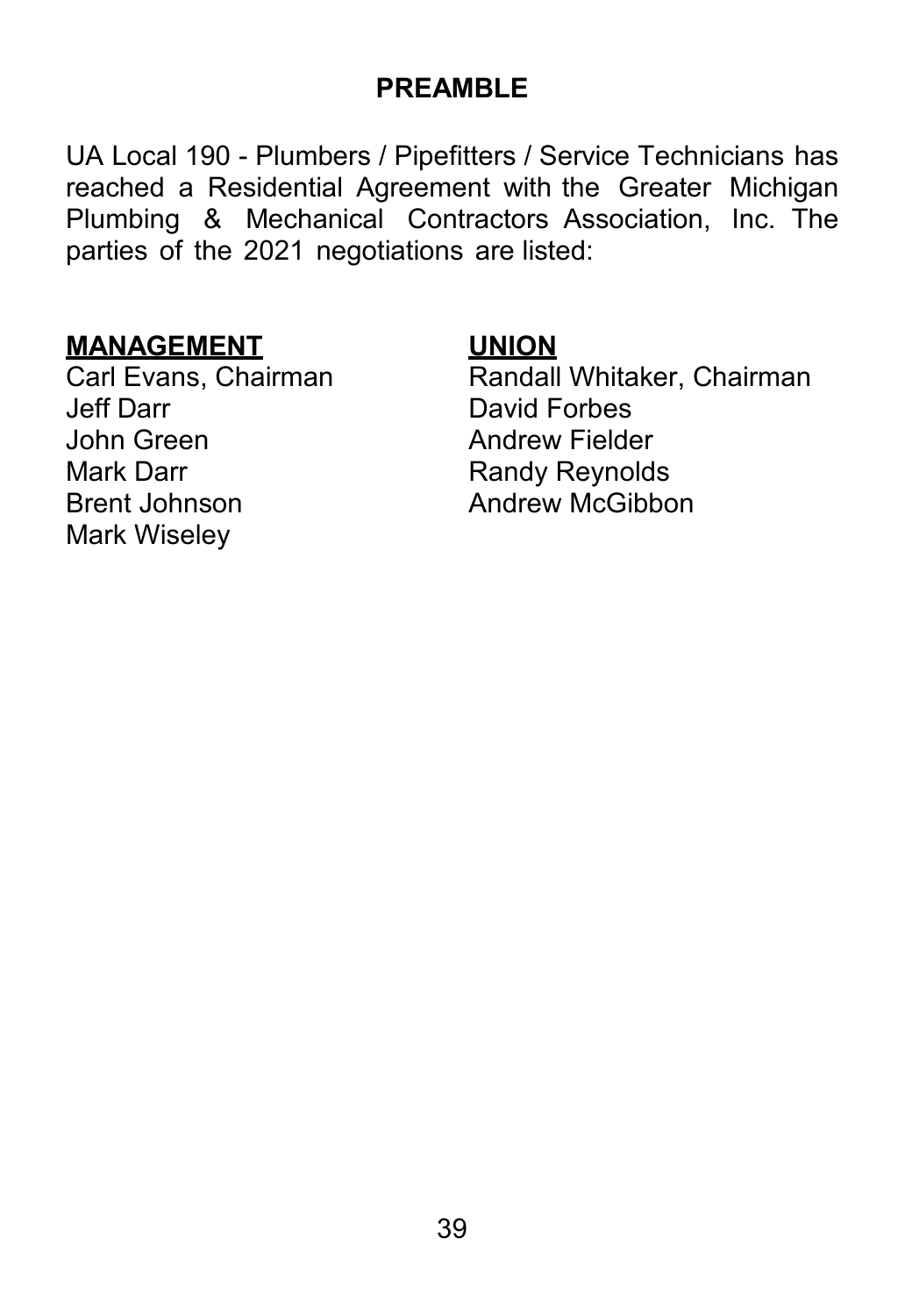### **MEMORANDUMS OF UNDERSTANDING**

# *Residential Work*

This supplemental agreement hereby incorporates by reference all other provisions of the Master Agreement negotiated between the Contractors and UA Local 190 and entered into on the first day of July 2021. This supplemental agreement expressly incorporates by reference Articles 1 through 21 of the Master Agreement.

# *Residential Work*

Residential work shall include single-family residential units, duplexes, condominiums, town-houses or apartment projects not to exceed three (3) stories in height. See Michigan National Residential Agreement and Schedule A for additional information.

### *Residential Work*

There shall be a committee of equal numbers appointed by the President of the Contractors Association and the Business Manager of UA Local 190 within thirty (30) days of the signing of this agreement to address the needs of Residential **Construction** 

#### *Residential Work*

This agreement may be opened, at the discretion of either party, to discuss items of concern.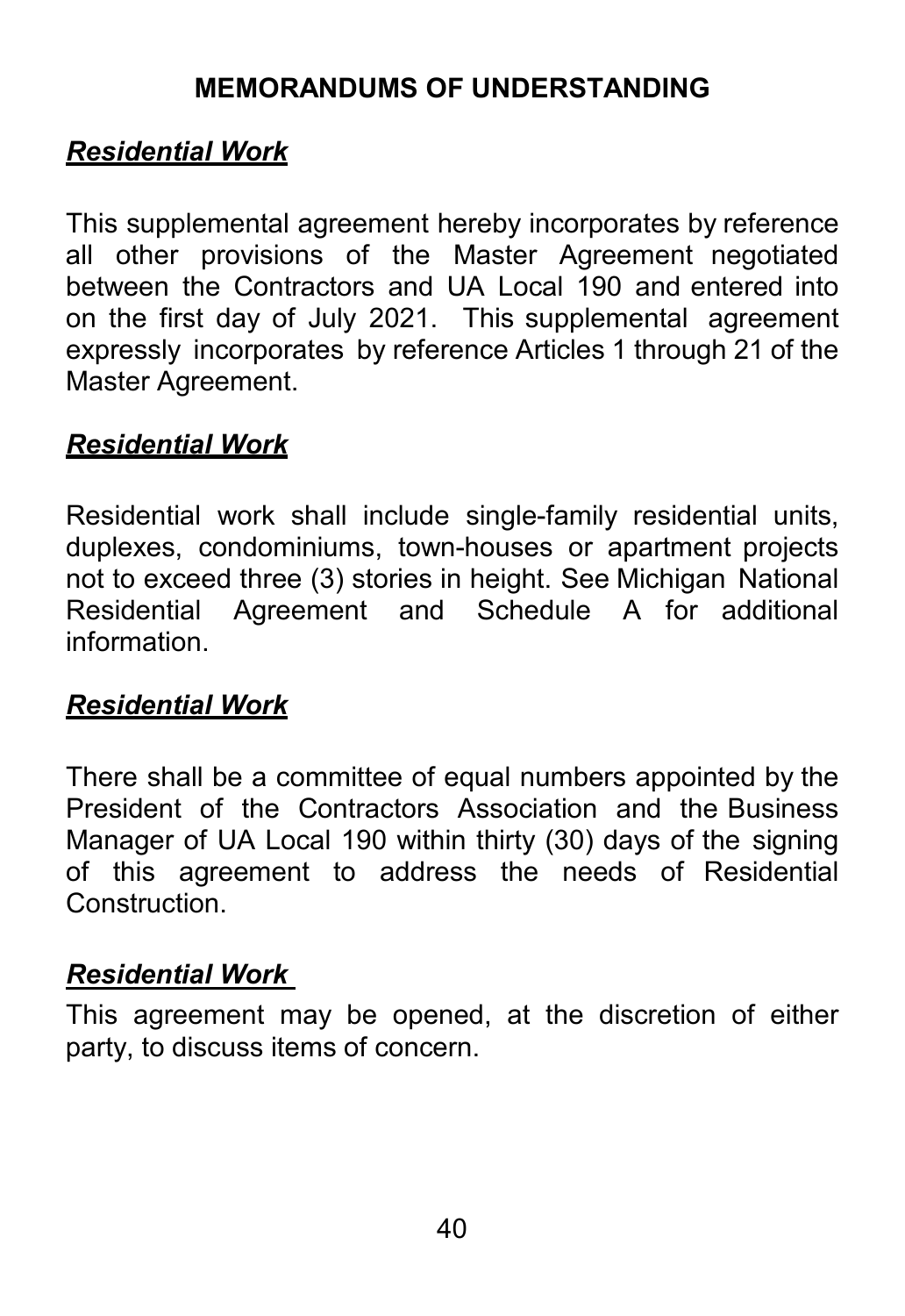## **ARTICLE 1 RESIDENTIAL AGREEMENT**

This Agreement covers the rates of pay, rules and working conditions of all the employees of the employers engaged in the installation of plumbing, heating and air conditioning systems in residential work.

- A. The regular hours of work for which regular rates shall apply shall be ten (10) hours Monday through Friday and shall fall within the period from 6:00 AM to 8:00 PM, except Saturday which shall be eight (8) hours between 8:00 AM and 4:30 PM.
- B. Forty (40) hours per week shall constitute a week's work - (Monday through Saturday). All time worked over forty (40) hours per week shall be paid at one and one-half (1-1/2) the straight time rate. All hours worked on Sundays and holidays shall be paid for at double (2) the straight time rate. Employees who refuse to work on Saturdays will not be disciplined by the employers.
- C. Fringe Benefits will be paid only on hours actually worked, with the exception of Defined Contribution / 401 (k) Pension and Defined Contribution Pension, which will be paid at the applicable overtime rate.
- D. The Business Manager or designated paid Union Official of UA Local 190 must be notified when a make-up day is to be worked.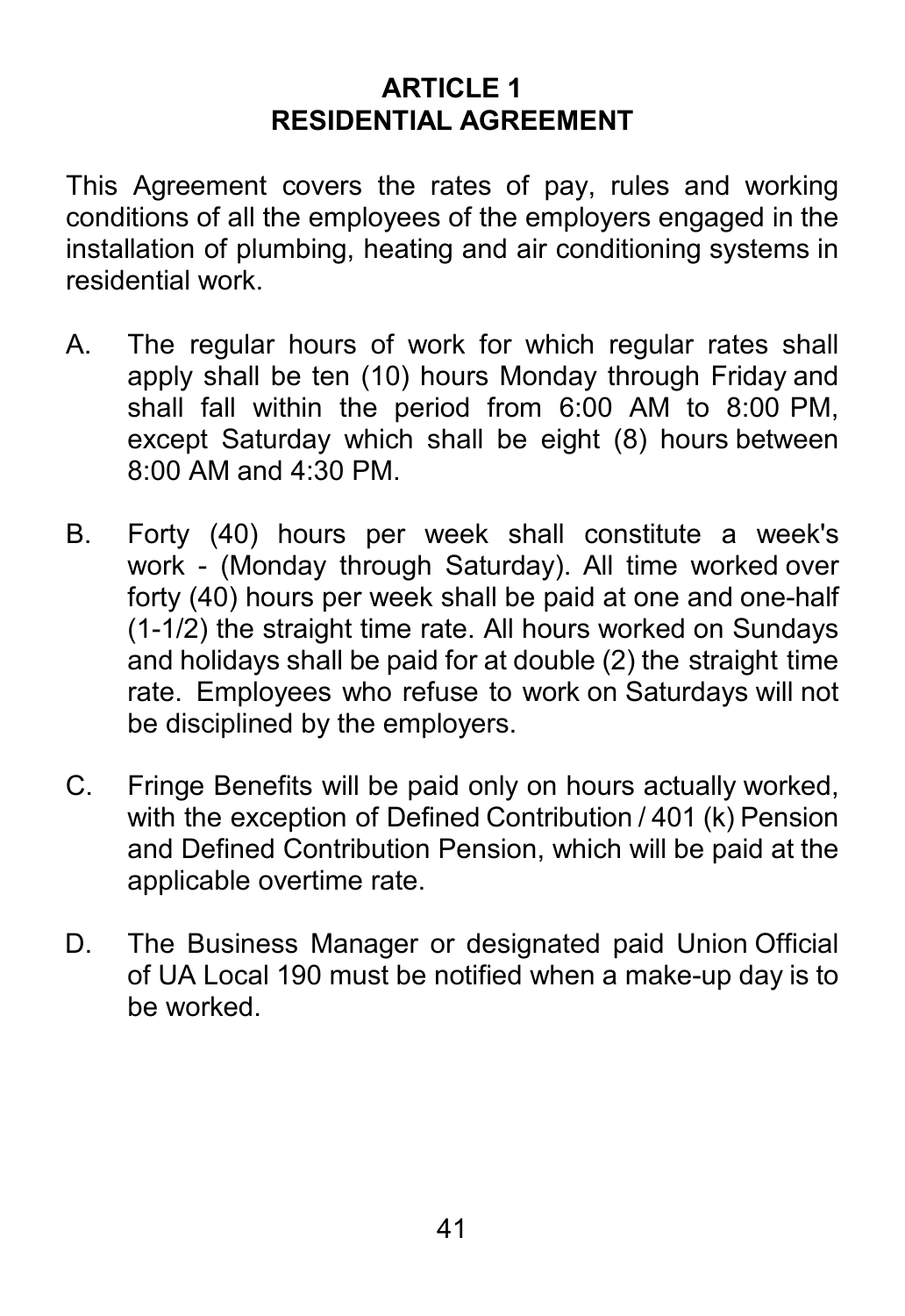# **ARTICLE 2 RESIDENTIAL WAGE CONDITIONS**

A. Effective July 1, 2021 through May 31, 2022 the Residential Pipe Trades Journeyman rate will be 80% of the Building Trades Journeyman rate with fringe benefits and industry fund as follows:

#### **Residential Pipe Trades Journeyman Effective July 1, 2021:**

| (Includes Dues Check off, Targ., Anniv., and Building Fund) |  |
|-------------------------------------------------------------|--|
|                                                             |  |
|                                                             |  |
|                                                             |  |
|                                                             |  |
|                                                             |  |
|                                                             |  |
|                                                             |  |
|                                                             |  |
|                                                             |  |
|                                                             |  |
|                                                             |  |
|                                                             |  |

**\*Includes a \$2.00 Vacation Contribution**

**\*\*Pension Contribution ONLY FOR employees who have worked in this classification for one year or more.**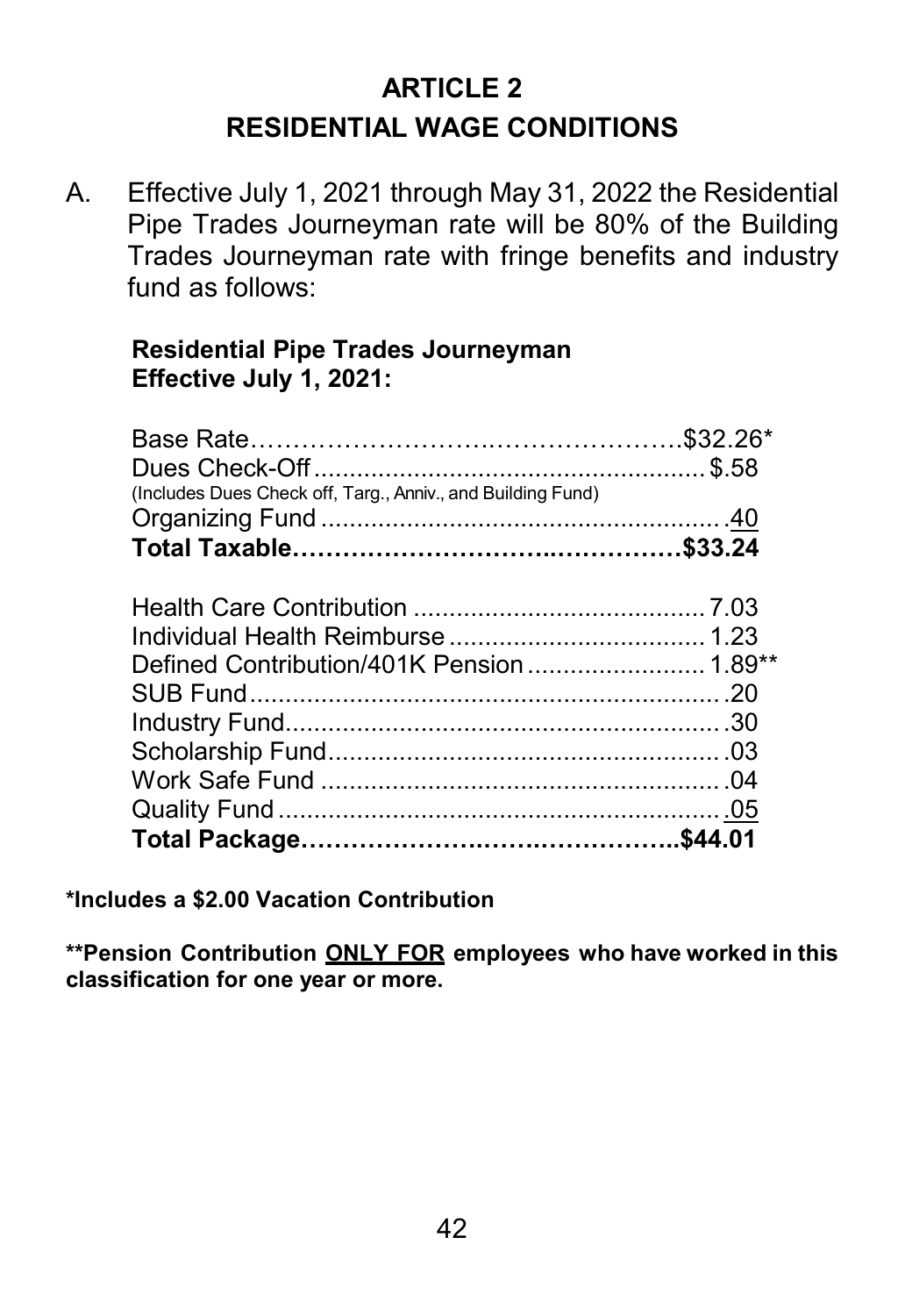# **ARTICLE 3 RESIDENTIAL PIPE TRADES APPRENTICES**

- A. Apprentices actively attending apprentice classes may be furnished to Contractors at their request under the wage and fringe table as set forth in this section. It is hereby agreed that UA Local 190 will furnish Residential Pipe Trades employees who are not attending classes to perform all phases of residential work as listed in Article 3.
- B. Apprentices shall be governed by the local Residential Agreement, except that they shall be allowed to perform all work limited only by their capabilities, as defined as being work in the residential field.
- C. Residential Pipe Trades classification shall receive the Defined Contribution / 401 (k) Pension.
- D. There shall be a Probationary Residential Worker established to serve for a one-year period, with no fringe benefits. The wage rate will be determined by the contractor with notification given to the Union. If the worker is supplied by the Union, any wages affecting the Probationary Residential Worker shall be determined by mutual agreement between the Business Manager and the Contractor.
- E. There shall be a (1) one to (1) one ratio for Probationary Residential Workers, (1) one Probationary Worker to (1) one Journeyman, Apprentice, or Residential Pipe Trades Worker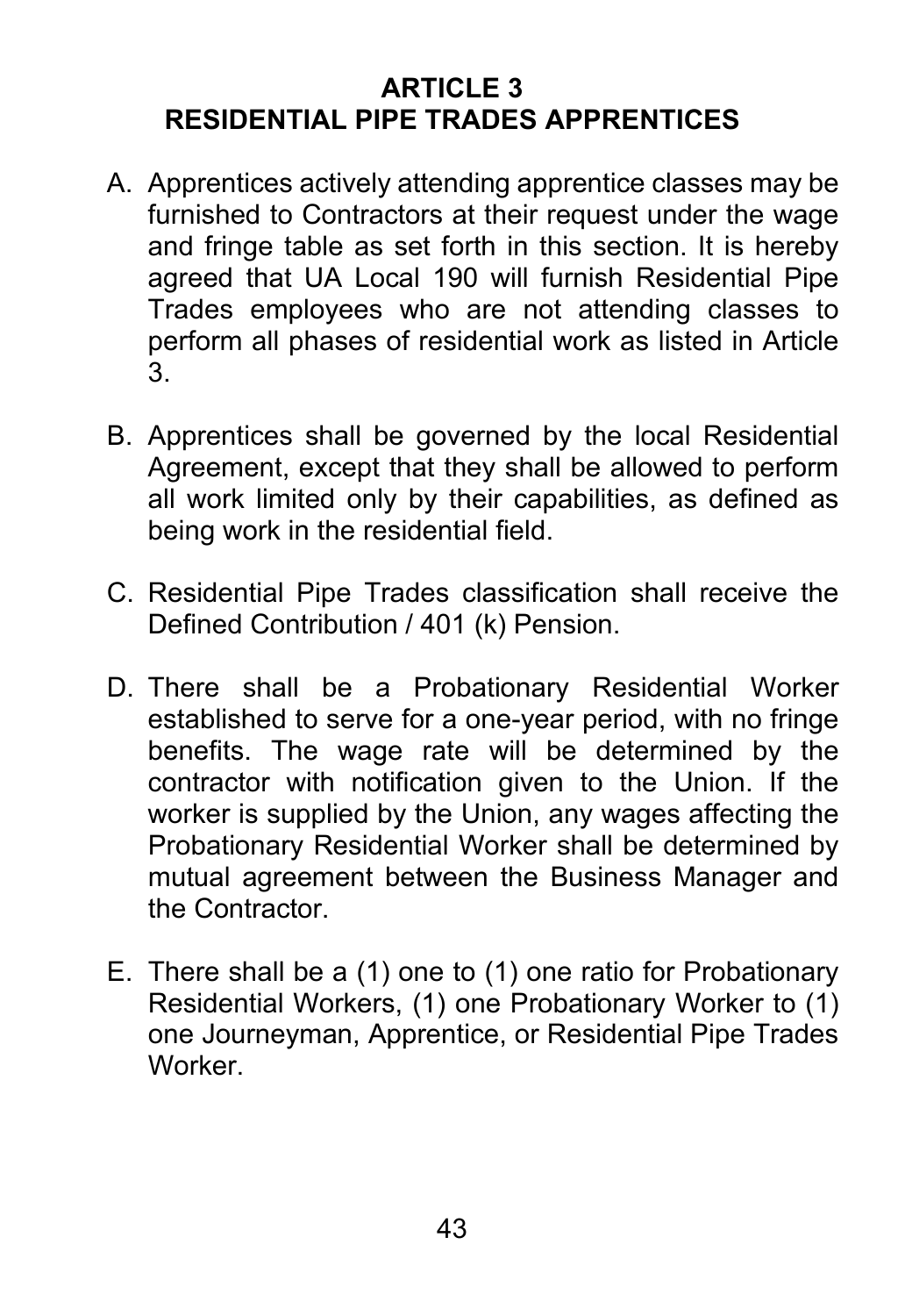- F. Contractors will submit a "Review Form" for each Probationary Residential Worker, on a quarterly basis. This division will be renegotiated or eliminated at the end of the contract period.
- G. All new Apprentices shall be paid a percentage of the Journeyman base rate (which includes a \$1.00 Vacation Contribution) in accordance with the following table:

#### **Residential Pipe Trades Apprentices:**

| Defined Contribution / 401(k)                               |  |
|-------------------------------------------------------------|--|
| Individual Health Reimburse  1.23                           |  |
|                                                             |  |
|                                                             |  |
|                                                             |  |
| (Includes Dues Check off, Targ., Anniv., and Building Fund) |  |
|                                                             |  |
|                                                             |  |

**\*\* Pension Contribution ONLY FOR employees who have worked in this classification for one year or more.**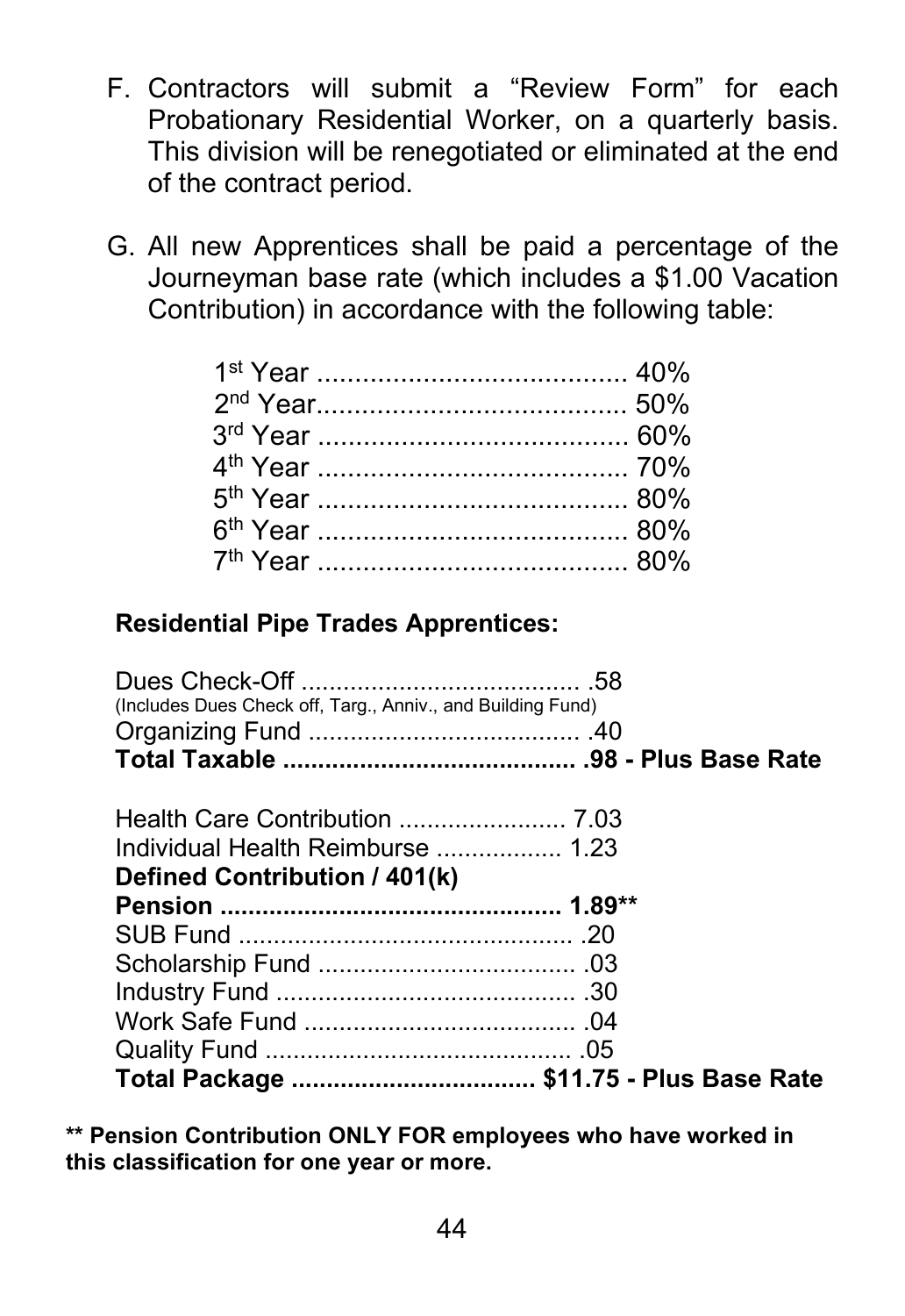### **ARTICLE 4 WORK STOPPAGES**

<span id="page-46-0"></span>A. In the Residential Agreement, it is agreed there will be NO lockouts, strikes or stoppages of work with the exception of non-payment of wages or Fringe Benefits. All grievances and complaints will be settled with the procedures established in Article 4 of the Master Agreement. Negotiated wage settlements will be retroactive to the expiration date of the Contract.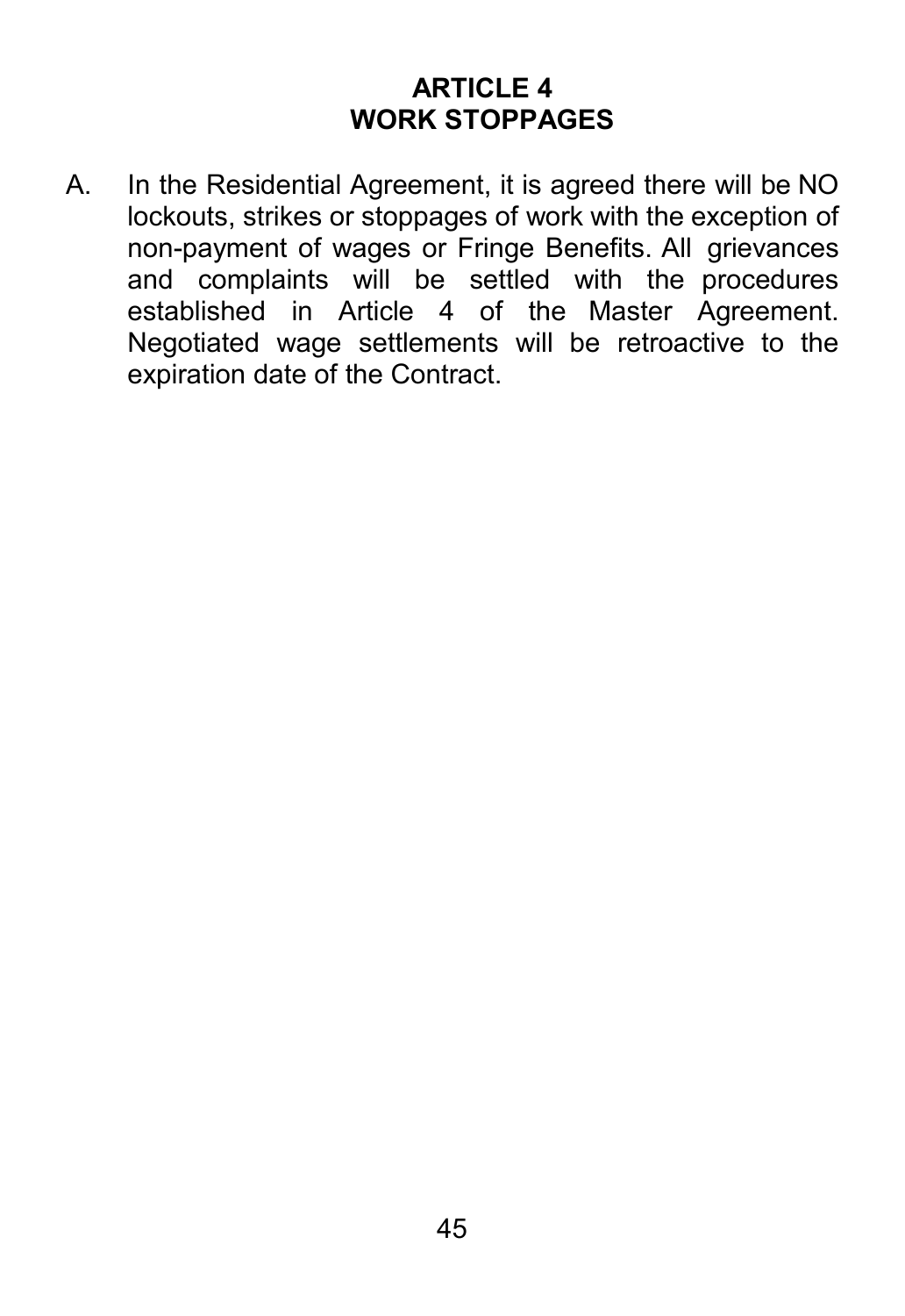**SERVICE AGREEMENT**

Between

#### *GREATER MICHIGAN PLUMBING & MECHANICAL CONTRACTORS ASSOCIATION, INC.*

and

#### *UA LOCAL 190 PLUMBERS / PIPEFITTERS SERVICE TECHNICIANS*

JULY 1, 2021

through

MAY 31, 2024

46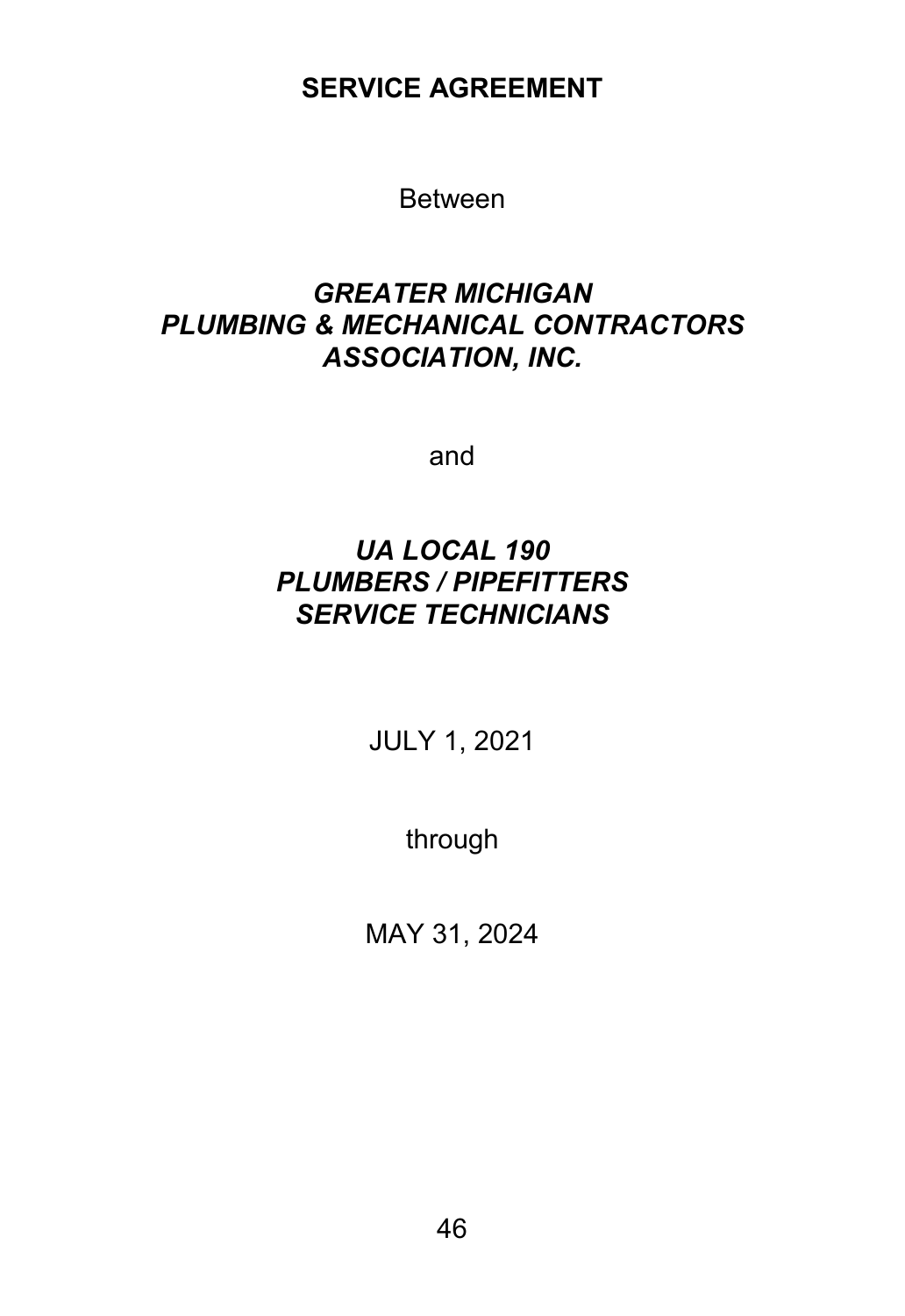#### **PREAMBLE**

UA Local 190 - Plumbers / Pipe Fitters / Service Technicians has reached a Service Agreement with the Greater Michigan Plumbing & Mechanical Contractors Association, Inc. The parties of the 2021 negotiations are listed:

**MANAGEMENT UNION** John Green Andrew Fielder<br>Mark Darr Andrew Randy Revnold Brent Johnson **Andrew McGibbon** Mark Wiseley

<span id="page-48-0"></span>Carl Evans, Chairman **Randall Whitaker, Chairman**<br>
Jeff Darr **David Forbes** David Forbes **Randy Reynolds**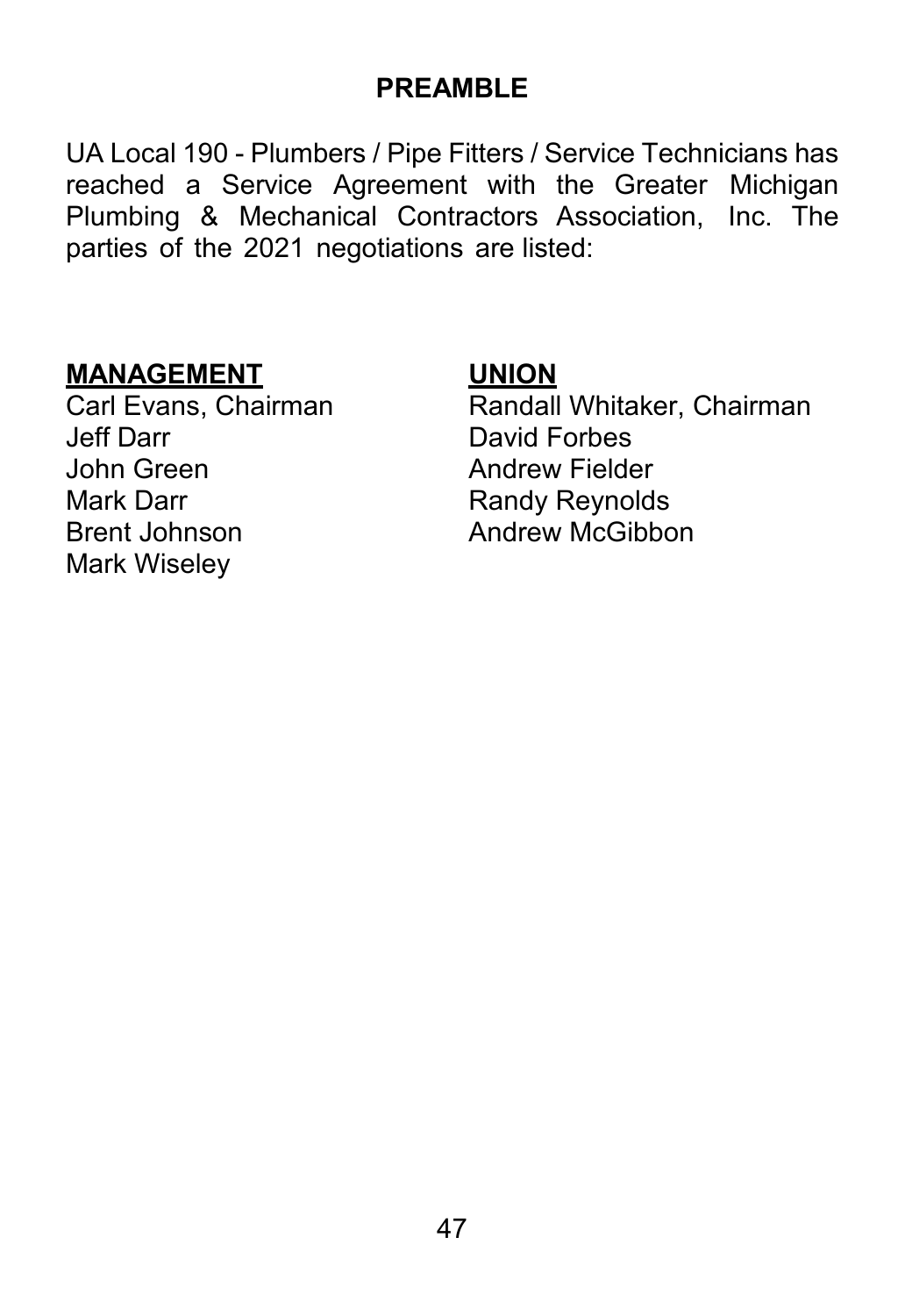### **MEMORANDUMS OF UNDERSTANDING**

### *Service Work*

This Supplemental Agreement hereby incorporates by reference all other Articles and provisions of the Master Agreement negotiated between the Contractors and UA Local 190 and entered into on the  $1<sup>st</sup>$  day of July 2021, where not in conflict with the provisions of this Supplemental Agreement.

#### *Service Work*

There shall be a committee of equal numbers appointed by the President of the Contractors Association and the Business Manager of UA Local 190 within thirty (30) days of the signing of this agreement to address:

### **Quality of Workmanship Clause**

and, the total scope of Plumbing, Heating, Ventilation, Air Conditioning and Refrigeration Service Work.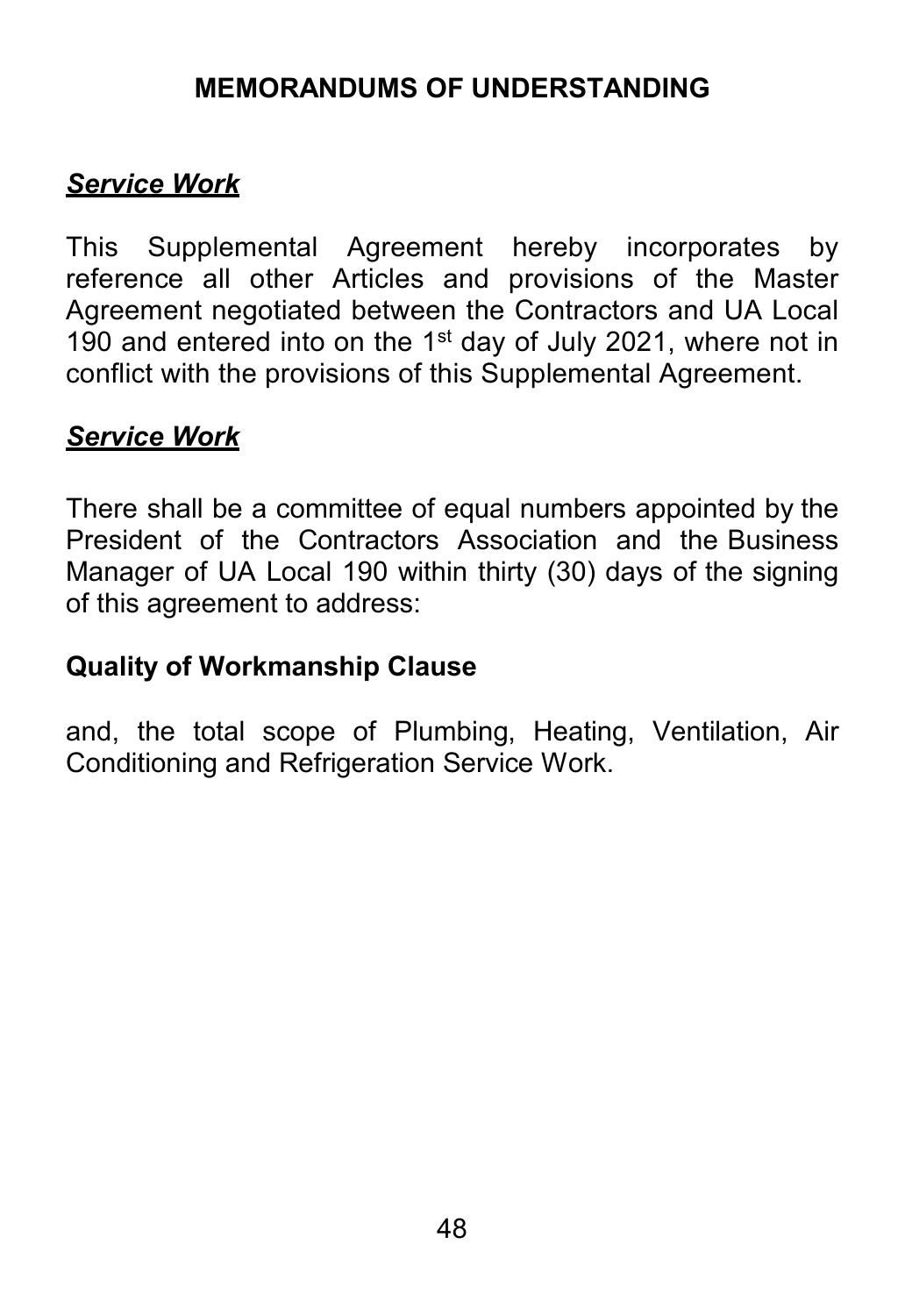### **PLUMBING - HEATING REFRIGERATION - AIR CONDITIONING SERVICE AGREEMENT**

# **ARTICLE 1**

This Agreement covers the rates of pay, rules and working conditions of all the employees of the employers engaged in servicing, altering and replacement of plumbing, heating,<br>ventilation, air conditioning and refrigeration systems ventilation, air conditioning and refrigeration systems subsequent to their initial installment.

- A. The regular hours of work for which regular rates shall apply shall be ten (10) hours Monday through Friday and shall fall within the period from 7:00 AM to 7:00 PM, except Saturday which shall be eight (8) hours between 8:00 AM and 4:30 PM, worked at the option of the employee.
	- a. Scheduled work performed on Sunday will be paid at the rate of double time, with the exception of: Residential work and Warranty work.
- B. Any work performed in excess of ten (10) hours per day, or over forty (40) hours per week shall be paid at the rate of regular time plus one-half (1-1/2) rate.
- C. Emergency service work, after normal working hours, shall be paid at the rate of time and one half  $(1\frac{1}{2})$ , except on January 1<sup>st</sup>, Easter Sunday, Memorial Day, July  $4<sup>th</sup>$ , Labor Day, Thanksgiving Day, and December  $25<sup>th</sup>$ . Work on these days shall be paid for at double (2) the straight time rate.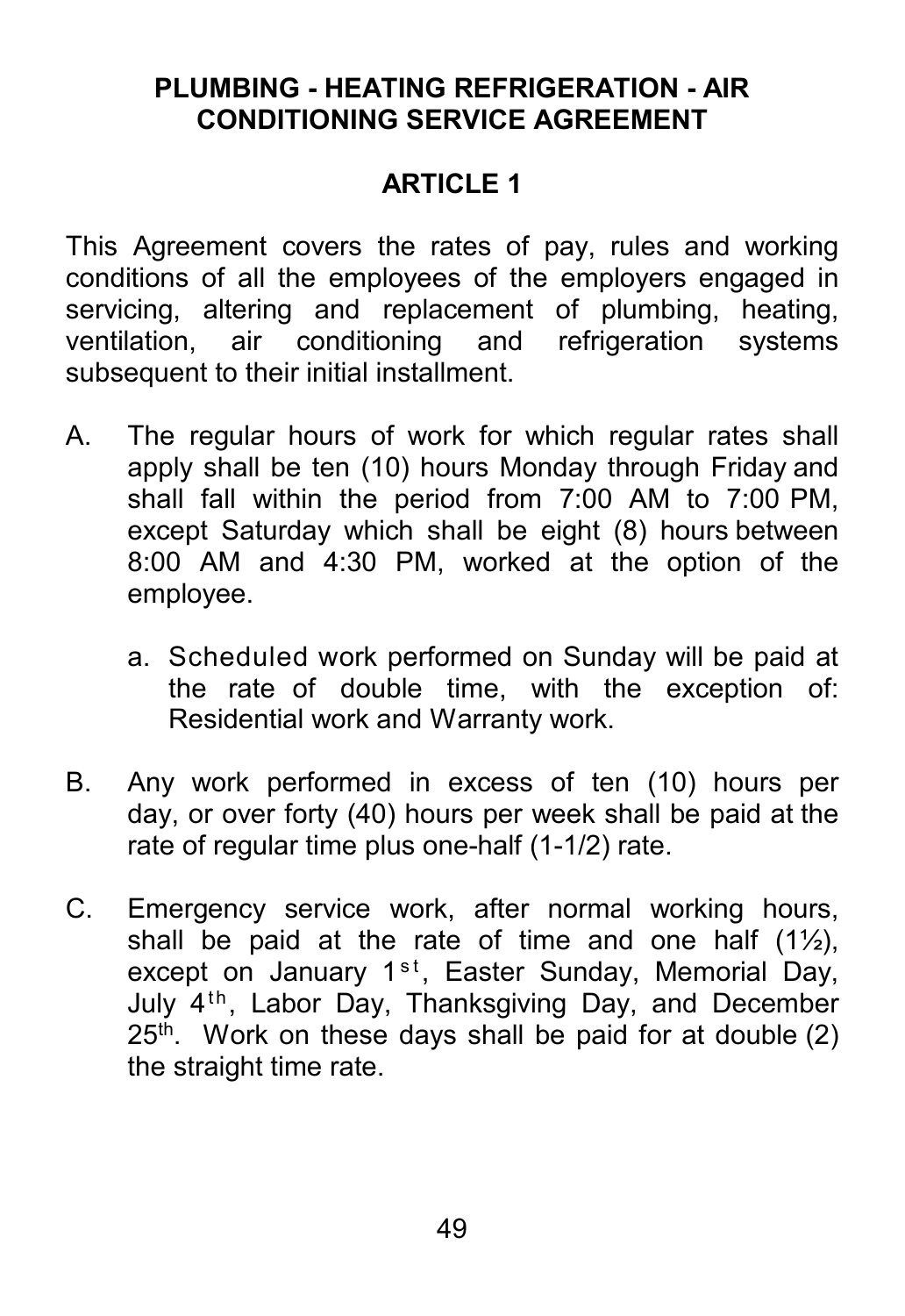- D. The Contractor will assign all power or production tools, test instruments or special tools. Carelessness or negligence on the part of the employee shall make the employee liable for replacement of lost or stolen tools.
- E. Employees will furnish hand (tool box type) tools. Employees performing service and/or maintenance work are required to provide their own hand tools. The following tool list represents, but is not limited to, all the hand tools intended for the service trade. All specialty tools such as welding equipment, power tools, instruments for testing equipment, large pipe wrenches, etc. will be furnished by contractors. Employees shall be responsible for tools furnished by employer. Carelessness or negligence on the part of the employee shall make the employee liable for lost or stolen tools.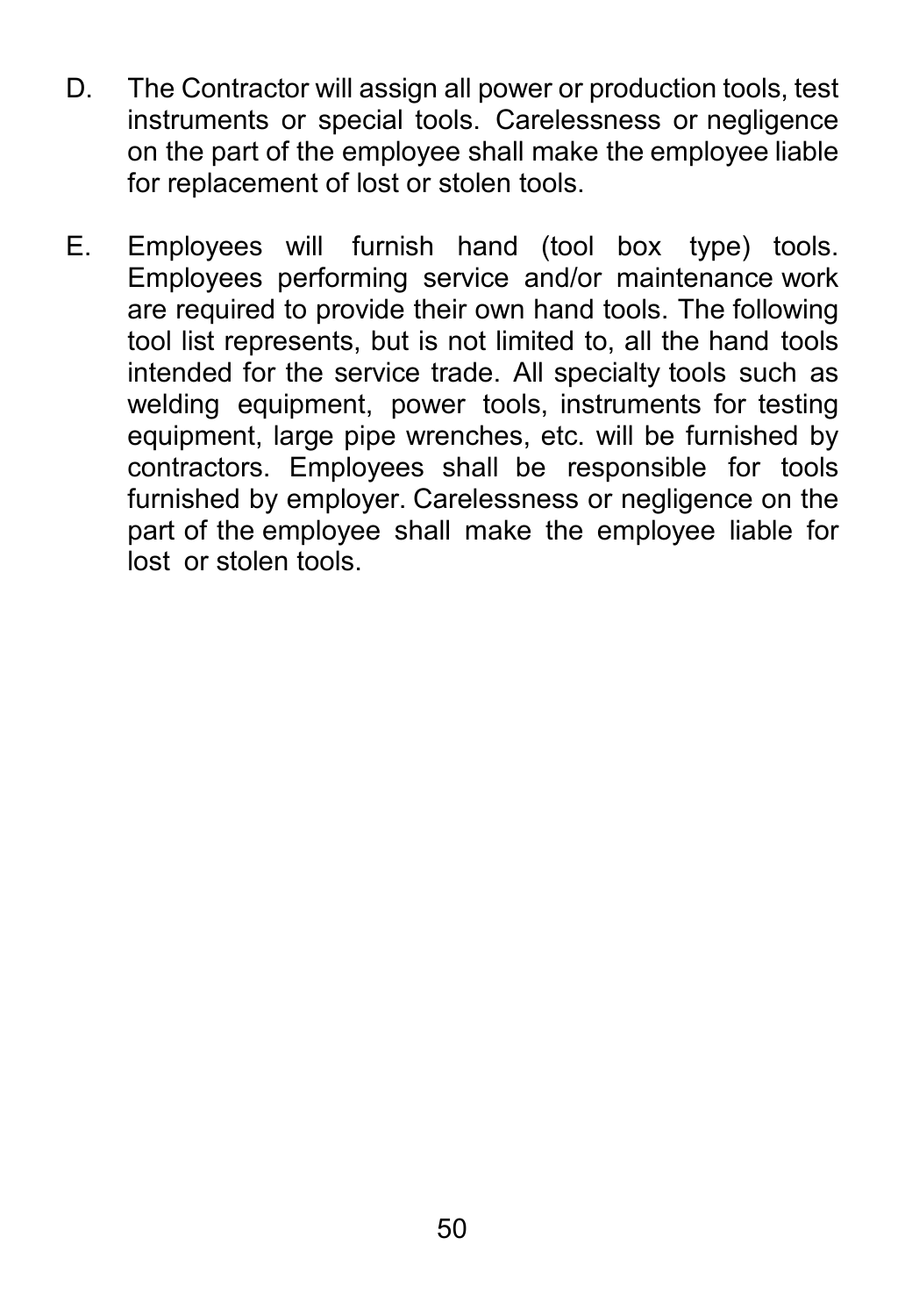# **HAND TOOL LIST (minimum):**

Tool Bag 6" crescent wrench 12" folding bar 8" crescent wrench 6" putty knife  $12$ " crescent wrench Hammer Channel locks-assorted sizes Left handed sheet metal snips Gear wrench set – 7 pieces Locking utility knife Wire strippers Right handed sheet metal snips Linesmen pliers Scratch all **Scratch** all **Long nose pliers** Sheet metal crimps **Refrigeration** service wrenches Straight snips Side cutters Tape measure Torx wrench set Torpedo level **Cable tie cutters** Assorted screw drivers **Flare & swedge kit** (Phillips and common) Flash light 6 in 1 screw drivers **Hack saw** 10 in 1 screw drivers The Controller Saw Set of nut drivers Tubing cutters  $\frac{1}{4}$ " –  $\frac{3}{4}$ " combo wrenches Metal hand file 10" pipe wrench Mirror set 16" crescent wrench **Pocket** pipe reamer 3/8" drive socket set PVC pipe cutters 5/16" - 5/8" ratchet wrenches Rigid flare tool 6" cold chisel

Gasket scraper **Allen wrench sets-assorted sizes** 

Stolen employee tools will be replaced, under a contractor's insurance policy if:

- a. A police report was filed.
- b. No neglect on the part of the employee was involved.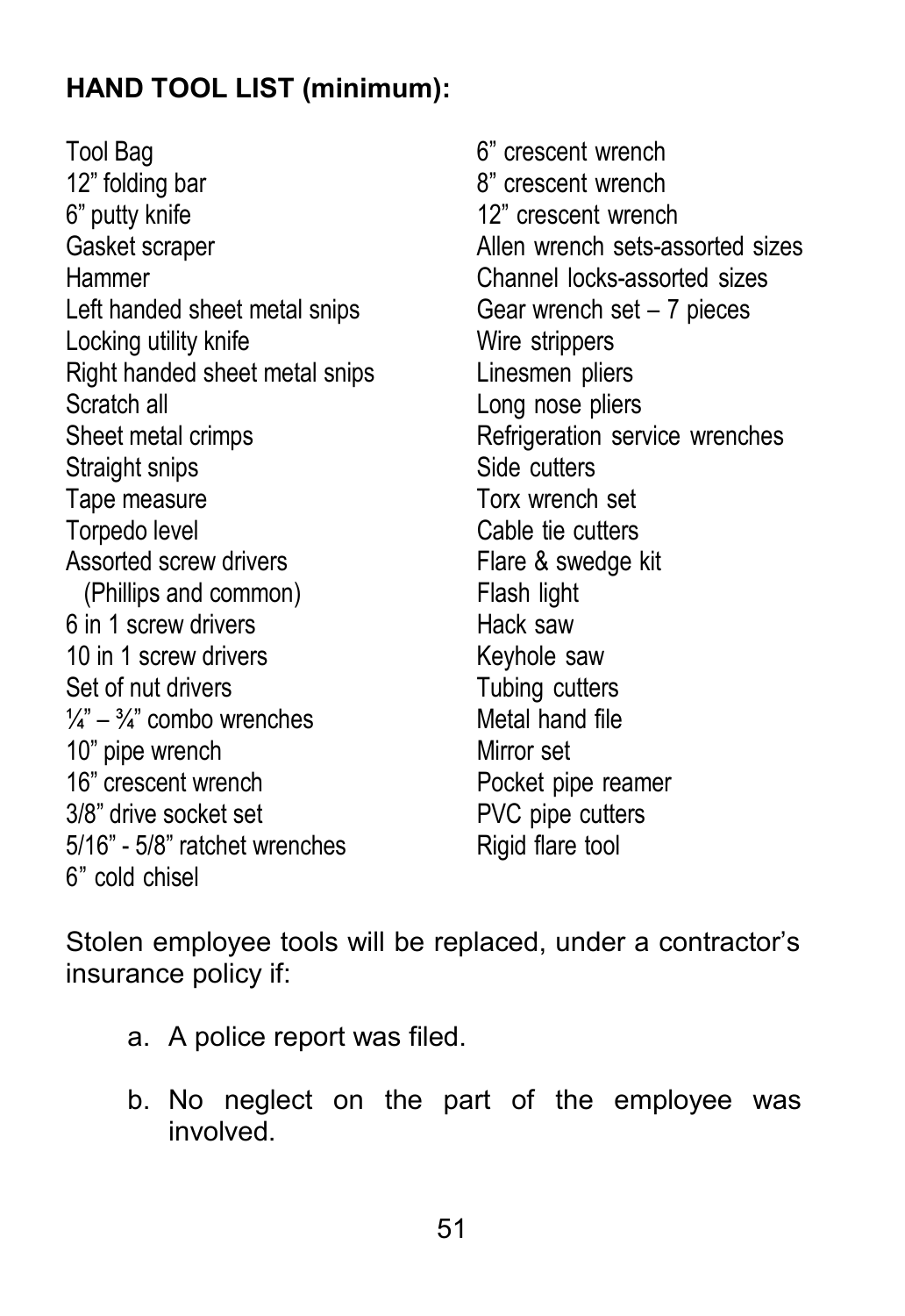- c. The employee had submitted, previous to the theft, an itemized inventory of personal tools list.
- d. Visual verification by the company of the tools. Both parties shall have a copy of the Tool List and picture of all tools.
- F. HVAC Employees designated for standby, will be paid one (1) hour straight time in addition to any hours worked. One (1) hour standby pay is paid only if the employee accepts all calls in a twenty-four (24) hour period. Only one (1) employee per contractor will be paid standby in any 24 hour period. If a situation occurs where an additional HVAC Tech is needed they must be notified by the Supervisor that they will not receive one (1) hour on call.
- G. The Contractor will furnish all necessary vehicles in these classifications. Employees will not utilize company vehicles for personal use.
- H. If any employee works less than twenty-six (26) hours per week, twenty-six (26) hours for apprentices, for two (2) consecutive weeks, the affected employee has the option to take a lay-off.
- I. The Contractor shall make every attempt to equalize work hours among employees.
- J. All Contractors signatory to this Agreement shall pay the same wages and fringes as set forth herein.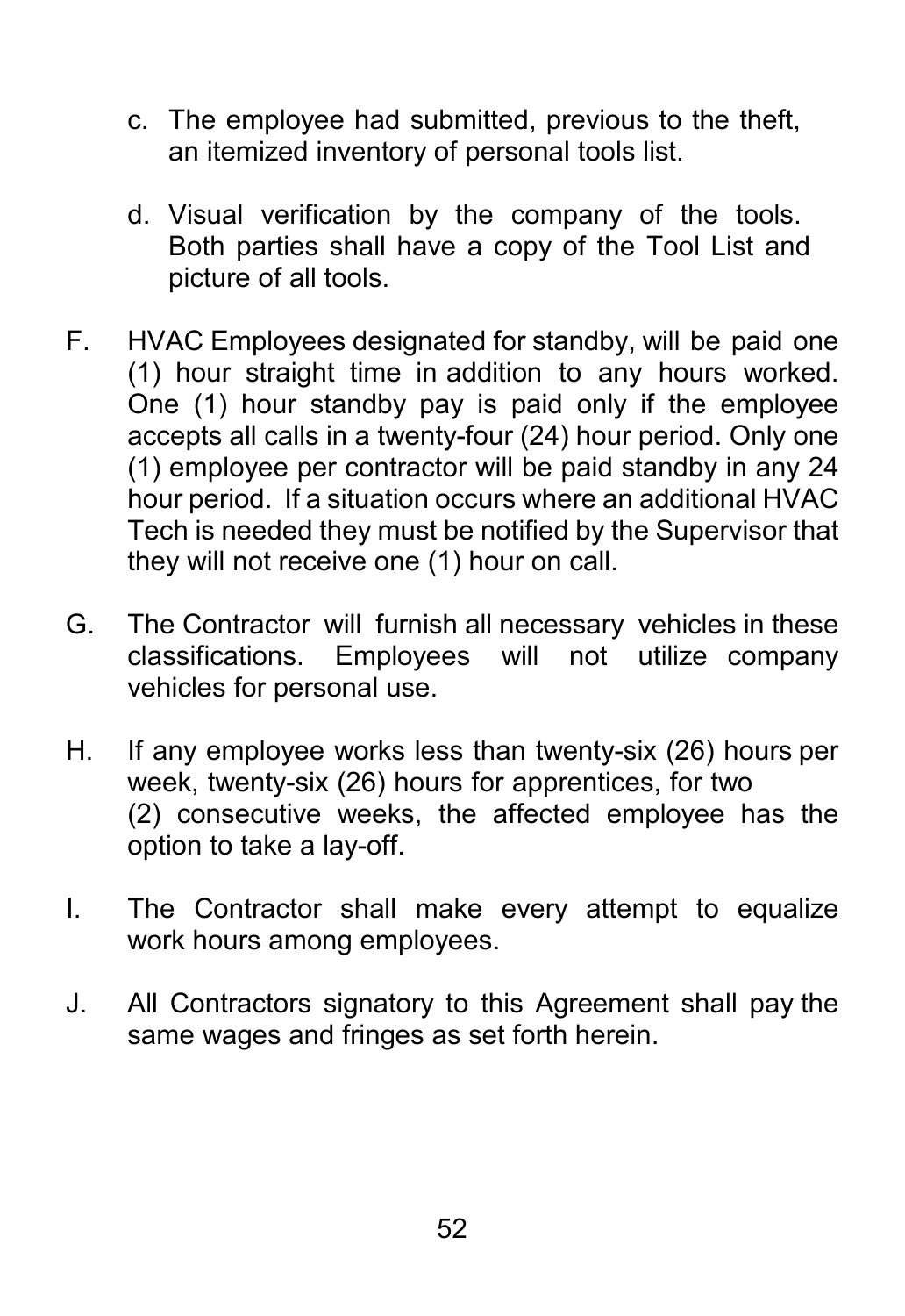- K. UA Local 190 service employees will attend education courses, and will be required to have a minimum of sixteen (16) hours of upgrade training per year, unpaid, with enforcement assistance from UA Local 190 officials. The training fund may pay tuition and other related costs for trade related instruction.
- L. A Contractor may hold company meetings once a month. Employees will attend, unpaid, outside of normal working hours with enforcement assistance from UA Local 190 officials.
- M. Employees will wear properly fitting uniforms, when supplied, or be dressed appropriately in non-offensive clothing and following safety guidelines.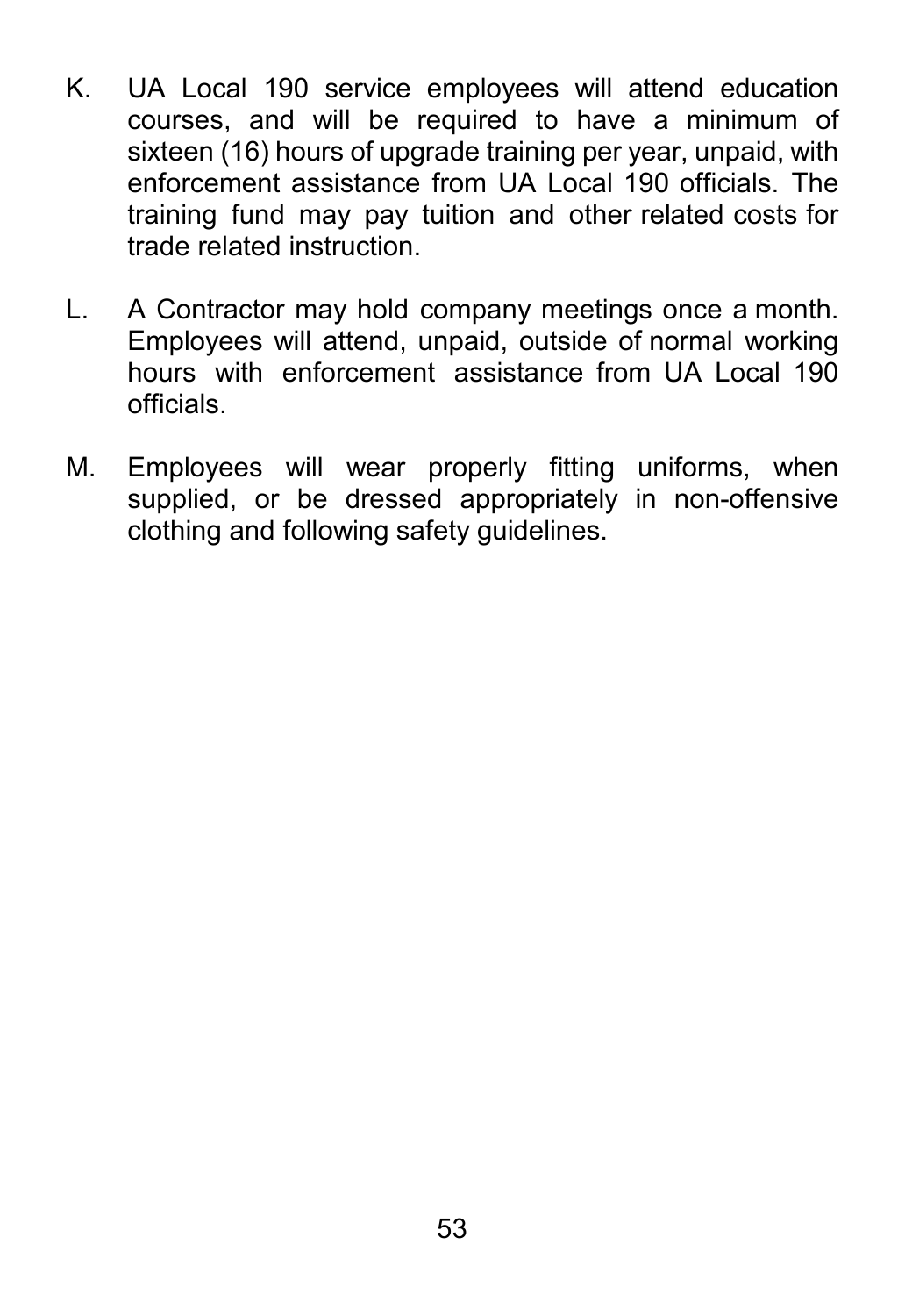# **ARTICLE 2 SERVICE WAGE CONDITIONS**

A. Effective July 1, 2021 through May 31, 2022 the hourly wage, fringe benefits and industry fund shall be as follows:

| (Includes Dues Check off, Targ., Anniv., and Building Fund) |  |
|-------------------------------------------------------------|--|
|                                                             |  |
|                                                             |  |
|                                                             |  |
| Health Care Contribution 10.18                              |  |
| Individual Health Reimbursement 1.23                        |  |
| Pension Defined Benefit 10.58                               |  |
| Pension Defined Contribution 25                             |  |
|                                                             |  |
|                                                             |  |
| International Training Fund10                               |  |
|                                                             |  |
|                                                             |  |
|                                                             |  |
|                                                             |  |
|                                                             |  |
|                                                             |  |

#### **\*Includes \$2.00 Vacation Fund**

B. Fringe Benefits will be paid only on actual hours worked, with the exception of Pension Defined Benefit, and Pension Defined Contribution, which shall be paid at the applicable overtime rate.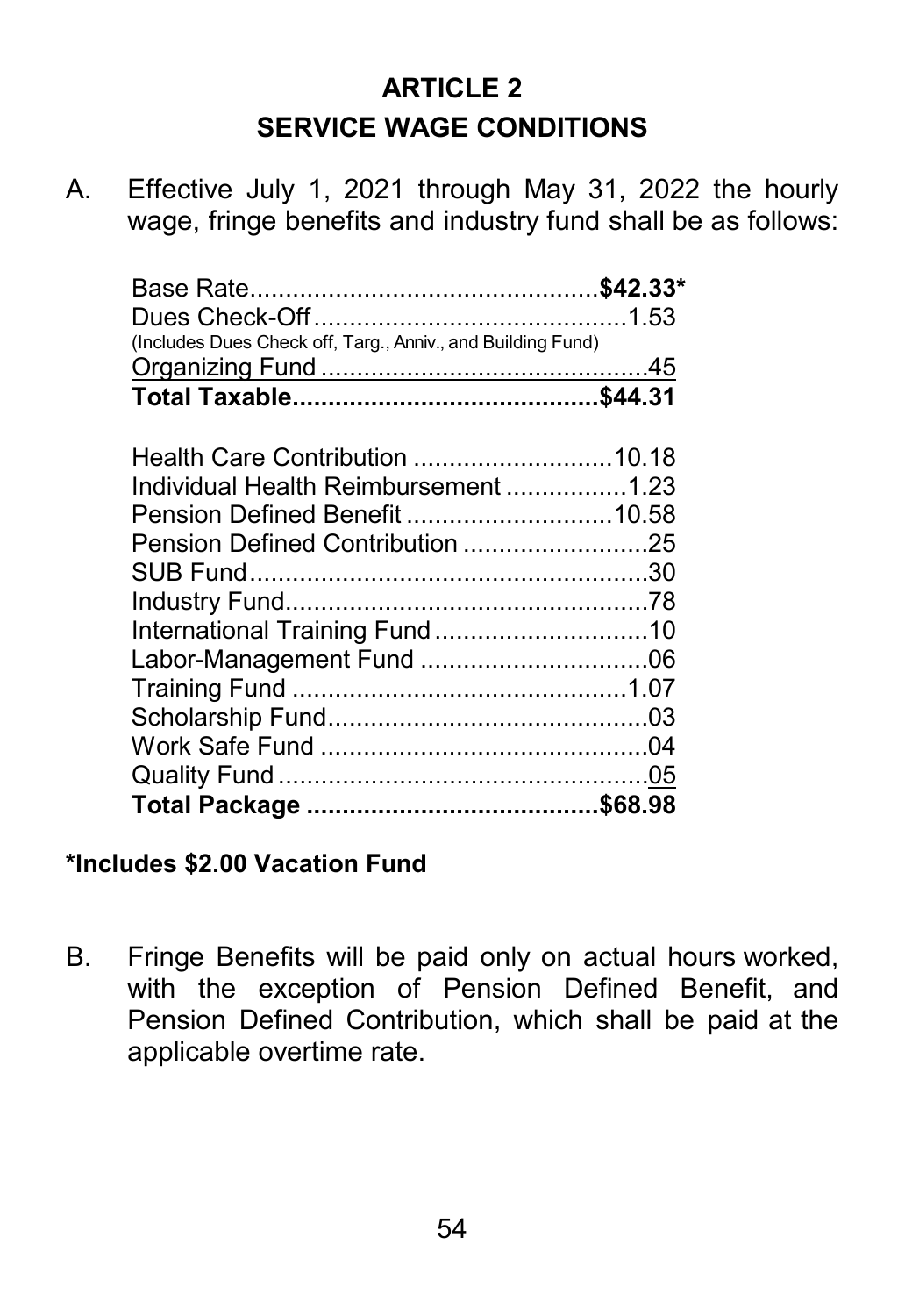# **ARTICLE 3 SERVICE APPRENTICES**

- A. Apprentices may be furnished to Contractors at their request under the wage and fringe table as set forth in this section.
- B. Service Apprentices shall be governed by the local Service Agreement, except that they shall be allowed to perform all work limited only by their capabilities, as defined as being work in the Service field, and they shall be under the direction of a qualified Journeyman.
- C. The Contractor may have a ratio of one (1) Apprentice for the first Journeyman, and then an additional Apprentice for every two (2) Journeymen employed.
- D. All Service Apprentices shall receive an hourly pension contribution at the beginning of their first (1st) pay period.
- E. All new Apprentices shall be paid a percentage of the Journeyman base rate in accordance with the following table:

| 5th Year-First Six Months 80% |  |
|-------------------------------|--|
|                               |  |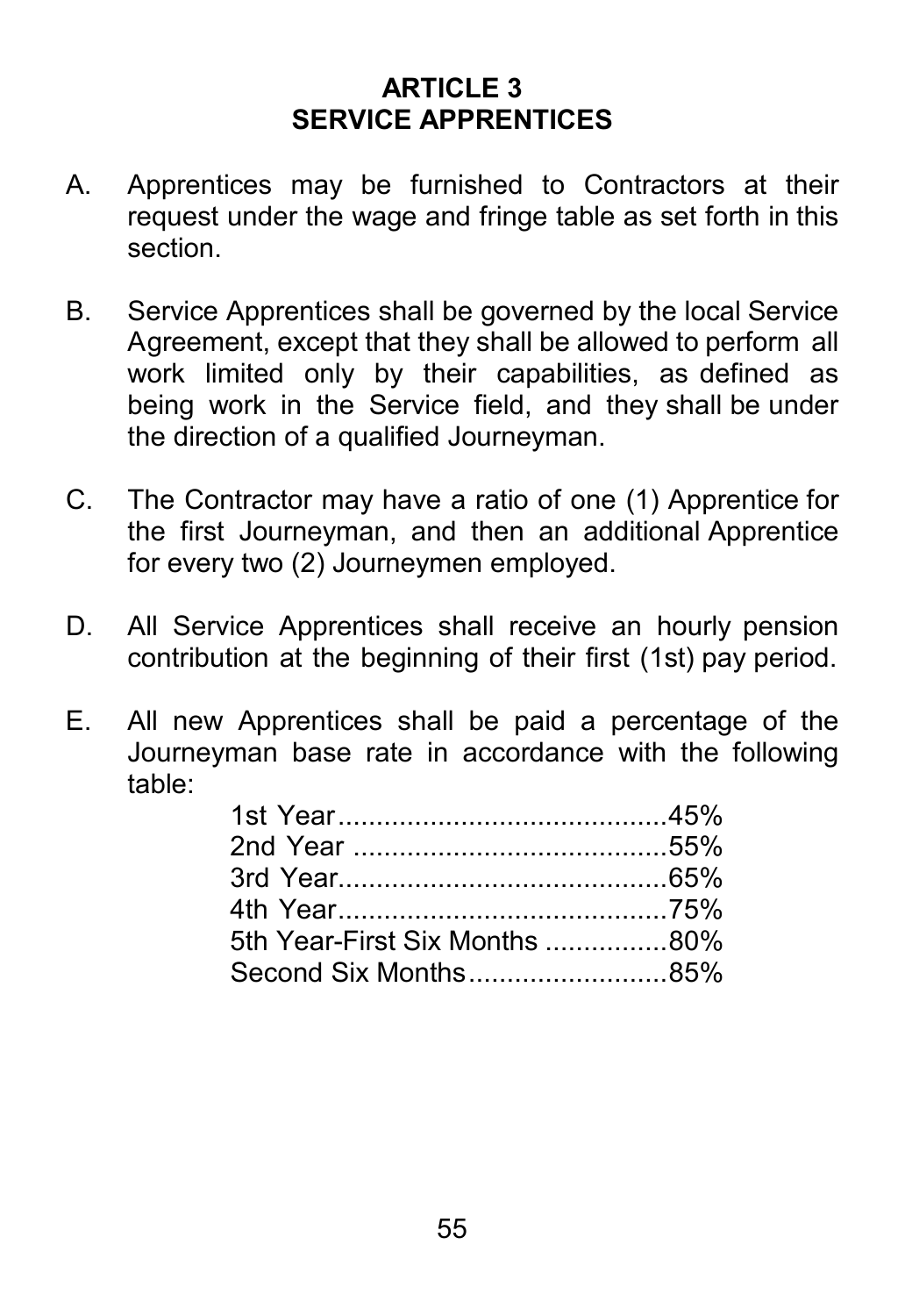### **The fringe benefits for Service Apprentices are listed as follows:**

| (Includes Dues Check off, Targ., Anniv., and Building Fund) |  |
|-------------------------------------------------------------|--|
|                                                             |  |
|                                                             |  |
|                                                             |  |
|                                                             |  |
| Individual Health Reimburse1.23                             |  |
| Pension Defined Benefit10.58                                |  |
| Pension Defined Contribution25                              |  |
|                                                             |  |
|                                                             |  |
|                                                             |  |
|                                                             |  |
|                                                             |  |
|                                                             |  |
|                                                             |  |
|                                                             |  |
| Total Fringe Benefits \$26.65                               |  |

**\*The \$1.00 Vacation Contribution included in Base Rate.**

#### **ARTICLE 4 MECHANICAL EQUIPMENT SERVICE TRADESMAN**

A. There has been established a Mechanical Equipment Service Tradesman. The selection of individuals performing work in this area shall do so at the discretion of the Business Manager and the Contractor.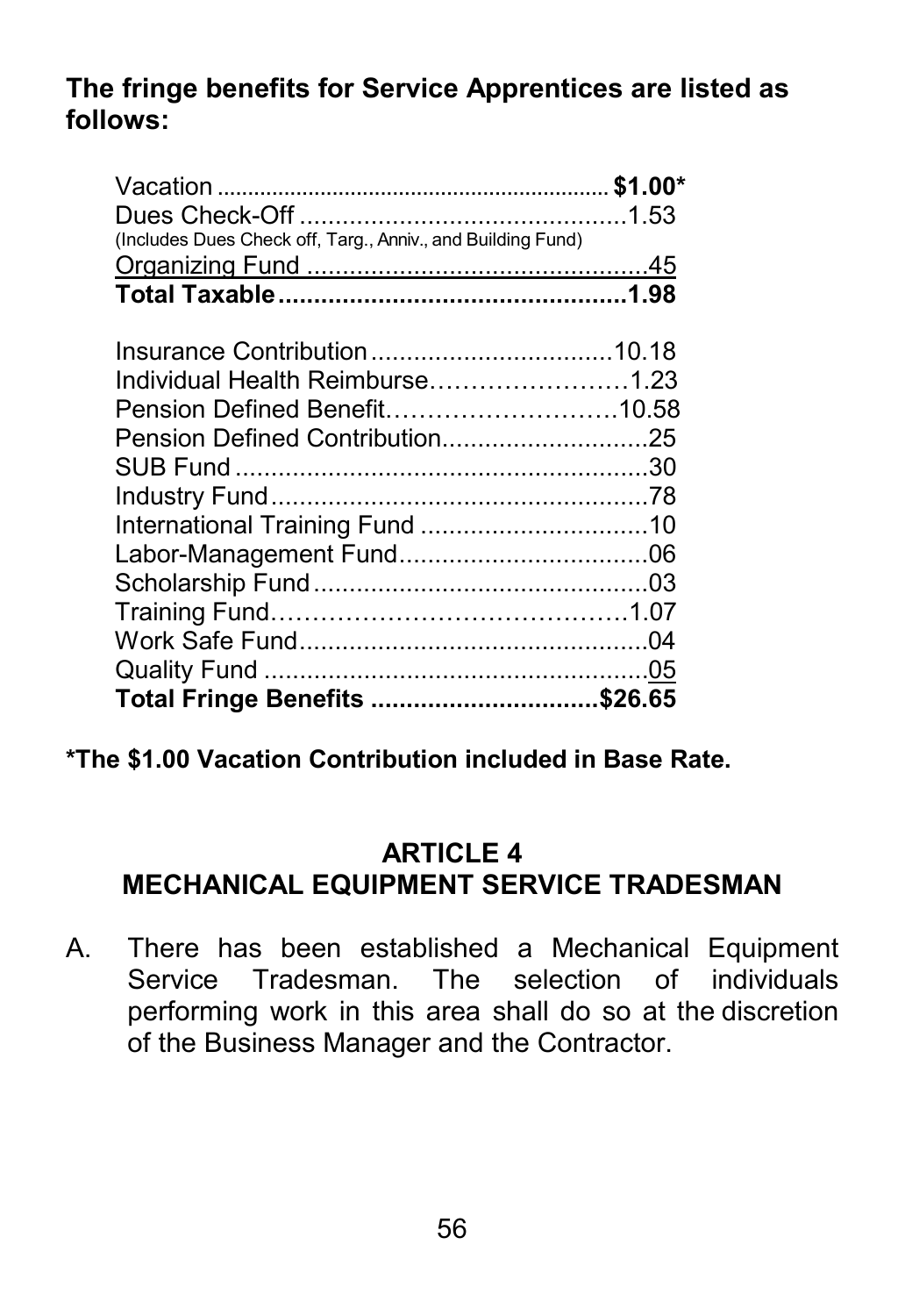#### B. **The rate for Mechanical Equipment Service Tradesman shall be paid as follows:**

| <b>Base Rate</b><br>(Includes Dues Check off, Targ., Anniv., and Building Fund) | To be negotiated*                        |
|---------------------------------------------------------------------------------|------------------------------------------|
|                                                                                 |                                          |
| Insurance Contribution 10.18                                                    |                                          |
| Individual Health Reimburse  1.23                                               |                                          |
| Defined Contribution Pension/                                                   |                                          |
|                                                                                 |                                          |
|                                                                                 |                                          |
|                                                                                 |                                          |
|                                                                                 |                                          |
|                                                                                 |                                          |
|                                                                                 | Total Package  \$ 15.91 - Plus Base Rate |

#### **\*Base Rate includes \$1.00 Vacation Contribution**

**\*\*Pension contributions only for employees who have worked in this classification for one (1) year or more.**

- C. Any wage change affecting the Mechanical Equipment Service Tradesman shall be determined by mutual agreement between the Business Manager and the Contractor.
- D. Mechanical Equipment Service Tradesman employees shall be obtained from an available work list. The Contractor may also refer potential employees to UA Local 190 for Mechanical Equipment Service Tradesman classification.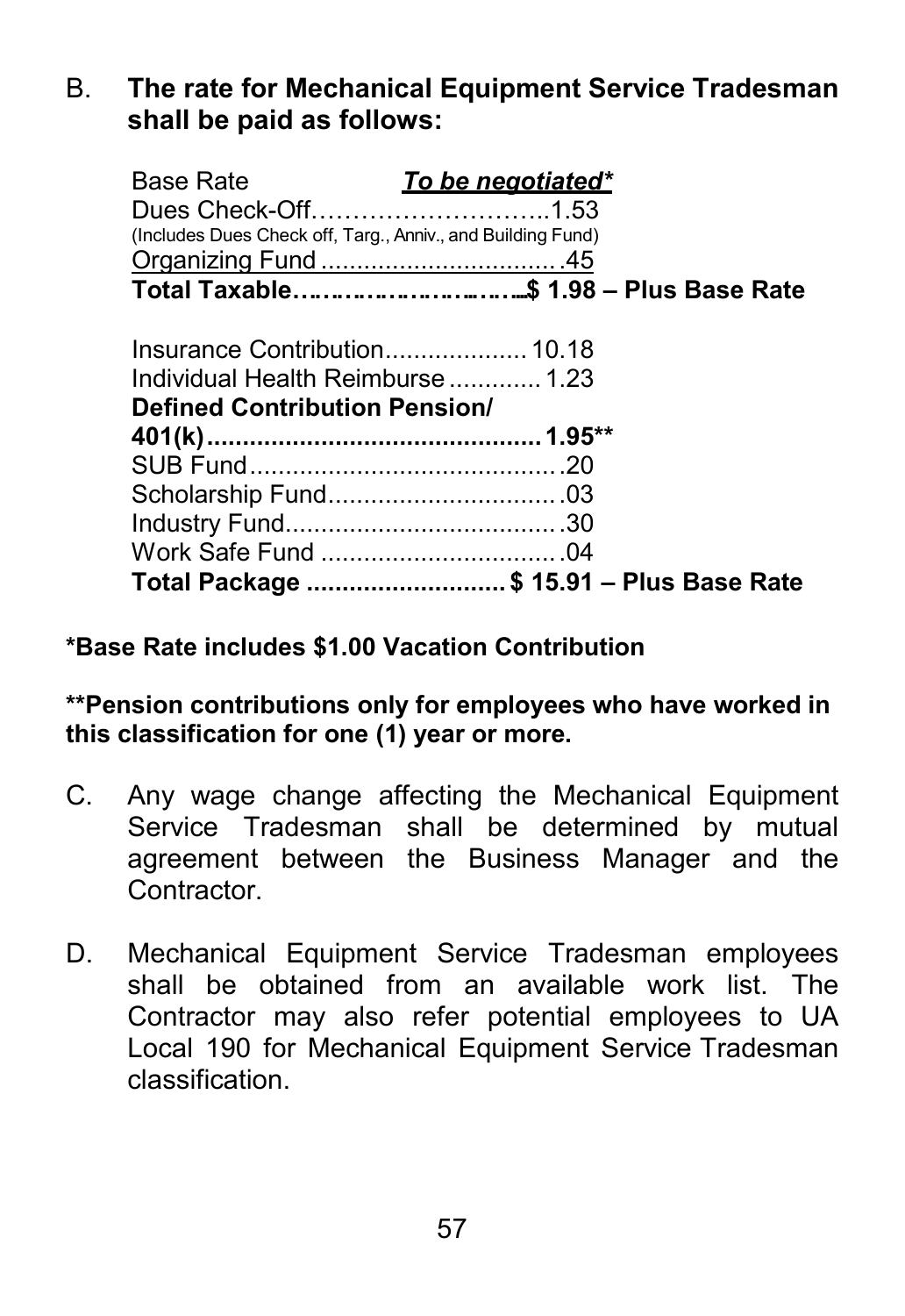# **ARTICLE 5 WORK STOPPAGES**

A. In Plumbing, Heating, Refrigeration and Air Conditioning Service, it is agreed there will be NO lockouts, strikes or stoppages of work with the exception of non-payment of wages or Fringe Benefits. All grievances and complaints will be settled with the procedures established in Article 4 of the Master Agreement. Negotiated wage settlements will be retroactive to the expiration date of the Contract.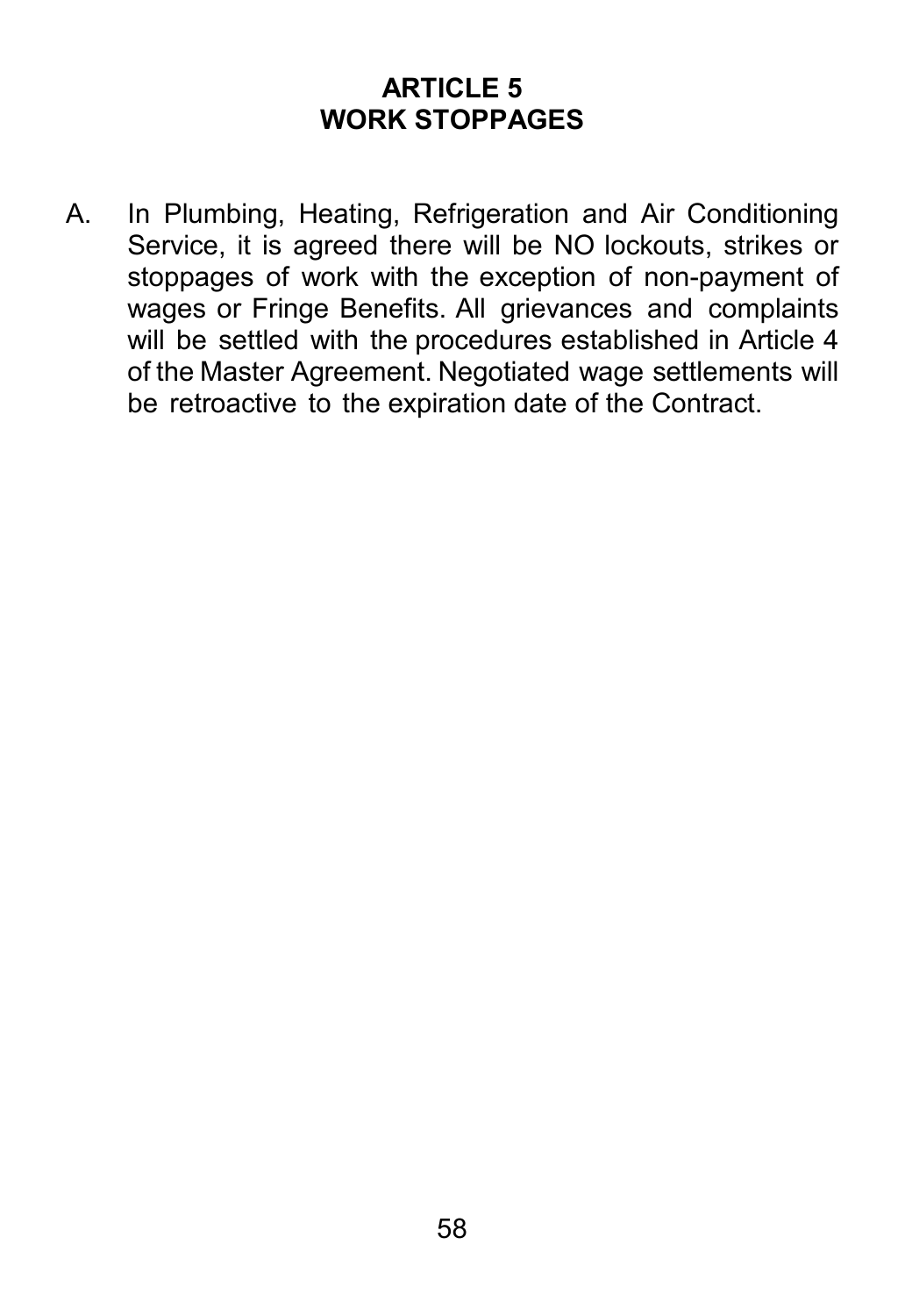*Addendum One*

*Alcohol, Safety, and Drug Policy Agreement*





The MUST program as amended for UA Local 190 and the Greater Michigan Plumbing & Mechanical Contractors Association, Inc. shall be seen as part of this contract.

Copies of the agreement are available from either UA 190 or the Greater MI PMC.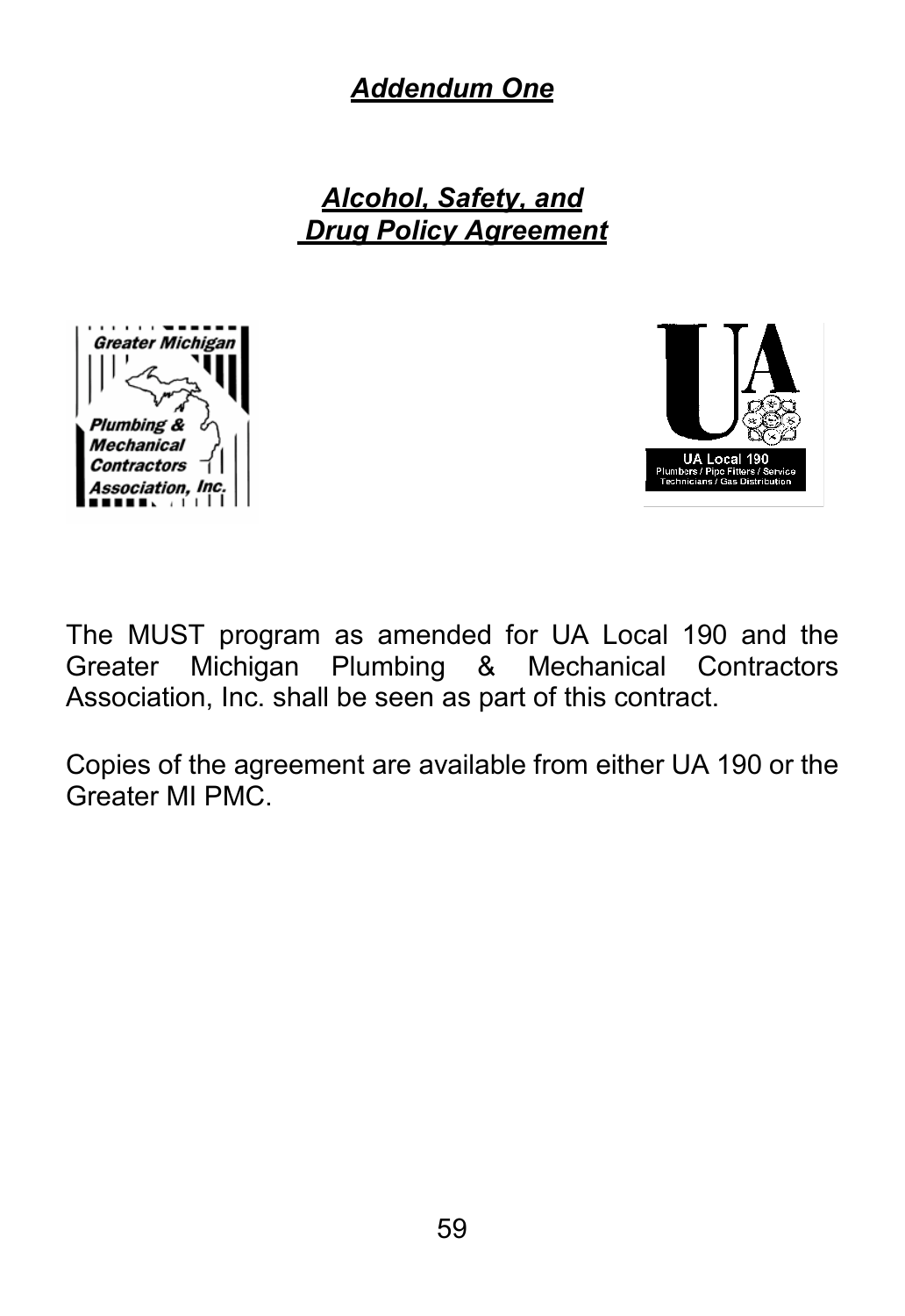*Addendum Two*

<span id="page-61-0"></span>*Benchmark of Excellence*

*For*



*Greater Michigan Plumbing & Mechanical Contractors Association, Inc.*

*And*

*UA Local 190 Plumbers / Pipefitters / Service Technicians*

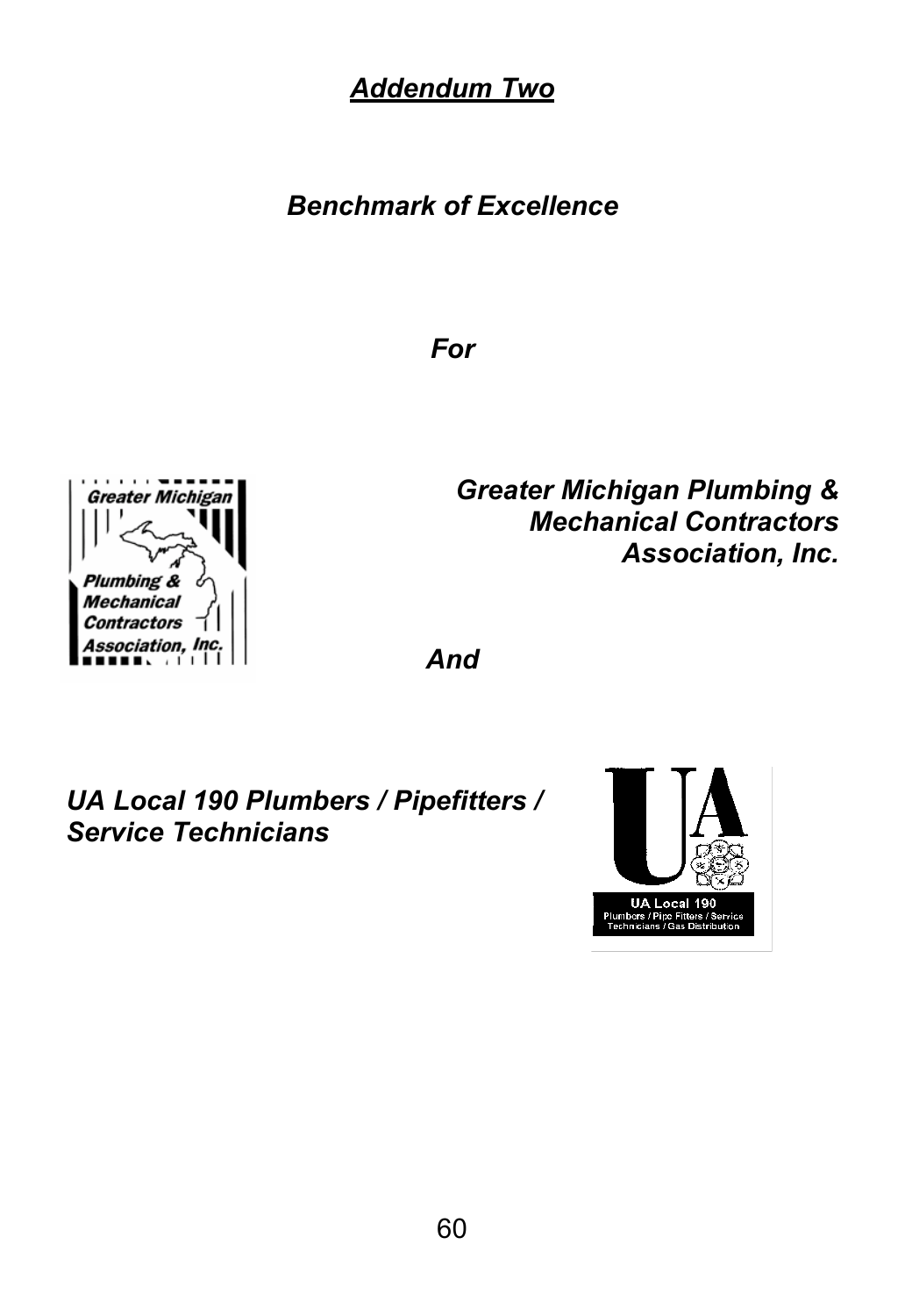# *Benchmark of Excellence*

The Greater Michigan Mechanical Industry Labor-Management Committee is committed to uphold the highest industry standards in the workplace and ensure **customer**  satisfaction. The program is designed to promote our UA members' world-class skills and safe, efficient work practices on the jobs performed by our PMC signatory contractors for our **customers**.

# *MEMBER AND LOCAL UNION RESPONSIBILITIES:*

To ensure the **Benchmark of Excellence** platform meets and maintains its stated goals, the UA Local 190 Business Manager, in partnership with his implementation team, including Labor Coordinator and the local membership, shall ensure all members:

- Meet their responsibilities to the employer and their fellow workers by arriving on the job ready to work, every day on time (Absenteeism and tardiness will not be tolerated.)
- Adhere to the contractual starting and quitting times; including lunch (Personal cell phones will not be used during the workday as stated in the local labor agreement.)
- Meet their responsibility as highly skilled crafts workers by respecting those tools and equipment supplied by the employer
- Use and promote the local union and international training and certification systems to the membership so they may continue on the road of lifelong learning, thus ensuring UA crafts workers are the most highly trained and sought after workers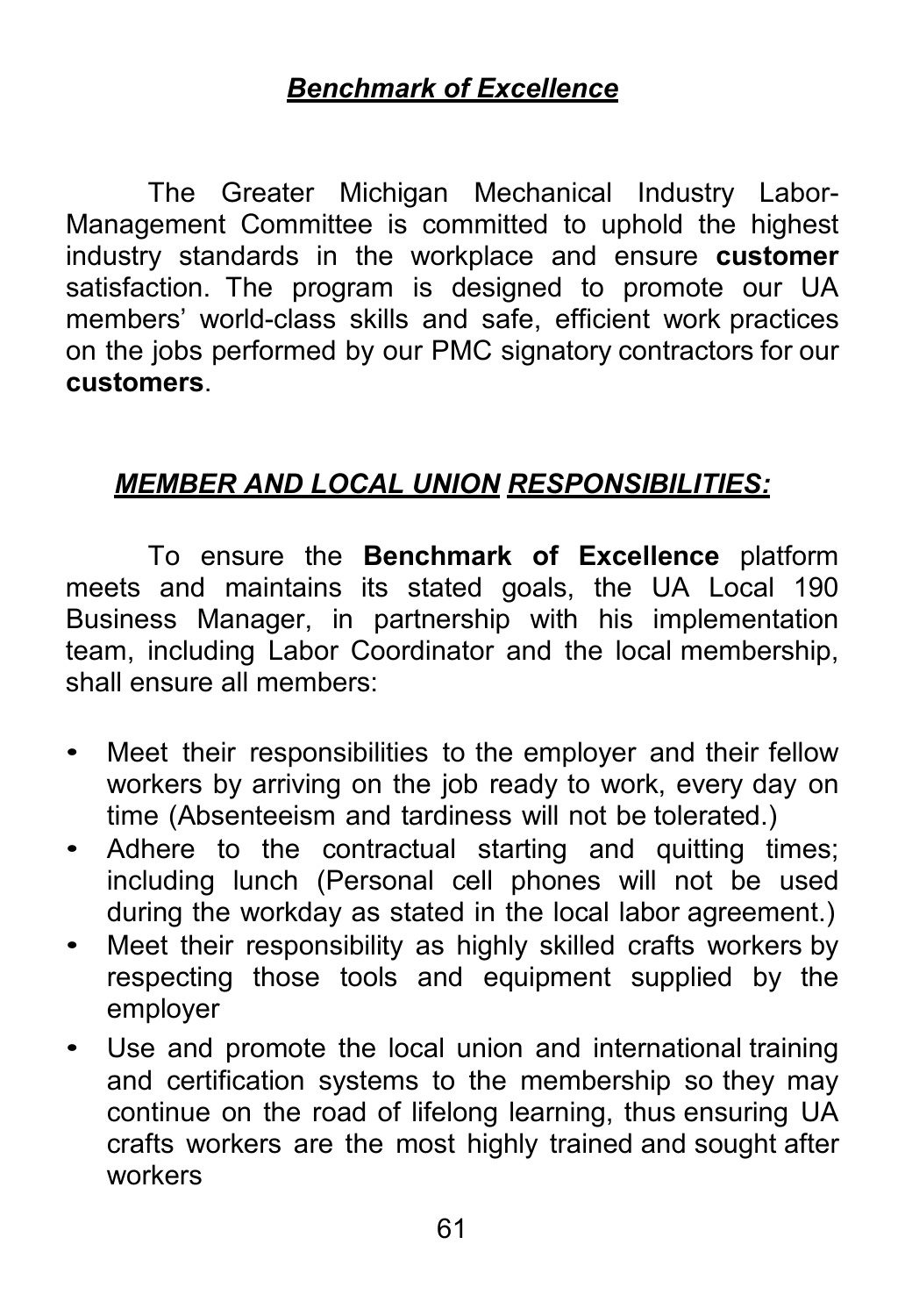- Meet their responsibility to be fit for duty, ensuring a zero tolerance policy for substance abuse is strictly met
- Be productive and keep inactive time to a minimum
- Meet their contractual responsibility to eliminate disruptions on the job and safely work towards the on- time completion of the project
- Respect the **customers'** property
- Respect the UA, the **customer, client** and contractor by dressing in a manner appropriate for our highly skilled and professional craft with appropriate personal appearance
- Respect and observe employer and **customer** rules and policies
- Follow safe, reasonable management directives
- Cooperate and communicate with the Site Supervision and Labor Coordinator in preventing and resolving work problems
- Establish a fund to allow Contractors an avenue to request reimbursement for costs incurred due to workmanship (quality) of Journeypersons. A Joint Labor Management Fund - Quality of Workmanship Committee will be established to manage this fund.